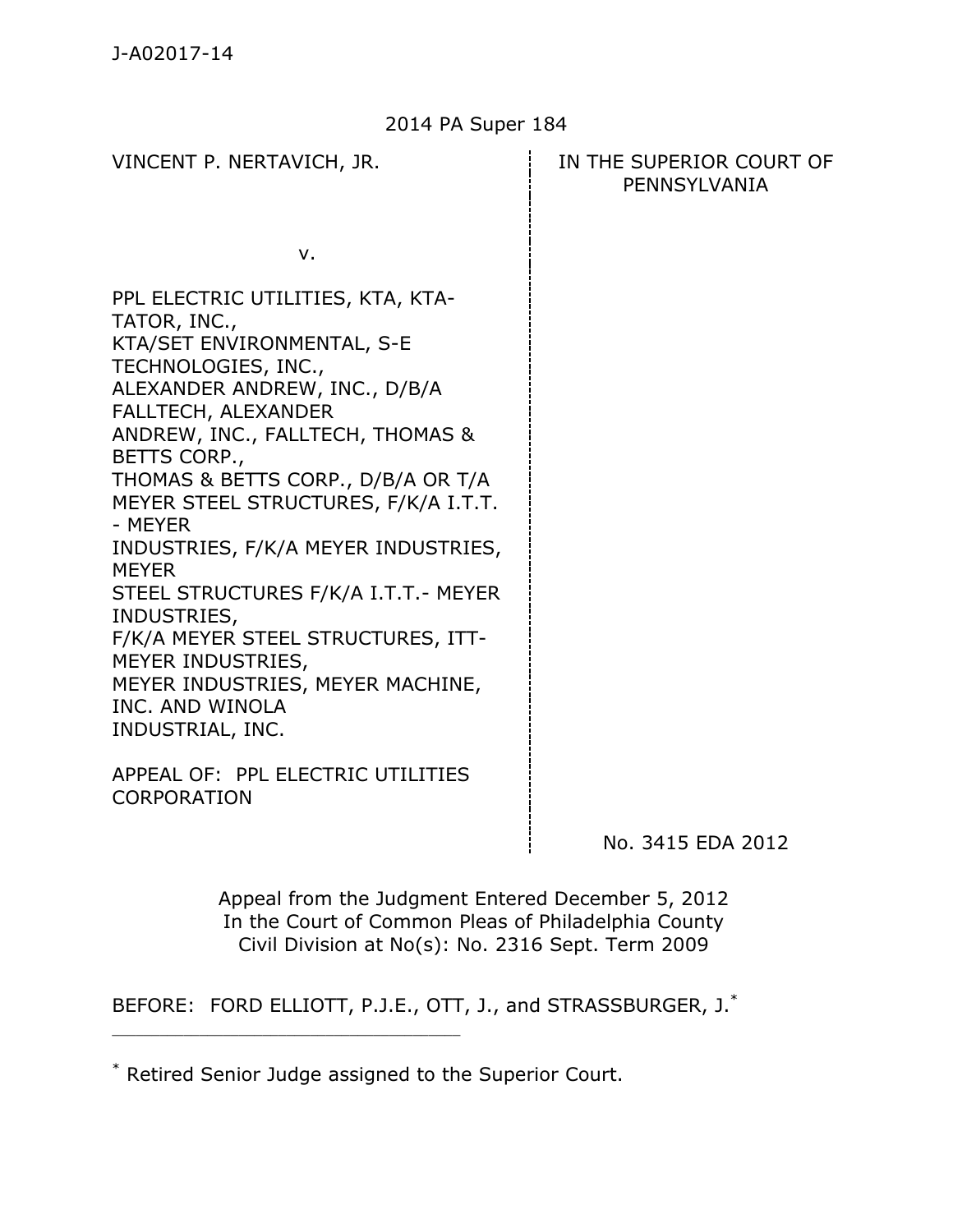# OPINION BY OTT, J.: **FILED AUGUST 27, 2014**

PPL Electric Utilities, Corporation ("PPL") appeals from the judgment of \$2,494,542.35, entered December 5, 2012, in the Philadelphia County Court of Common Pleas, in favor of Vincent P. Nertavich, Jr., for the injuries he sustained when he fell 40 feet while working as the employee of an independent contractor<sup>1</sup> hired to paint PPL's electric transmission poles.<sup>2</sup> On appeal, PPL argues the trial court erred in failing to grant judgment notwithstanding the verdict (j.n.o.v.) or a new trial. For the reasons set forth below, we conclude that PPL was entitled to the grant of j.n.o.v., and, accordingly, reverse the judgment entered in favor of Nertavich.

 The facts underlying this appeal are summarized by the trial court as follows:

Defendant PPL owns 90-foot-high, 10-foot-in circumference tubular steel electric transmission poles. Some of these poles need to be repainted from time to time to prevent structural decay. PPL contracted with QSC [Painting, Nertavich's] employer, to paint the poles. The contract called for work to begin in August 2007 and be completed by November 2007. It directed that "[a]ll work shall be performed according

 $1$  QSC Painting ("QSC") was Nertavich's employer.

 $2$  Nertavich's claims against the named defendants, with the exception of PPL and Thomas & Betts Corp., were either dismissed by the trial court or settled prior to trial. Thomas & Betts was the manufacturer of both the electric transmission pole and ladder upon which Nertavich was working when he fell. Nertavich's products liability claim with respect to the manufacture and sale of the pole was dismissed pretrial by summary judgment. His claim with respect to the ladder proceeded to trial, but the jury found Thomas & Betts was not negligent.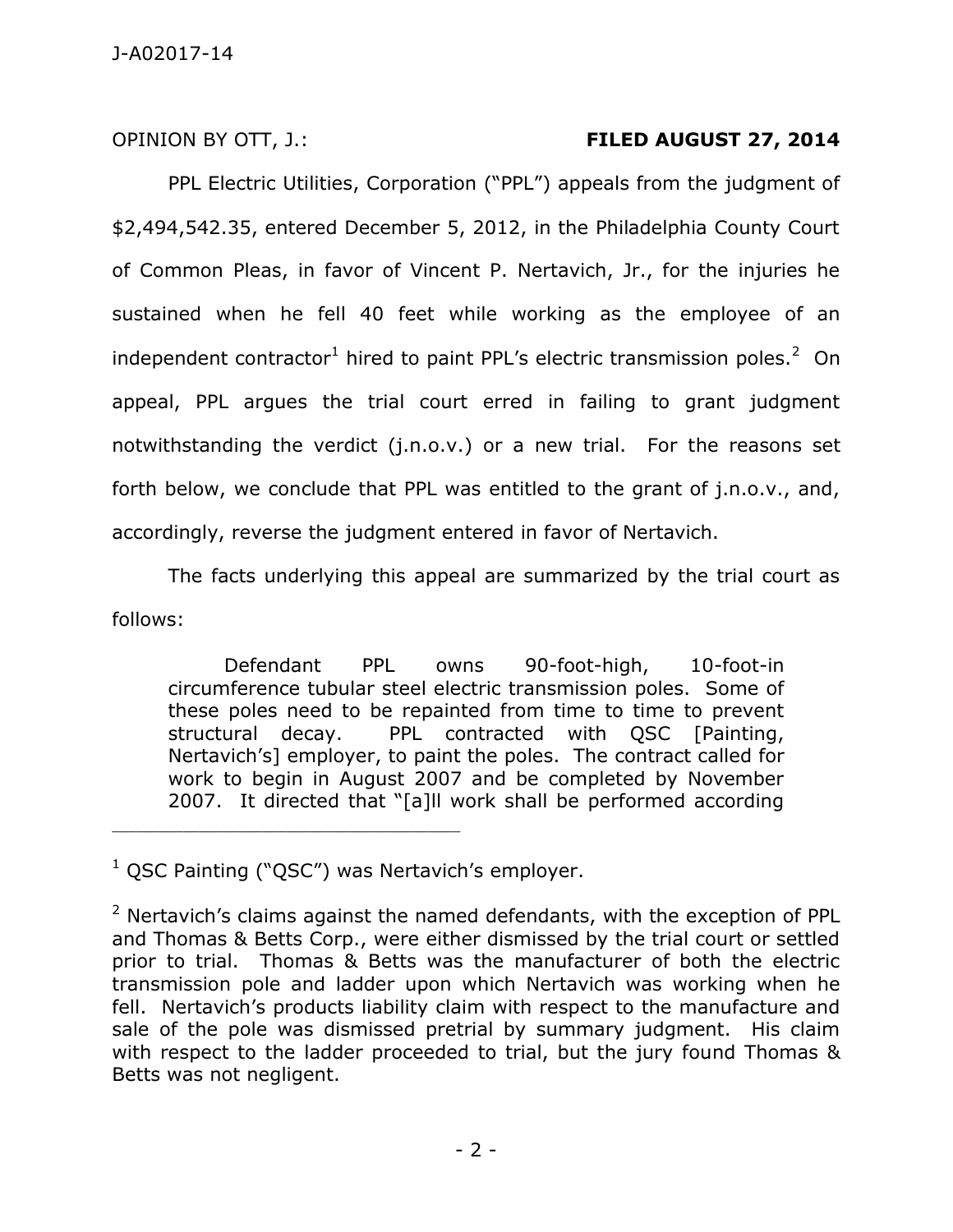to the attached PPL EU 'Specification for the Maintenance Painting of Transmission Structures' revision dated 8/3/07."

 That PPL Specification document contained a variety of detailed requirements about the job. It prescribed each step how to paint the poles.

. . . .

 While the workmen painted, power might continue to surge through the lines attached to the poles. As a result, the workers had to take "extra precautions when painting near insulators, making sure that paint does not splatter or drip onto insulators," and the workers would not be allowed to wipe paint off the insulators. Also, PPL maintained control over the worksite: PPL supplied an "Authorized Representative," also known as a contract field representative, for the project who was "the daily source of contact … in areas of any question, materials, quality assurance, general safety, work procedures and schedule." PPL had to go to the power substations and set the circuit breakers so that the workers would not be electrocuted. PPL employed a "green tag" procedure where the PPL representative would not allow workers on the poles until the lines were set.

Pursuant to PPL's internal guidelines for safety and health procedures, the PPL field representative had the duty to "monitor the contractor to ensure that safety requirements of the contract are adhered to … [and] observe the contractor's performance." The PPL field representative had the authority to "stop the contractor's work for severe or repeated safety violations," and "if the PPL Field Representative observes an unsafe work practice involving a direct threat or imminent danger, the field Representative immediately will direct that all work stop[.]"

PPL's poles dated from the 1980s. The poles were custom ordered from Defendant Thomas & Betts, with PPL establishing their specifications. The pole specifications included the dimensions of the pole, its paint, and the number and type of attachment points. PPL was aware that the poles would need repainting every 15 to 20 years. PPL did not specify that the poles should have any vangs[, *i.e.*, pieces of metal,] welded onto them so that a worker's lanyard or other suspension device could attach to the pole. The only attachment points on the poles, besides those at the top of the poles and on the arms for electrical wires, were a series of brackets running up one side of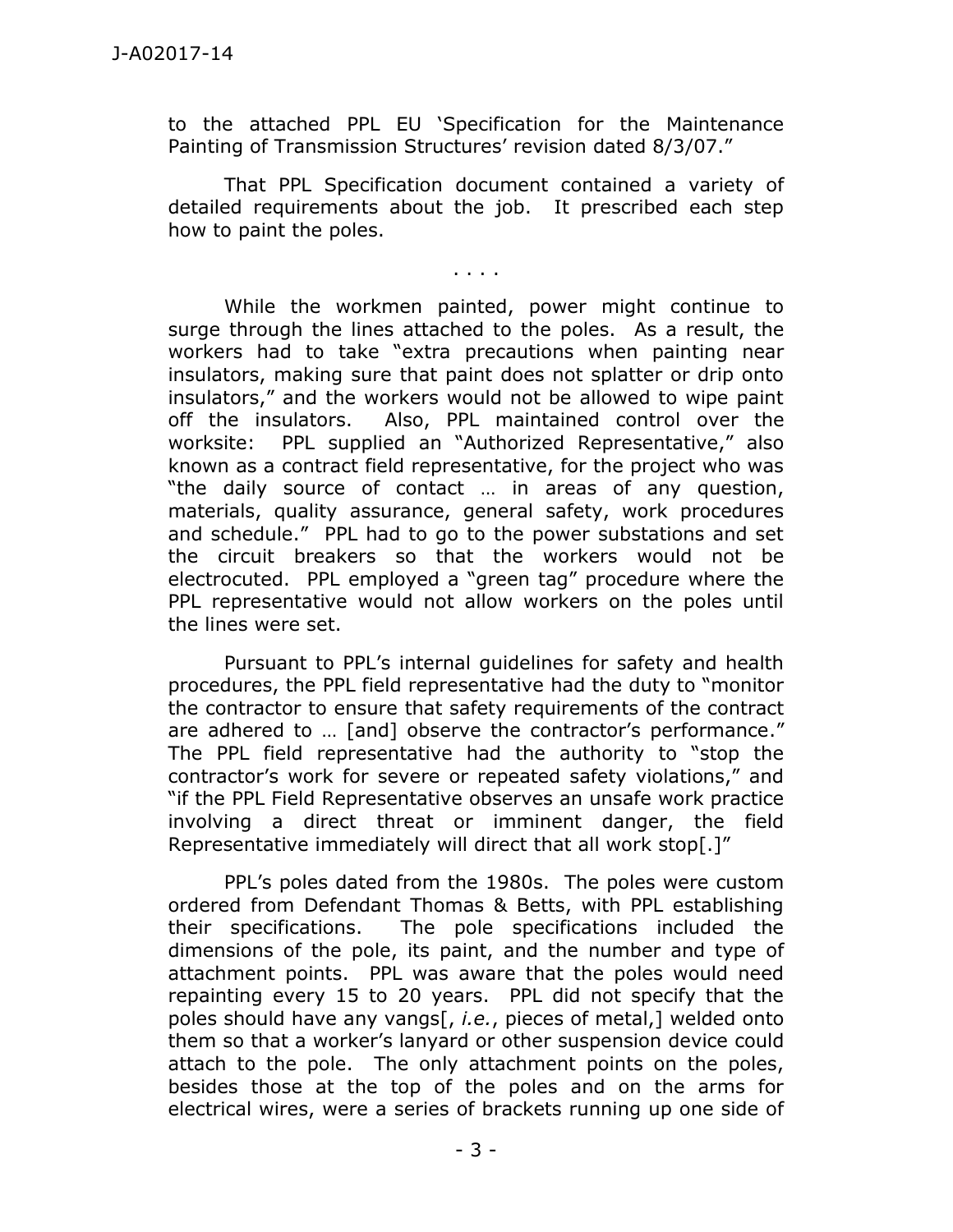the pole. These brackets served as attachment points for removable single-rail ladders, known as "chicken" ladders. They are known as "chicken" ladders because they are unstable and wobble, frightening workers. There was no place for a worker climbing the pole to attach a lanyard or lifeline, except for somewhere on these ladders. There were two types of ladders. Both consisted of a central metal beam with metal pegs protruding out to the left and right. The first, termed a working ladder, had parallel pegs on each side to give the appearance of a straight bar across the rail so that a worker could stand level. The second type, the climbing ladder, had alternating pegs staggered at regular intervals up each side of the rail. The ladders came from the manufacturer with two bolts that attach through their bottom to secure them to the pole. QSC, not having another means of lifting its workers into place to paint the pole, asked PPL for the removable ladders. PPL provided QSC with the ladders, but not with the bolts.

 On September 23, 2007, … Nertavich was 40 feet off the ground working on a PPL pole. More experienced workers were painting the pole above him. He was standing on one of the climbing ladders. QSC provided [Nertavich] with a pole belt, a body harness, and two lanyards. One lanyard was to attach to the pole belt, and the other was to attach to the body harness to serve as a lifeline. [Nertavich] used only the pole belt and one lanyard. He testified at trial that on previous jobs he had used only the pole belt and one lanyard, and that no one told him he had to use the harness as well.<sup>[3]</sup> The one lanyard he used was coated in dried paint. [Nertavich] tied the paint-coated lanyard to the ladder above him, a working ladder, by looping it around a left peg. [Nertavich], holding on to the lanyard, leaned out to his left to slap paint on a hard-to-reach spot on the back of the pole. The ladder above him to which he was tied off wobbled several inches to the left. The lanyard unlooped. [Nertavich] fell 40 feet, landing on his feet. The fall fractured his feet, dislocated his ankles, fractured his knee, his right femur, his right hip, and burst several of his lumbar spine disks.

 $3$  Indeed, Nertavich admitted that his body harness was in his truck on the day of his accident. N.T., 3/1/2012, at 129-130.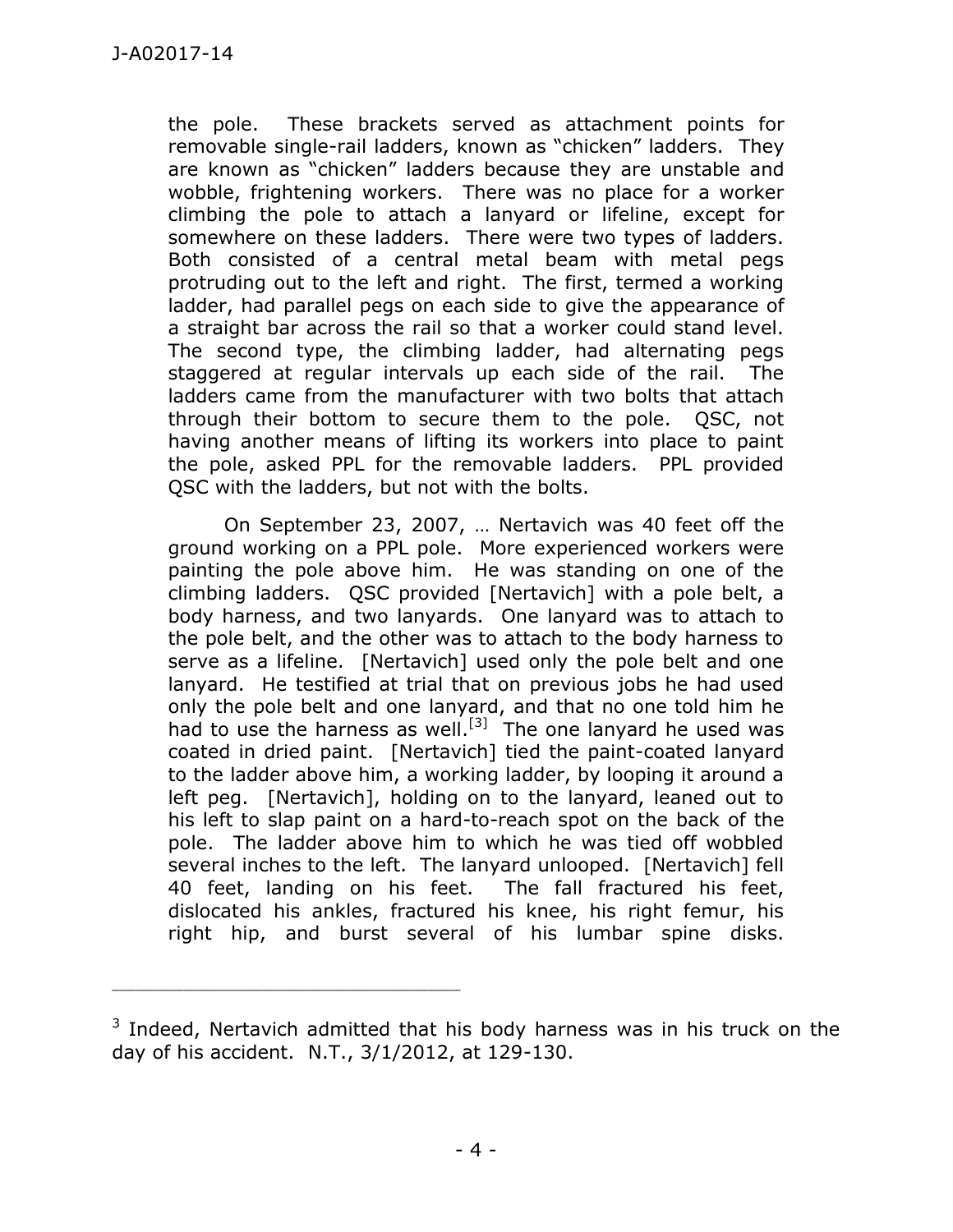[Nertavich] lost 3 inches in height as his body literally compacted from the fall.

Trial Court Opinion, 6/14/2013, at 2-6 (footnotes and record citations omitted).

 Nertavich initiated this personal injury/products liability action by *writ*  of summons on September 23, 2009. After filing a complaint and first amended complaint, Nertavich filed a second amended complaint on April 21, 2011. The named defendants included the "product defendants" – Falltech, Thomas & Betts, and Winola Industrial, Inc. – which designed, manufactured, and/or sold fall protection equipment, the electric transmission poles, and the single-rail ladders<sup>4</sup> – and the "utility defendants" – PPL and KTA/Set Environmental, the owner of the utility poles and an engineering consulting company hired to oversee the painting work, respectively. Nertavich raised claims of general negligence, professional negligence, strict liability, and breach of warranty, as well as sought punitive damages.

 PPL filed a motion for summary judgment on July 5, 2011, which the trial court denied on September 1, 2011.<sup>5</sup> The case proceeded to a jury

<sup>&</sup>lt;sup>4</sup> These ladders were also referred to as "chicken ladders," "climbing assists," and "McGregor ladders" throughout the trial.

 $5$  The other defendants also filed motions for summary judgment. Relevant to this appeal, Thomas & Betts filed a motion for partial summary judgment, arguing that Nertavich's products liability claim with respect to the manufacture and design of the transmission pole was barred by the statute *(Footnote Continued Next Page)*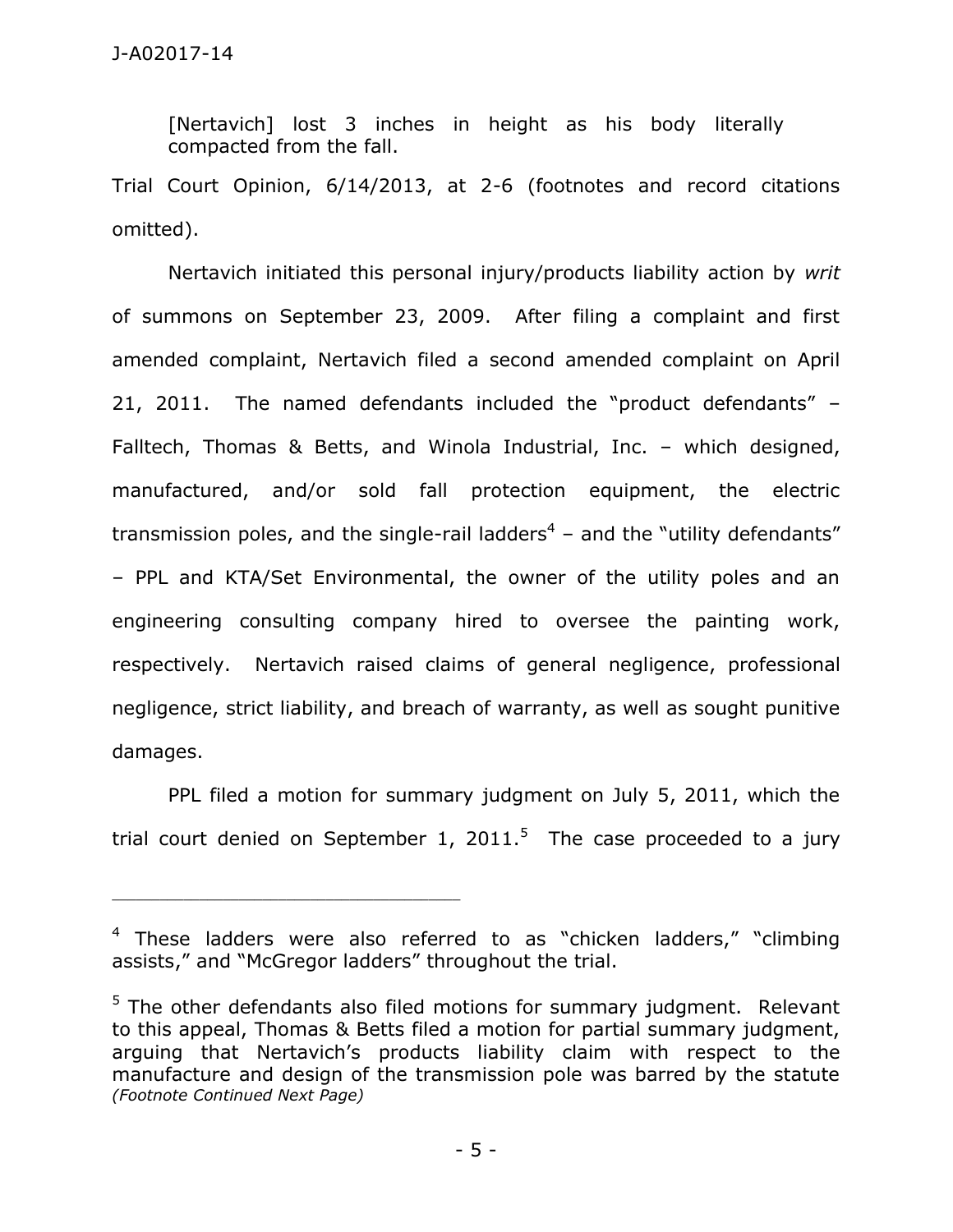trial, commencing in February of 2012. PPL moved for a nonsuit at the conclusion of Nertavich's case-in-chief, and a directed verdict at the close of all testimony, both of which were denied by the trial court.<sup>6</sup> On March 9, 2012, the jury returned a verdict in favor of Nertavich in the amount of \$4,613,150.00. However, the jury found PPL 51% causally negligent for Nertavich's injuries, and Nertavich, himself, 49% causally negligent for his injuries. The jury also found that the ladder designed by Thomas & Betts was not defective.<sup>7</sup>

 Both parties sought post-trial relief. On March 13, 2012, Nertavich filed a motion for delay damages, and, on March 19, 2012, PPL filed posttrial motions seeking j.n.o.v. or a new trial. The trial court granted Nertavich's motion, and, on April 9, 2012, entered a molded verdict in the amount of \$2,494,542.35 in favor of Nertavich and against PPL.<sup>8</sup> Thereafter, on November 26, 2012, the trial court denied PPL's post-trial motion, and on

*(Footnote Continued)* \_\_\_\_\_\_\_\_\_\_\_\_\_\_\_\_\_\_\_\_\_\_\_

of repose. *See* 42 Pa.C.S. § 5536. The trial court agreed, and dismissed that claim. *See* Order, 9/1/2011.

<sup>6</sup> The trial court did, however, grant PPL's motion for a nonsuit with regard to Nertavich's claim for punitive damages. N.T., 3/7/2012, at 137.

<sup>7</sup> Accordingly, Thomas & Betts has not filed a brief in this appeal.

 $8$  The molded verdict reflects both a reduction in the total award based upon the jury's finding Nertavich 49% liable, and the addition of delay damages.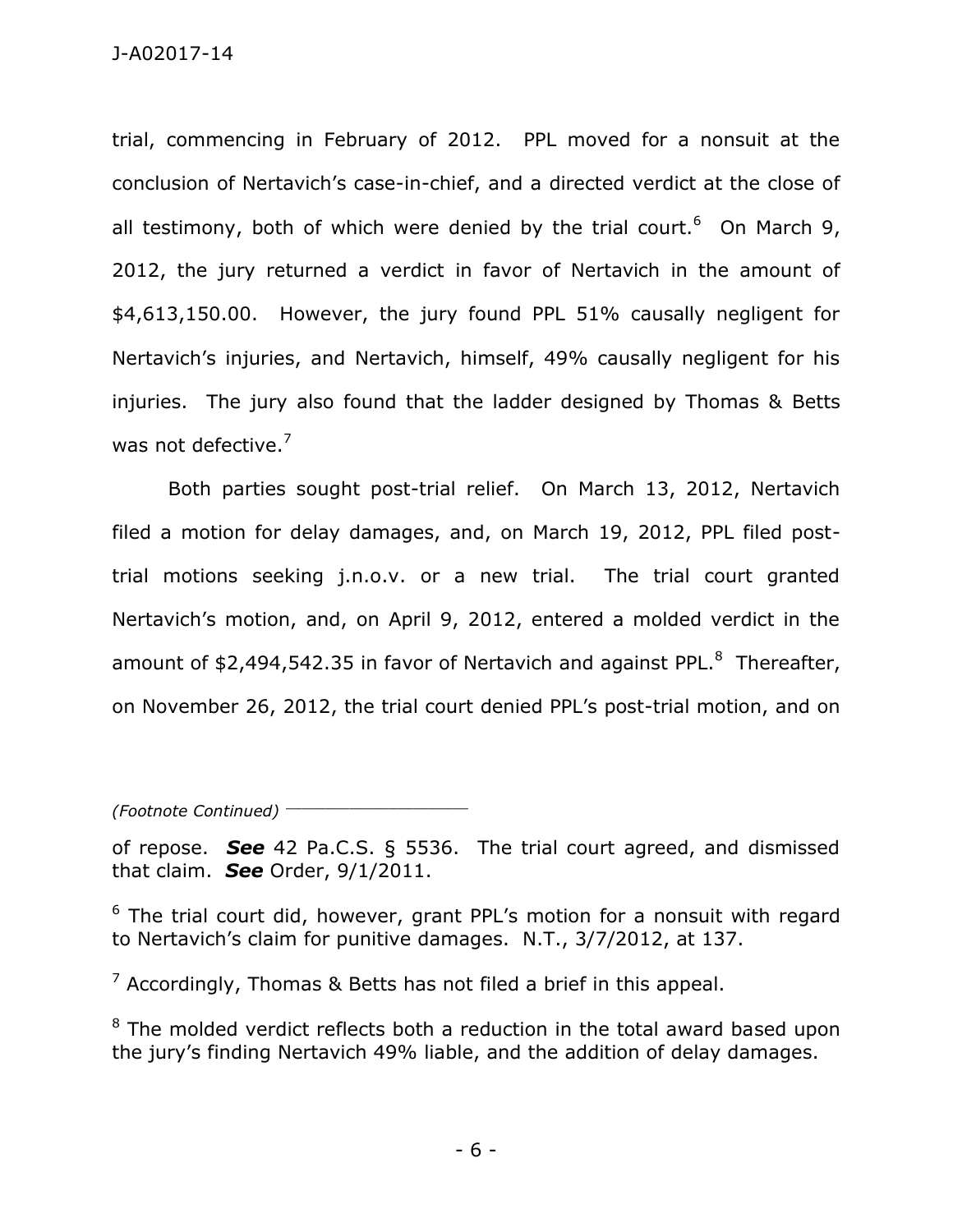December 5, 2012, judgment was entered on the verdict. This timely appeal

followed.<sup>9</sup>

PPL raises the following four issues on appeal:

- (1) Is PPL entitled to judgment notwithstanding the verdict for injuries sustained by an employee of an independent contractor when controlling Pennylvania law, as reflected in Beil v. Telesis Construction, Inc., 608 Pa. 273, 11 A.3d 456 (Pa. 2011), requires that PPL exercise significant control over the manner, methods, means, and operative detail of the portion of the independent contractor's work that is specifically related to the accident, and the evidence at trial established that the independent contractor itself directed and exercised control over its work?
- (2) Is PPL entitled to a new trial on liability when the Court improperly permitted Nertavich to introduce evidence of PPL's other purported duties – including such things as PPL's internal guidelines, OSHA, NESC, the duties of PPL's onsite safety representative, and a common law duty to hire competent contractors – when those purported duties are inconsistent with Beil or otherwise inapplicable under the law?
- (3) Is PPL entitled to a new trial on liability when the Court instructed the jury contrary to Beil?
- (4) Is PPL entitled to judgment notwithstanding the verdict when the evidence established that Nertavich assumed the risk of his fall?

PPL's Brief at 3-4. Because we conclude that PPL is entitled to j.n.o.v. on its

first issue, we need not address its remaining claims.

<sup>&</sup>lt;sup>9</sup> The trial court did not direct PPL to file a concise statement of errors complained of on appeal pursuant to Pa.R.A.P. 1925(b).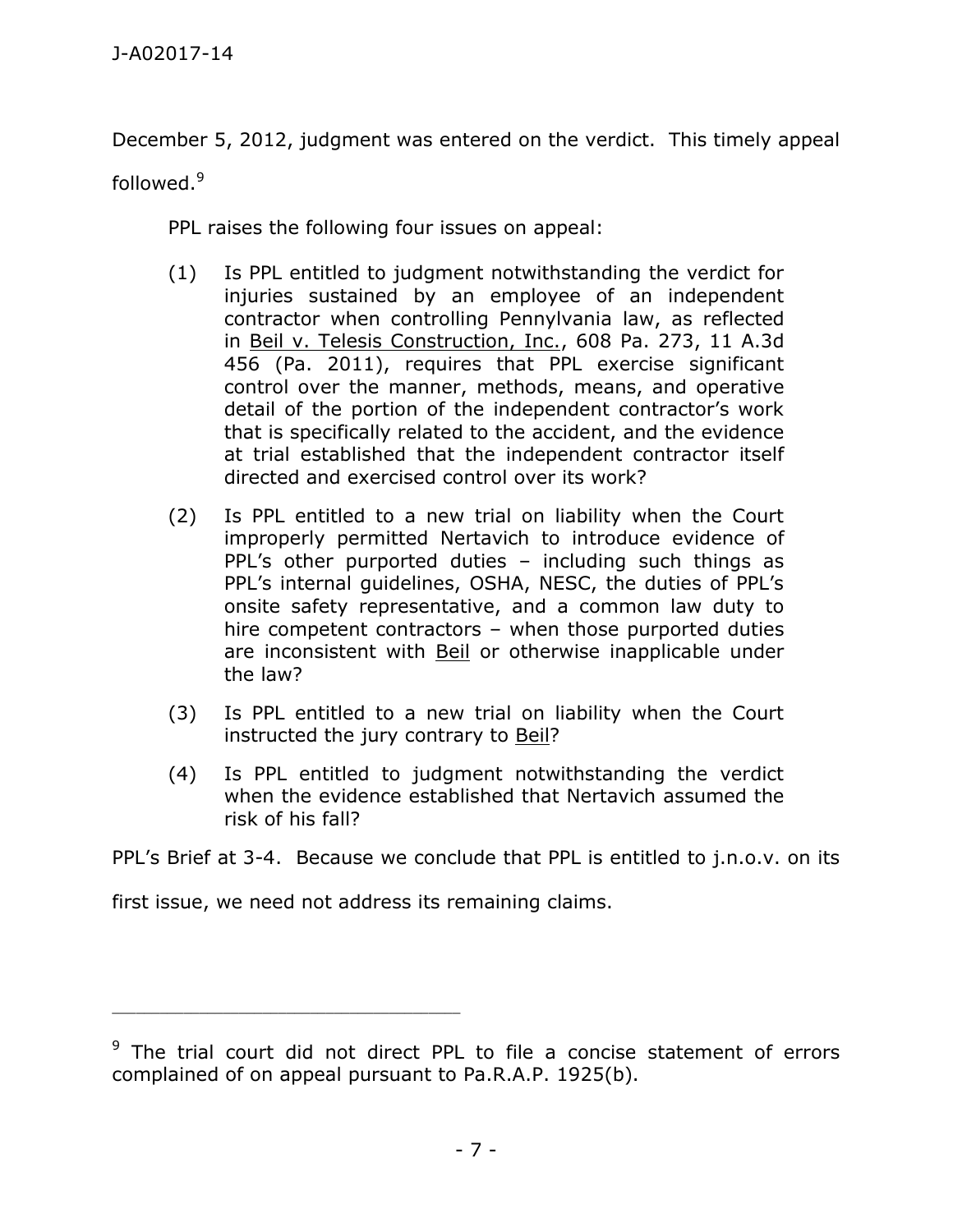First, PPL contends it is entitled to j.n.o.v. because Nertavich failed to establish that it retained control over the manner, methods, means, and operative detail of the work of Nertavich's employer that was sufficient to overcome the general rule that an owner owes no duty to the employees of an independent contractor.

"A [j.n.o.v.] can be entered upon two bases: (1) where the movant is entitled to judgment as a matter of law; and/or, (2) the evidence was such that no two reasonable minds could disagree that the verdict should have been rendered for the movant." *Egan v. USI Mid-Atl., Inc.*, 92 A.3d 1, 19- 20 (Pa. Super. 2014) (citation omitted). Our review of a trial court's decision granting or denying a post-trial motion for j.n.o.v. is wellestablished:

When a court reviews a motion for judgment n.o.v., the reviewing court considers the evidence in the light most favorable to the verdict winner, who must receive the benefit of every reasonable inference of fact arising therefrom, and any conflict in the evidence must be resolved in his or her favor. A judgment n.o.v. should only be entered in a clear case.

*Beil v. Telesis Const. Inc.*, 11 A.3d 456, 462 (Pa. 2011) (citations omitted). Further, we will not substitute our judgment for that of the fact finder when it comes to questions of credibility and weight of the evidence.

*Egan*, *supra*, 92 A.3d at 20 (citation omitted).

 In *Beil*, the case upon which PPL relies for support of its appeal, the Pennsylvania Supreme Court reiterated the century old "accepted and general rule … that a landowner who engages an independent contractor is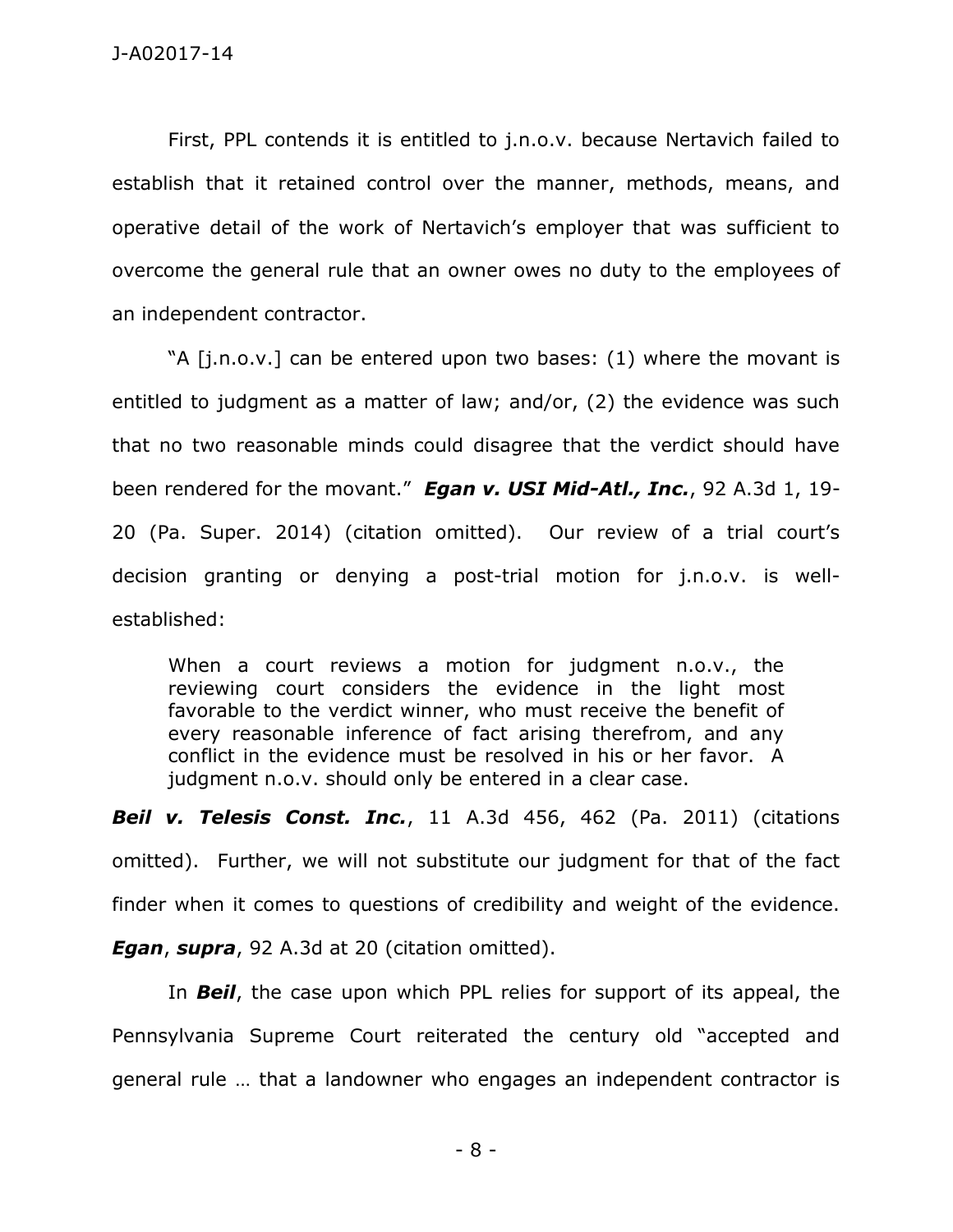**not responsible** for the acts or omissions of such independent contractor or

his employees." *Beil*, *supra*, 11 A.3d at 466 (emphasis supplied).

This foundational law is based upon the long-standing notion that one is not vicariously liable for the negligence of an independent contractor, because engaging an independent contractor "implies that the contractor is independent in the manner of doing the work contracted for. How can the other party control the contractor who is engaged to do the work, and who presumably knows more about doing it than the man who by contract authorized him to do it? Responsibility goes with authority." *Silveus v. Grossman*, 307 Pa. 272, 278, 161 A. 362, 364 (1932).

### *Id.*

However, this general rule is subject to certain exceptions. Relevant

to the present case is the "retained control" exception set forth in Section

414 of the Restatement (Second) of Torts:

One who entrusts work to an independent contractor, but who retains the control of any part of the work, is subject to liability for physical harm to others for whose safety the employer owes a duty to exercise reasonable care, which is caused by his failure to exercise his control with reasonable care.

Restatement (Second) of Torts § 414 (1965).

The *Beil* Court discussed the degree of control necessary to hold an

owner liable for injuries suffered by an employee of an independent

contractor under Section 414:

The primary question in many premises cases, as is the issue before us, is whether the property owner hirer of the independent contractor retained sufficient control of the work to be legally responsible for the harm to the plaintiff. Comment c to Section 414 provides the most commonly used test for determining whether an employer/landowner retained sufficient control. More precisely, comment c speaks to the degree of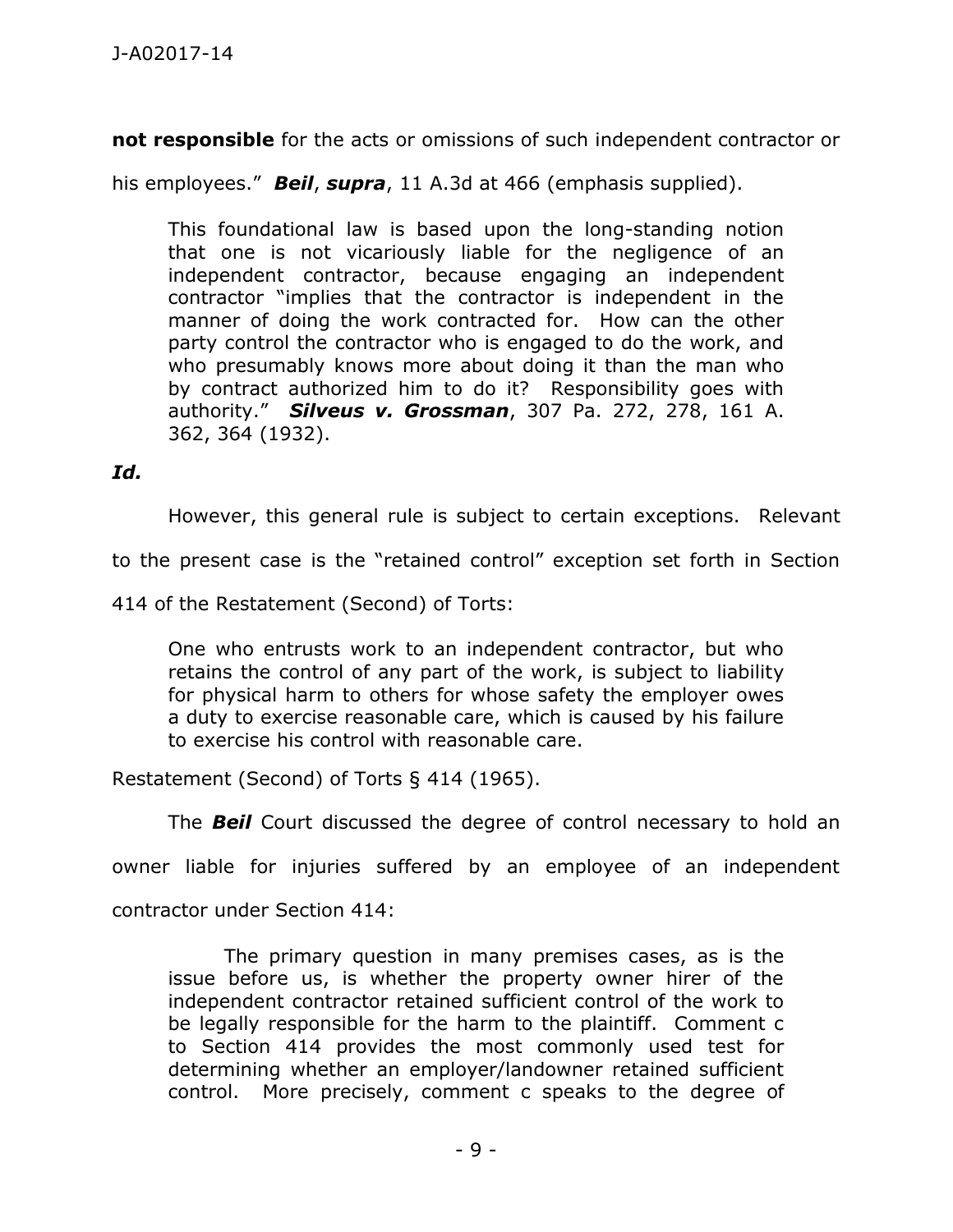control necessary for the exception to overcome the general rule against liability. Comment c makes manifest that the right of control must go beyond a general right to order, inspect, make suggestions, or prescribe alterations or deviations, but that there must be such a retention of the right of supervision that it renders the contractor not entirely free to do the work in his own way:

In order for the rule stated in this Section to apply, the employer must have retained at least some degree of control over the manner in which the work is done. It is not enough that he has merely a general right to order the work stopped or resumed, to inspect its progress or to receive reports, to make suggestions or recommendations which need not necessarily be followed, or to prescribe alterations and deviations. **Such a general right is usually reserved to employers, but it does not mean that the contractor is controlled as to his methods of work, or as to operative detail. There must be such a retention of a right of supervision that the contractor is not entirely free to do the work in his own way.**

Restatement (Second) of Torts § 414, cmt. c (emphasis added); *see also Hader*[ *v. Coplay Cement Mfg. Co.*, 410 Pa. [139,] 150–52, 189 A.2d [271,] 277–78 [(1963] (rejecting assertion that site visitation and provision of technical advice regarding installation of machinery did not demonstrate control of workplace). **The control required to implicate the exception to the general rule against liability can be demonstrated in two ways. First, a plaintiff may point to contractual provisions giving the premises owner control over the manner, method, and operative details of the work. Alternatively, the plaintiff may demonstrate that the land owner exercised actual control over the work.** As a general proposition, the question of the quantum of retained control necessary to make the owner of the premises liable is a question for the jury. When, however, the evidence fails to establish the requisite retained control, the determination of liability may be made as a matter of law.

Id. at 466-467 (emphasis supplied in part). The Court also noted that, in

prior decisions, it construed the "retained control" exception narrowly. *Id.*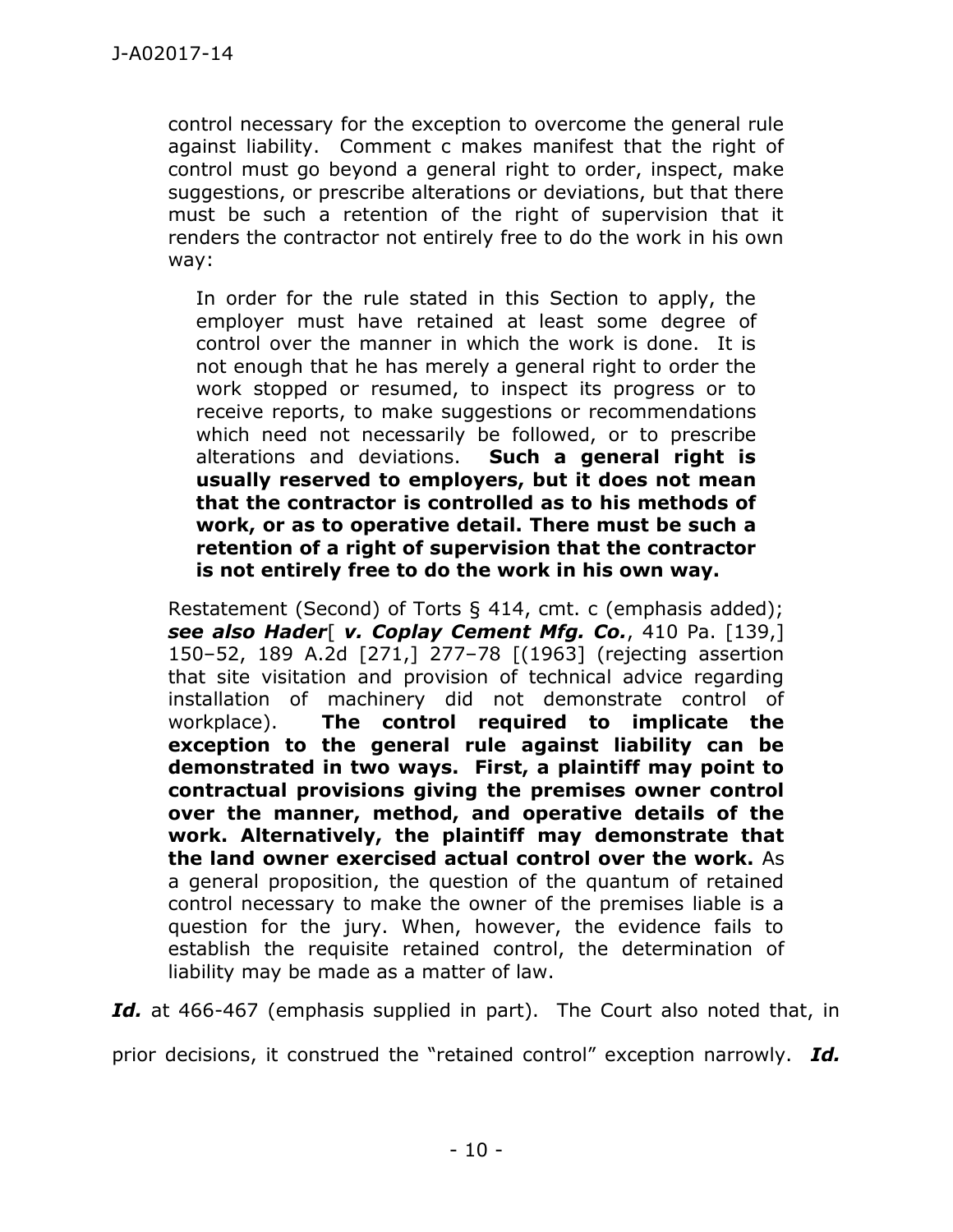at 467, *citing Hader*, *supra*; *Farabaugh v. Pennsylvania Turnpike Com'n*, 911 A.2d 1264 (Pa. 2006).

 In the present case, the trial court found the quality of control PPL exercised over the jobsite was sufficient to submit to the jury the question of whether the "quantity of control necessary to make PPL liable existed." Trial Court Opinion, 6/14/2013, at 17. Specifically, the court determined that Nertavich presented sufficient evidence to find that PPL controlled the "operative details" of QSC's work:

 Here, PPL through its contract and specifications told QSC workers what paint to use, and every step of how to use it. It told the workers to lay out tarps beneath the poles, to mix and stir the paint, to clean and dry the poles, to paint the poles with rollers, brushes, and mitts, to let the paint dry hard and firm, then to apply successive coats, to clean up the work area by disposing of paint containers and debris, and finally to make spot repairs – in a specific feather-edged manner – when directed to do so by PPL. PPL's own contract manager testified at trial that these provisions told QSC workers how to perform the operative details of their job.

 The contract also called for safety provisions to be followed, and established the posisiton of the PPL contract field representative. PPL's contract field representative, Mr. Grim, was at the worksite every day, and knew that it was his duty to stop work if he saw an unsafe condition, even if he was not knowledgeable enough to know when such a condition existed. Mr. Grim was supposed to hold safety meetings every day for the workers, even though he did not. He had the duty to inspect worker fall protection.

 Also, PPL exerted great control over access to the property. Through its green tag procedure, PPL retained control of the property, and significantly limited worker access to the poles because of live electric wires. Workers could not get on the poles until Mr. Grim let them. Also, the available ways to scale the poles were essentially limited to the single-rail ladders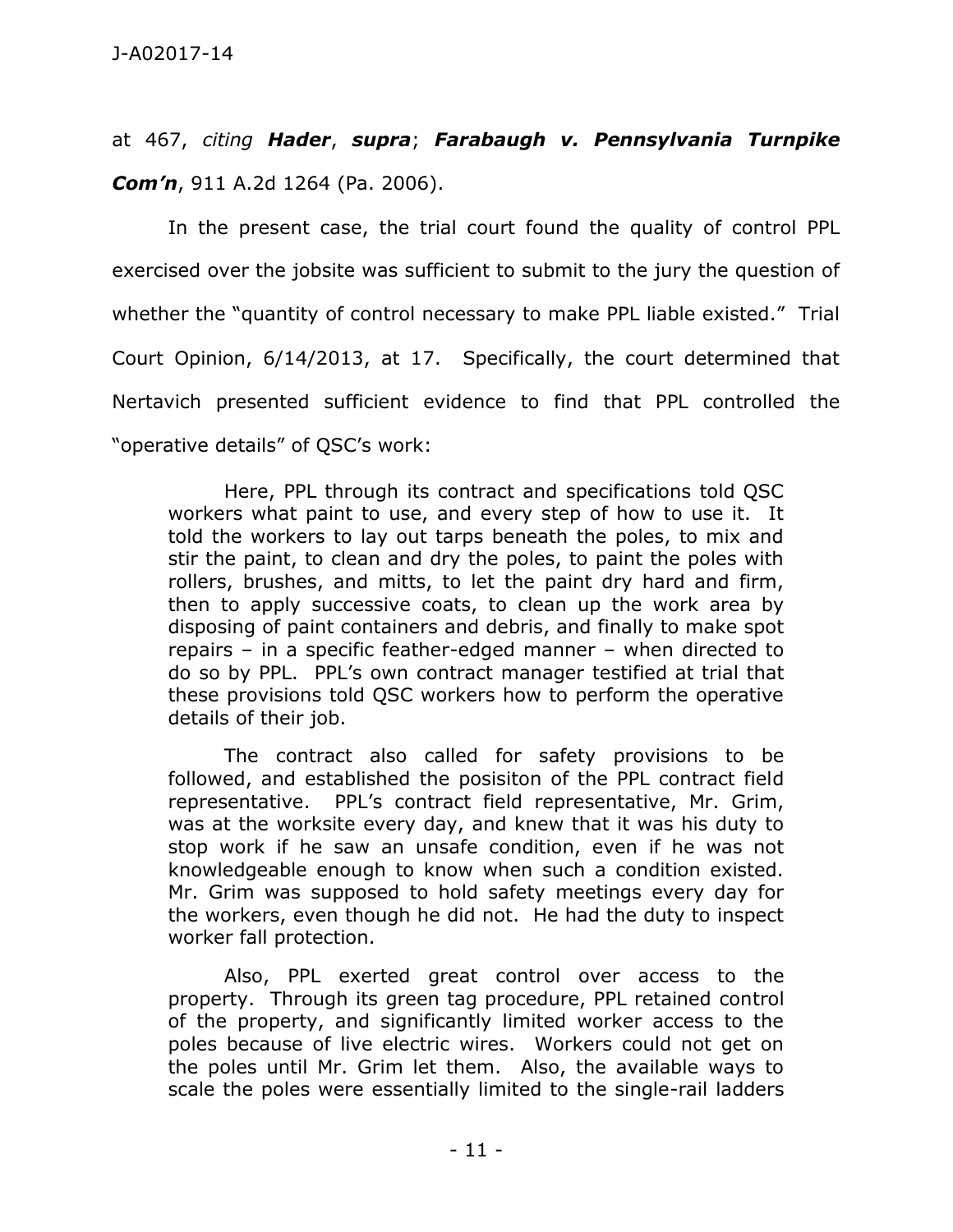because the poles were energized, and there were no other attachment points on the poles to rig other climbing devices. QSC had to request these ladders from PPL to climb the poles.

 These facts, especially the way in which PPL dictated how QSC workers were to perform their painting work coupled with evidence of control over safety and access, evince the quality of control that the Supreme Court found lacking in *Beil*. The qualitative element being present, it was for the jury to determine if the quantity of control necessary to make PPL liable existed. There were ample facts in evidence, including the contract and testimony from PPL's own employees, for the jury to determine that the necessary quantum of control existed as they did.

Id. at 16-17 (footnote omitted).

 Conversely, PPL argues the type of control Nertavich claims it retained over the jobsite in this case is the same type of control the Supreme Court found insufficient in *Beil*. Moreover, PPL contends that Nertavich's attempt to "end-run *Beil* through a so-called theory of 'direct negligence'" also fails. PPL's Brief at 34. Accordingly, it asserts that it is entitled to j.n.o.v. as a matter of law. We agree.

**Beil** is the Supreme Court's most recent, and arguably most relevant, decision on the issue of landowner liability for injuries sustained by the employee of an independent contractor. A discussion of the facts and disposition in *Beil* will be helpful to our resolution of the present case. They are as follows.

 Lafayette College ("the College") hired Telesis Construction, Inc. ("Telesis") as the general contractor to renovate an engineering building. Telesis subcontracted the roofing work to Kunsman Roofing and Siding ("Kunsman"). Beil was an employee of Kunsman. The College also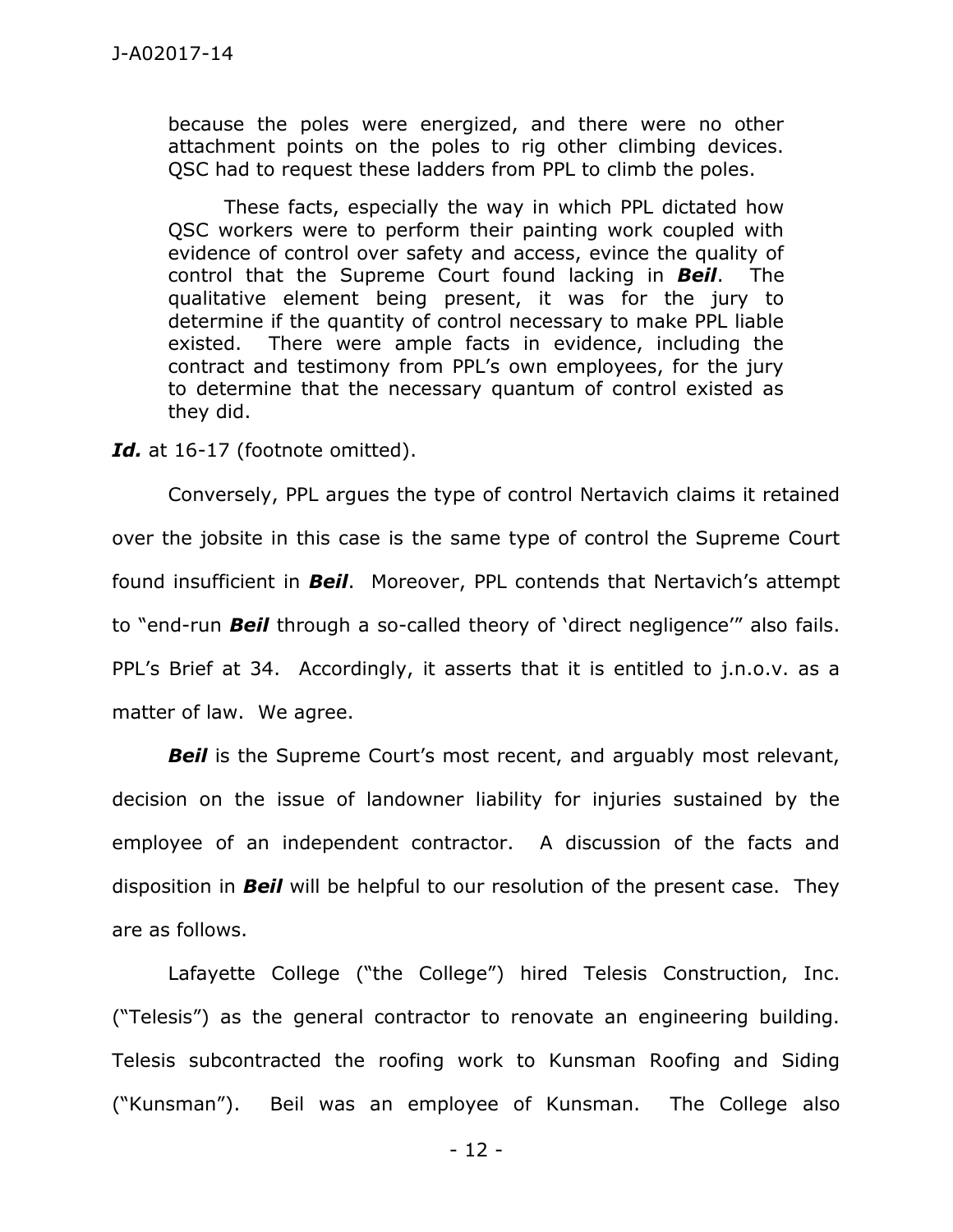contracted separately with Masonary Preservation Services, Inc. ("MPS") to restore stonework on the exterior of the building. On the day of the accident, Beil was installing flashing on the roof. He used scaffolding erected by MPS, after consultation with the College, to access the roof. While ascending the ladder with 15 pounds of flashing, he fell 30 feet, and sustained serious injuries. Beil subsequently filed a personal injury action against the College, Telesis, and MPS. A jury awarded damages of \$6.8 million, and apportioned liability as follows: Telesis 50% liable, the College 35% liable, MPS 10% liable and Beil 5% liable. The College appealed, and this Court reversed and remanded for the entry of j.n.o.v. in favor of the College. Beil then petitioned the Supreme Court for allowance of appeal. *See Beil*, *supra*, 11 A.3d at 458-462. On appeal, the Supreme Court affirmed the decision of the Superior Court, holding that "the College did not retain sufficient control of the premises to subject it to liability pursuant to Section 414 of the Restatement (Second) of Torts[.]" *Id.* at 472.

Specifically, the Supreme Court rejected Beil's claim that the College retained control of the premises in two broad categories: safety and access. Id. at 467. With regard to safety, Beil argued the College "controlled safety matters at the site with respect to Telesis and Kunsman, as well as MPS[.]" Id. He presented the following evidence in support of that claim: (1) Telesis was contractually obligated to comply with the safety directives of the College; (2) the College's on-site project manager was consulted as to where to place the scaffolding; (3) the College's project manager admitted in

- 13 -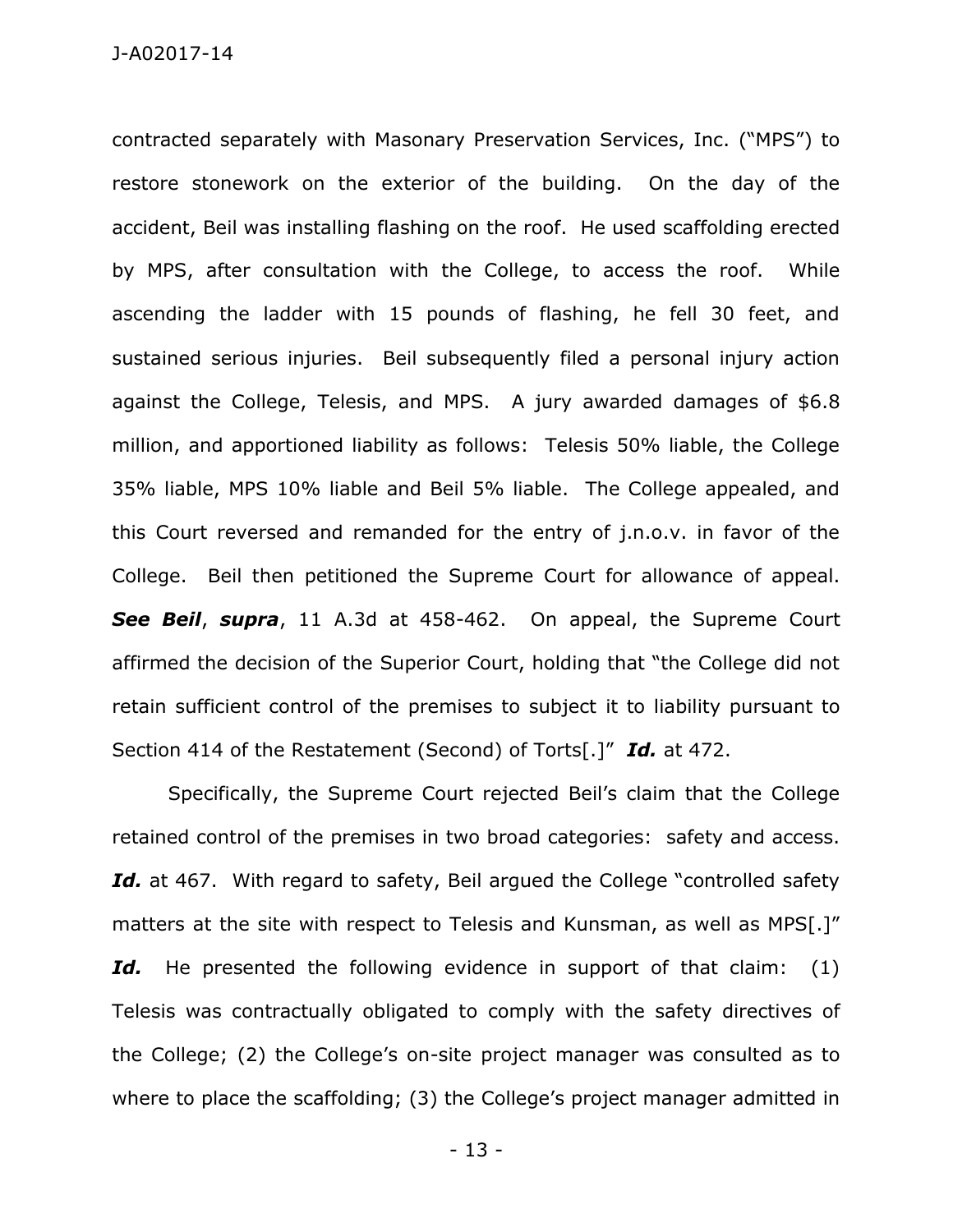J-A02017-14

a post-accident email that the roofers were working in a potentially unsafe manner and stated the College's desire for a safe work environment; and (4) expert testimony that the College controlled safety at the site. *Id.* With regard to access, Beil similarly claimed that "the College's denial of access to certain areas stands as evidence of its control over the renovation work." Id. at 469. In support of this contention, he produced evidence that: (1) the College denied the roofers access to certain areas of the building; (2) the subcontractors had to obtain written permission to enter the building; and (3) the College hired MPS, whose scaffolding was used, and the College was consulted as to where to place the scaffolding. *Id.* at 469-470.

However, the Supreme Court held that a property owner may retain a certain degree of authority over safety issues, as well as regulate the use of and access to buildings, without "retaining control" of the premises for liability purposes. With regard to safety, the Court held "a property owner retaining a certain degree of authority over safety issues, such as supervising and enforcing safety requirements, and even imposing its own safety requirements at a work site, does not constitute control for purposes of imposing liability." *Id.* at 469 (footnote omitted). Rather, a property owner's interest in monitoring the safety of its contractors constitutes sound public policy. *Id.* at 468.

Furthermore, with regard to access, the Court held the College's regulation of the use of and access to the building was "tangential to the substantive work of the contractor, and subcontractor[,]" and "did not

- 14 -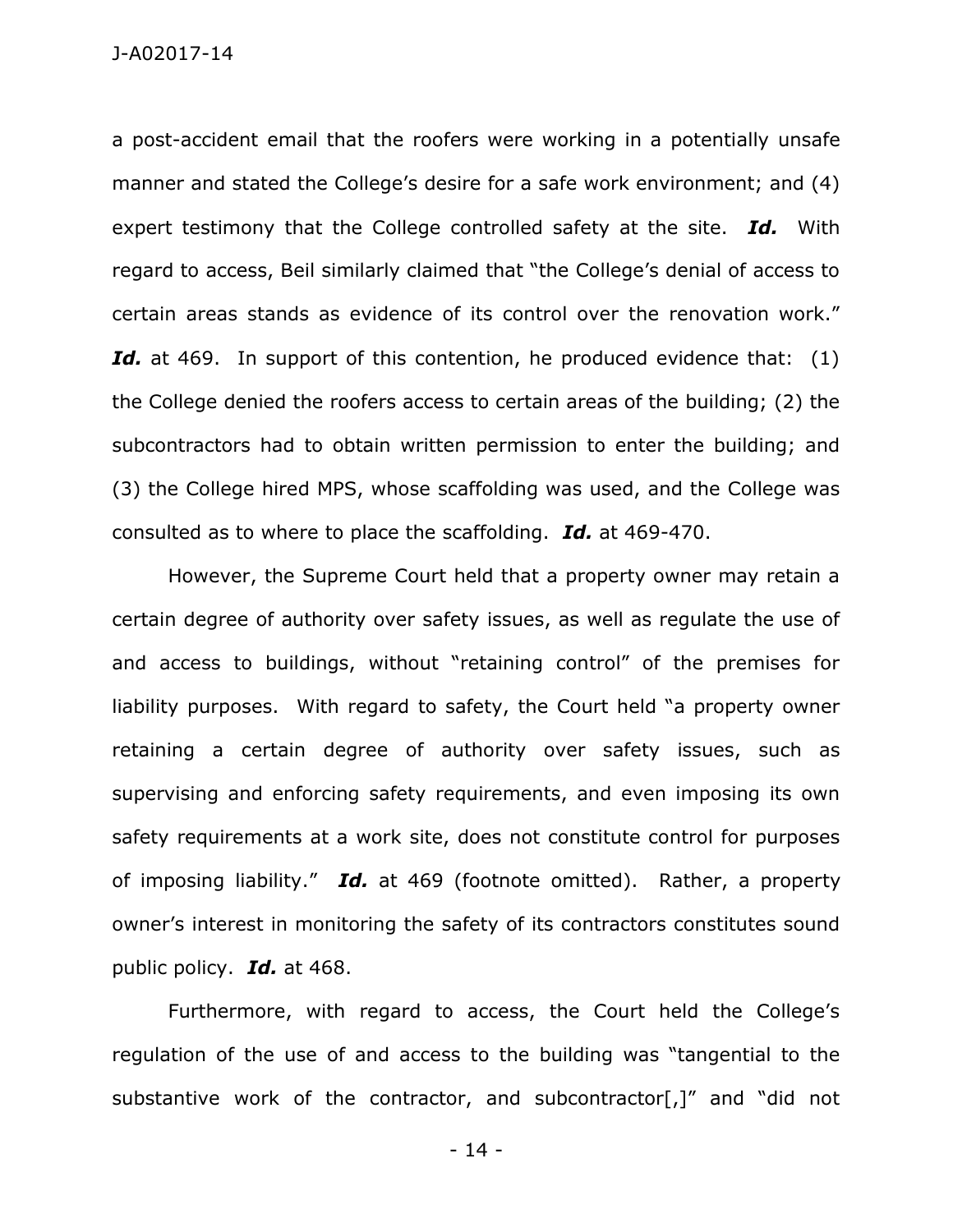control the way the workers did their work." *Id.* at 471. Rather, the Court explained,

the College's conduct regarding placement of MPS' scaffolding [did] not directly relate to the decision of Kunsman's employees to use MPS' ladders and scaffolding instead of Kunsman's own equipment, which Kunsman contracted to provide, and Telesis contracted to ensure was safe. While MPS permitted the Kunsman roofers to use its scaffolding, Telesis did not anticipate or rely upon the use of MPS scaffolding for access to the roof, and access was for Kunsman to determine.

*Id.* Accordingly, the *Beil* Court concluded that "although the College exercised certain authority regarding safety and regulated access to, and use of, certain areas of the premises, this is not the type of conduct that constitutes control as contemplated by the Restatement." *Id.* at 472.

 In the present case, however, the trial court opined that the facts presented by Nertavich "especially the way in which PPL dictated how QSC workers were to perform their painting work coupled with evidence of control over safety and access, evince the quality of control that the Supreme Court found lacking in *Beil*." Trial Court Opinion, 6/14/2013, at 17 (footnote omitted). Nertavich agrees, arguing that "PPL was intimately involved in, or had the right to be, in every aspect of the operational detail of QSC's performance[,]" as evident both in the contract provisions, as well as PPL's actual exercise of control at the jobsite. Nertavich's Brief at 23. Conversely, PPL contends that the "categories of supposed 'control' [the trial court found to be sufficient in the present case] are the very same theories of control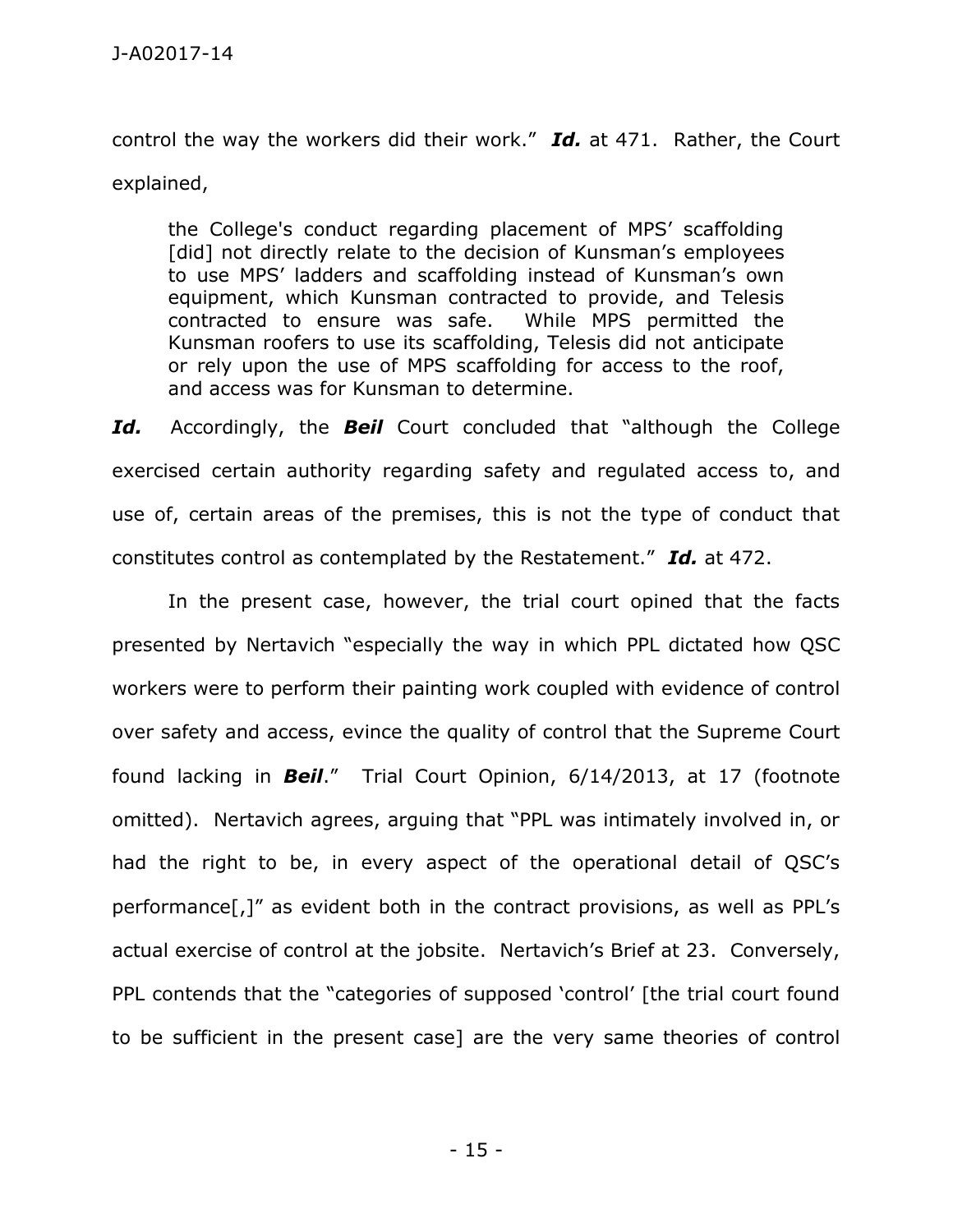rejected by *Beil* and its ancestors." PPL's Brief at 21. For the reasons that follow, we agree.

With respect to the contract provisions, $10$  the trial court first found that PPL's painting specifications – which included such details as the specific type of paint to use, how to apply the paint (*i.e.*, by concealing brush marks, without runs, by applying a uniform finish and thickness, etc.), and the requirement of "feather-edg[ing]" for spot repairs<sup>11</sup> – constituted control over the operative details of QSC's work sufficient to find it "retained control" of the job site for liability purposes. However, PPL contends these "quality specifications" do not evince sufficient control over QSC's work to hold it liable for Nertavich's injuries. More importantly, these quality specifications had nothing to do with Nertavich's accident. Indeed, PPL argues "Nertavich presented no evidence at trial that PPL ever instructed or directed QSC workers how to tie off to the pole, how to climb the pole, or which equipment to use." PPL's Brief at 23.

 $10$  "The fundamental rule in contract interpretation is to ascertain the intent of the contracting parties. In cases of a written contract, the intent of the parties is the writing itself." *Lesko v. Frankford Hospital-Bucks County*, 15 A.3d 337, 342 (Pa. 2011) (quotation omitted).

<sup>11</sup> *See* Contract, 8/30/2007, Attachment A, at 2, ¶ 17.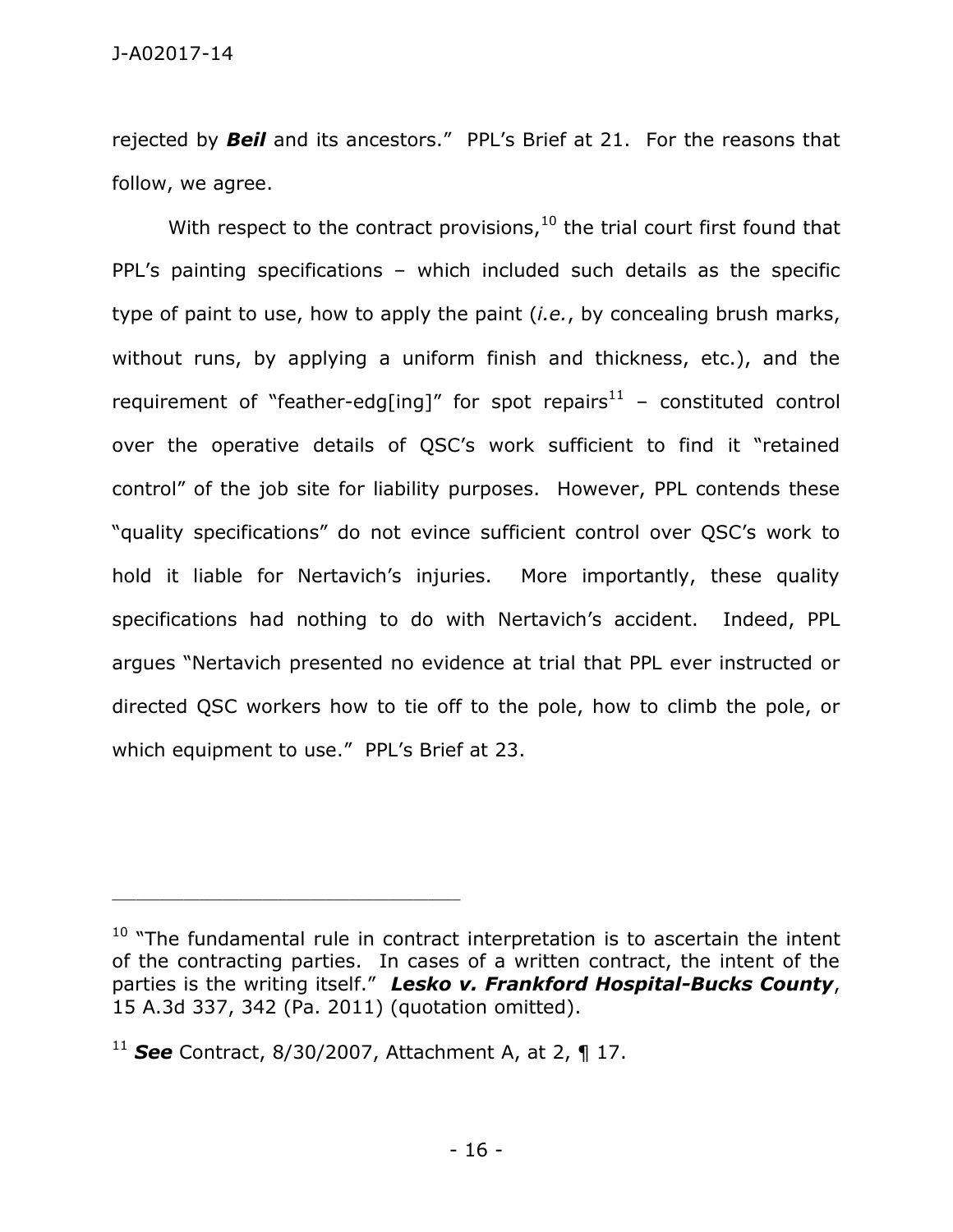The Commonwealth Court's decision in *LaChance v. Michael Baker Corp.*, 869 A.2d 1054 (Pa. Commw. 2005), is instructive.<sup>12</sup> In that case, Michael Baker Corp. ("Baker") was awarded a contract by PennDOT to improve a section of Route 6015 in Tioga County, which included laying reinforced concrete pipes, six feet in diameter, underground. LaChance, an employee of Baker, suffered fatal injuries when the trench he was working in collapsed as he was grouting the outside of these pipes. *Id.* at 1055. LaChance's Estate filed a wrongful death and survival action against both Baker and PennDOT, arguing the latter was negligent in failing to supervise Baker and inspect the trench that collapsed. The trial court granted summary judgment in favor of PennDOT, finding, *inter alia*, that the Estate failed to establish PennDOT "retained control" of the job site sufficient to overcome the general rule that a landowner is not liable for the negligence of its contractors. *Id.* at 1056.

 On appeal, the Commonwealth Court affirmed the grant of summary judgment. First, the Court concluded that the terms of the contract did not support the Estate's claim that PennDOT retained control of the job site. While the contract referred to a "partnering agreement" between the

<sup>&</sup>lt;sup>12</sup> "Although decisions by the Commonwealth Court are not binding on this Court, they may be persuasive." *Little Mountain Cmty. Ass'n, Inc. v. S. Columbia Corp.*, 92 A.3d 1191, 1198 n.14 (Pa. Super. 2014) (citation omitted). That is particularly so with respect to the Commonwealth Court's decision in *LaChance*, which the Supreme Court cited favorably in both *Beil*, *supra*, and *Farabaugh*, *supra*.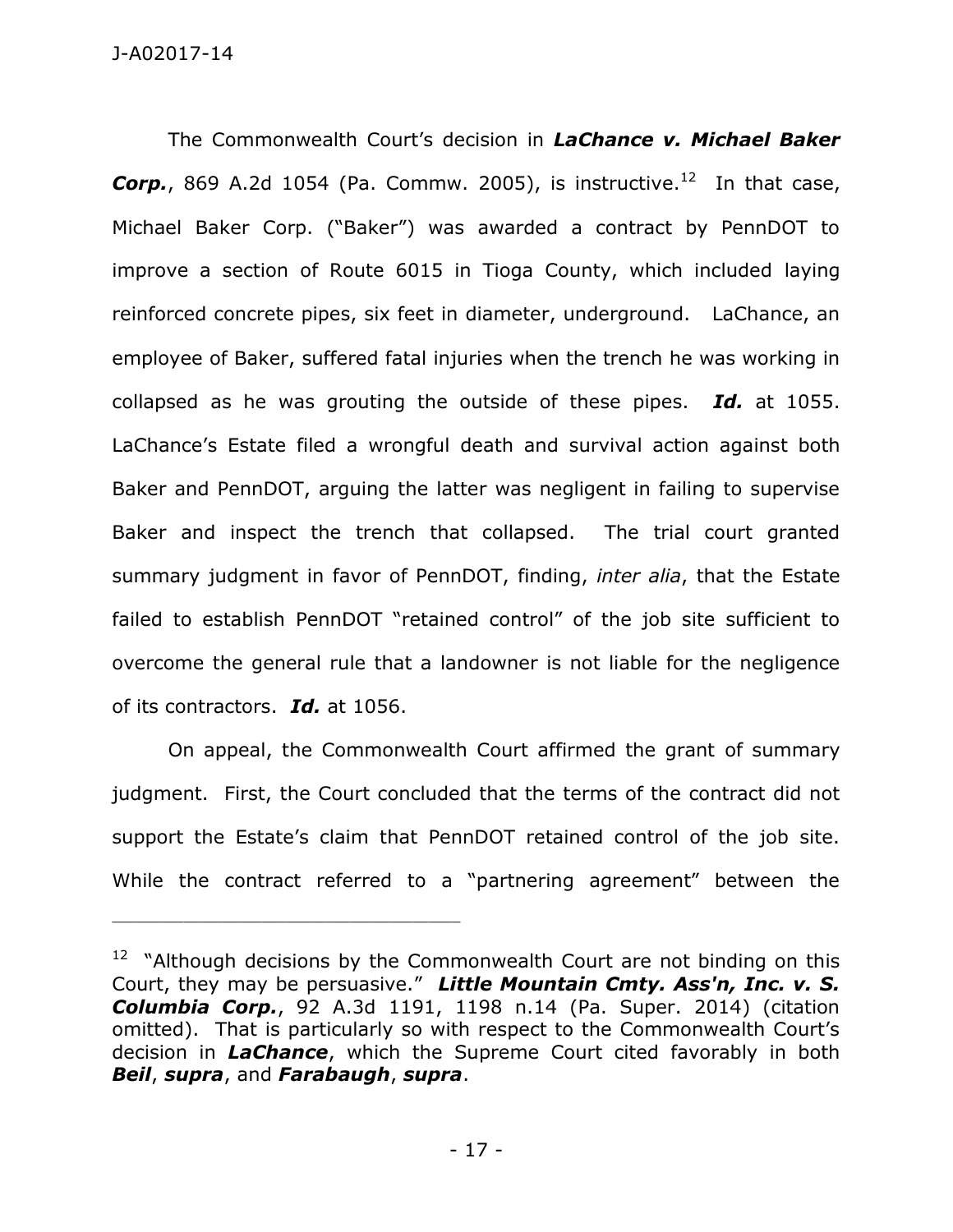contractor and PennDOT, the agreement placed all responsibility for job site safety upon the contractor, *i.e.*, Baker, and specifically stated that Baker would "keep direct control of the contract[.]" *Id.* at 1060 (citation and emphasis omitted). Further, the Commonwealth Court concluded that PennDOT's right to inspect for safety violations, including the right to suspend work, did not establish that it "retained control" of the jobsite, or "make PennDOT the guarantor of the safety of Baker's employees." *Id.* at 1060-1061. Relevant to this appeal, the Court stated, "**Baker's contract performance had to meet PennDOT's contract specifications, but Baker controlled the manner of performance. This is how contractual relationships work.**" *Id.* at 1061 (emphasis supplied).

 Lastly, the Commonwealth Court considered the Estate's claim that PennDOT's actual conduct on the jobsite demonstrated its control. Specifically, the Estate argued that PennDOT's field inspector directed that the pipe be grouted on the outside, when, as the Estate claimed, the contract provided for grouting only on the inside of the pipe. The Commonwealth Court rejected this argument holding:

More to the point, PennDOT's directive to grout the outside of the pipe did not cause the accident. Rather, it was the method of digging, benching, bracing or shoring that trench that caused Decedent's fatal injuries. Responsibility for the trench belonged with Baker, which had absolute discretion in when and how to secure a trench. …

There is simply no evidence that PennDOT retained or exercised any control over the manner of the trenching or the operational details of the trenching, which was the proximate cause of Decedent's injuries.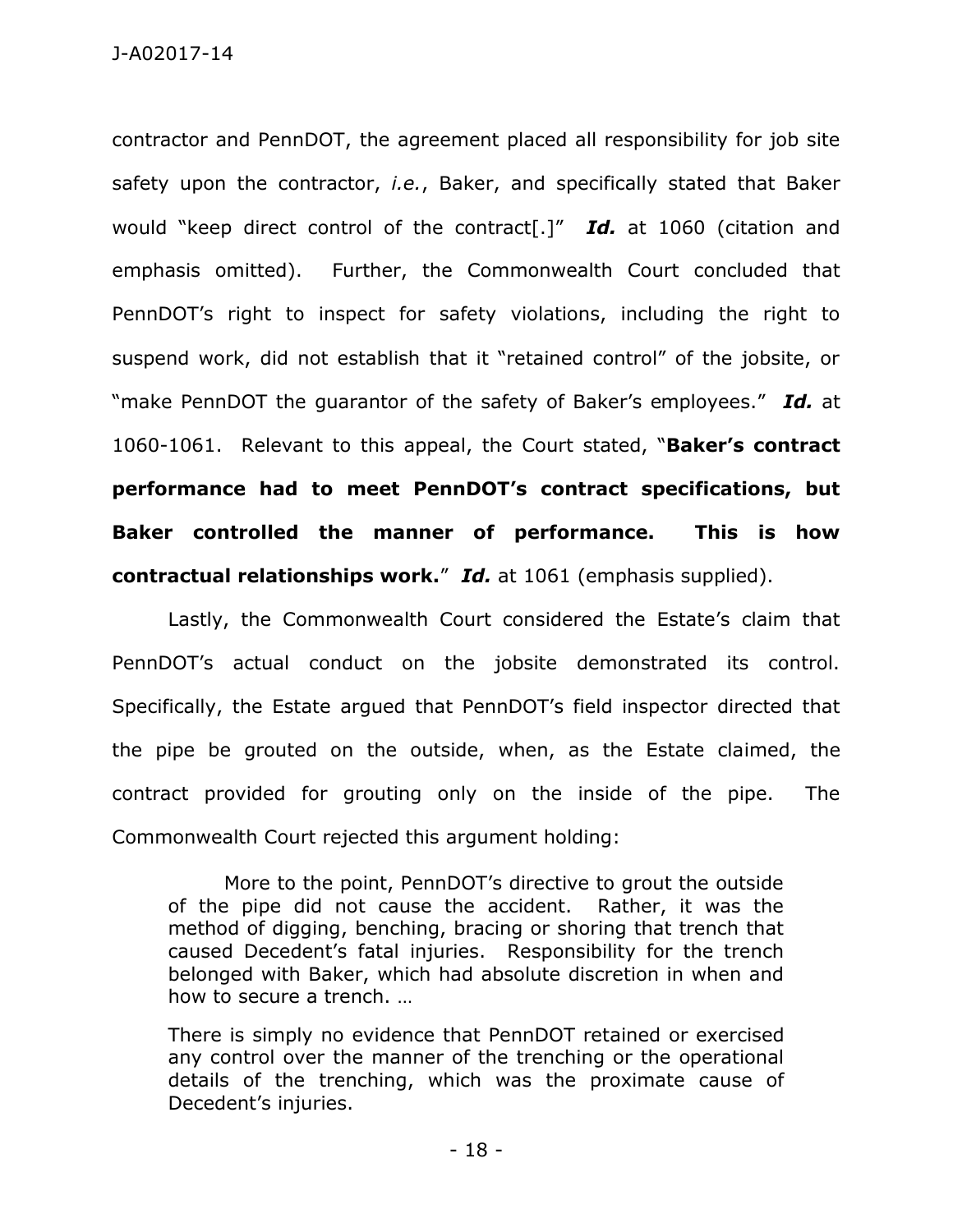*Id.* at 1062.

\_\_\_\_\_\_\_\_\_\_\_\_\_\_\_\_\_\_\_\_\_\_\_\_\_\_\_\_\_\_\_\_\_\_\_\_\_\_\_\_\_\_\_\_

 In the present case, the contract provided quality specifications for the painting of the transmission poles.<sup>13</sup> However, Nervatich's fall had nothing to do with these quality specifications. Rather, Nervatich fell when the ladder he tied off on wobbled, and the single lanyard he used as fall protection slid off the rung.<sup>14</sup> Moreover, Nertavich has failed to identify any **contractual provisions** that instructed QSC how to climb the poles safely to complete the painting work.<sup>15</sup> Rather, the contract specifically provided that the contractor was "responsible for all climbing assist and rigging equipment necessary to complete this painting contract in an efficient manner[,]" and that it "shall be responsible to provide all personal protective equipment for all contractor personnel." Contract, 8/30/2007, Attachment

 $13$  Gallus Wukitsch, who at the time of the accident was a senior engineer in PPL's transmission and substation maintenance group, testified as on crossexamination during Nertavich's case-in-chief. He explained why the contract included detailed requirements, such as the type of paint to use: "[T]his Keeler and Long product, you don't pick up at, you know, Lowe's or Home Depot. This is a specially mixed paint just for transmission utility poles." N.T., 2/29/2012, at 51. Further, he testified "[w]e wanted to make them understand that the paint we were specifying had certain requirements by the paint manufacturer and they had to follow that." *Id.* at 53.

<sup>&</sup>lt;sup>14</sup> During closing arguments, Nertavich's counsel stated that Nertavich fell "because[, one,] his lanyard slipped off the peg. And he fell, two, because he didn't have a second lanyard attached which is how he had been working all week." N.T., 3/8/2012, at 225-226

<sup>15</sup> As we will discuss *infra*, Nertavich also contends that PPL actually controlled how QSC climbed the poles.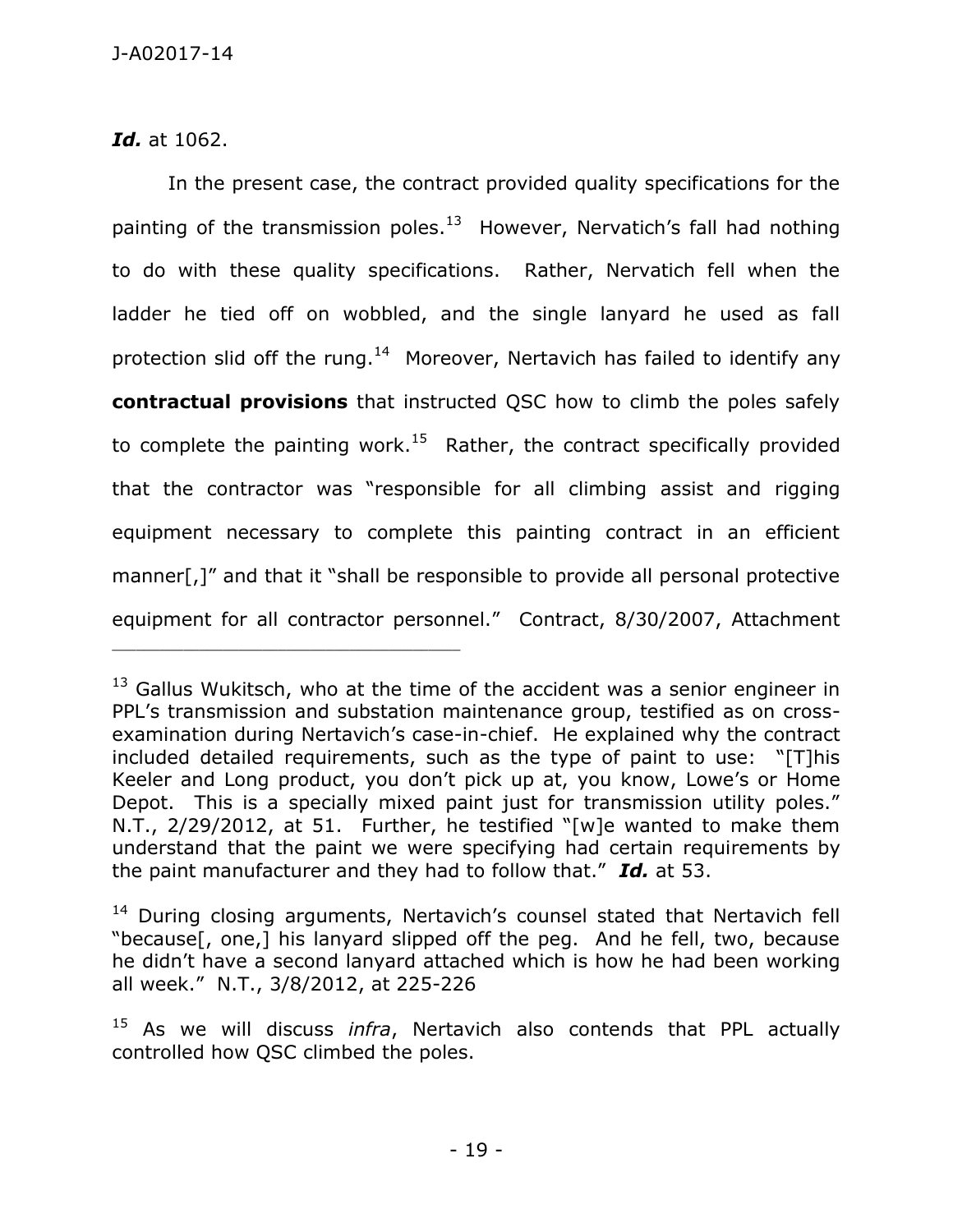A, at 3, ¶¶ 23 and 26. As PPL's senior engineer, Wukitsch testified, "[w]e were hiring them as the experts to do the painting work. We don't do that work." N.T., 2/29/2012, at 118. Therefore, we conclude the quality specifications set forth in the contract did not establish that PPL "retained control" of the operative details of the work which led to Nertavich's accident. $^{16}$ 

 Secondly, with regard to the terms of the contract, the trial court also found that PPL "retained control" of the job site over safety issues. *See* Trial Court Opinion, 6/14/2013, at 16-17. Specifically, the court noted that (1) the contract specified safety provisions to be followed, and (2) created the position of a PPL contract field supervisor, Wayne Grim, whose duty it was to monitor safety conditions at the work site and hold daily safety meetings.<sup>17</sup>

<sup>&</sup>lt;sup>16</sup> Nertavich argues that "PPL's glib mischaracterization of the operational detail in its contract as 'quality specifications that directed QSC what to do, not how to do it,' is insufficient to mask the reality and importance PPL placed on its requirements." Nertavich's Brief at 28. We disagree. Clearly, the contract provided specific, detailed painting specifications. However, how QSC was to achieve those specifications was up to the company, itself. John Pateras, the owner of QSC, testified that the PPL job was "a typical job for QSC" and it had done "many jobs like that" in the past. N.T., 2/28/2012, at 146; Videotaped Deposition of John Pateras, 7/22/2010, at 31. More importantly, as discussed *supra*, the contract did not specify how QSC was to access the poles, which was the cause of Nertavich's accident.

 $17$  As became evident during trial, Mr. Grim had no training or experience climbing steel transmission poles. N.T., 2/29/2012, at 154. However, he testified that the QSC workers "were the experts on doing this work." *Id.* at 170. Indeed, Nertavich confirmed that **no one** from PPL directed the painters as to how to do their jobs, and QSC had its own foreman, Mike Healy, who rotated between three or four QSC painting crews on the PPL *(Footnote Continued Next Page)*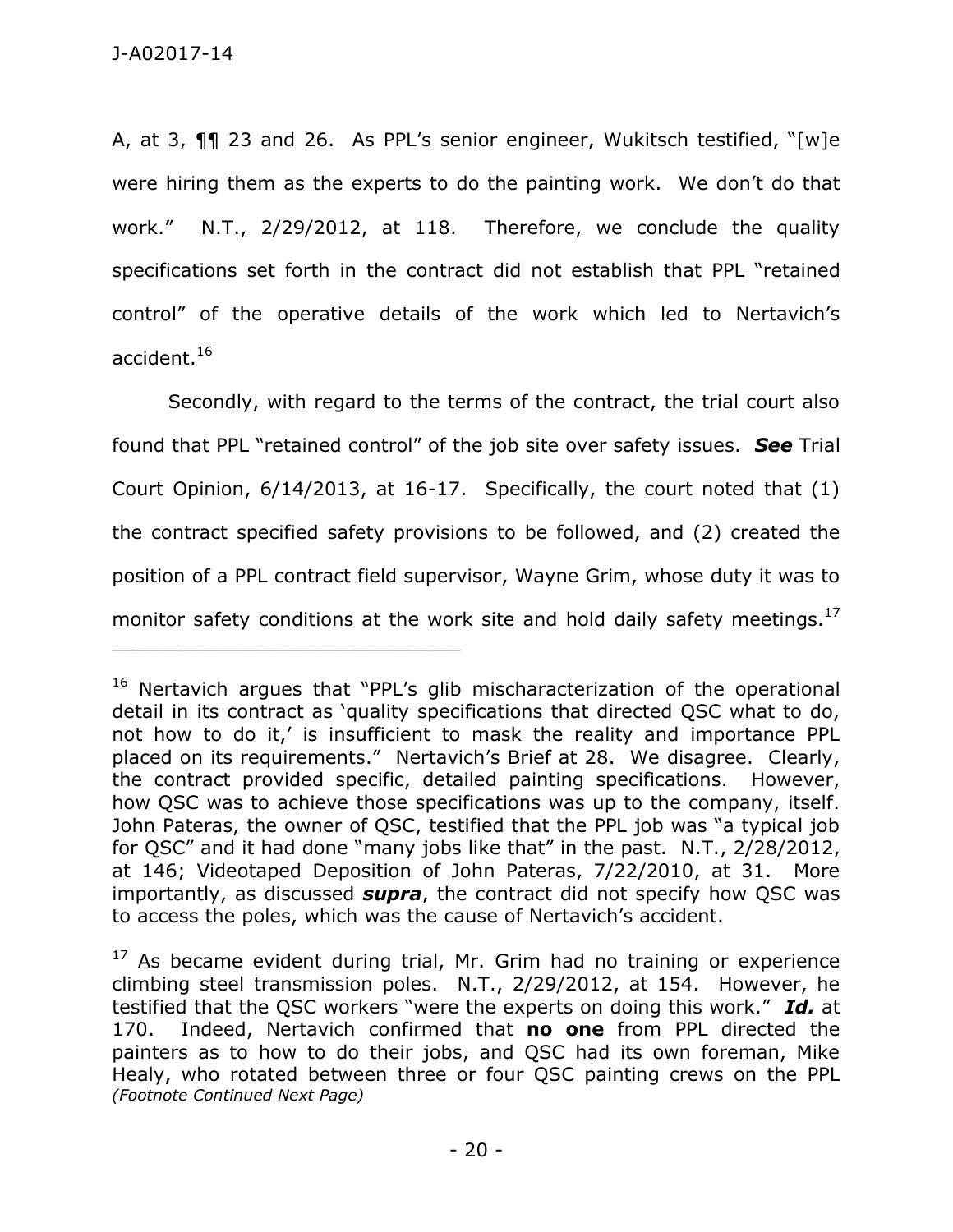Accordingly, the trial court opined that Mr. Grim "had the duty to inspect worker fall protection[,]" but failed to do so. Trial Court Opinion, 6/14/2013, at 17.

 However, the *Beil* Court made clear that a property owner who retains "a certain degree of authority over safety issues, such as supervising and enforcing safety requirements, and even imposing its own safety requirements at a work site, does not constitute control for purposes of imposing liability." *Beil*, *supra*, 11 A.3d at 469. Moreover, the terms of the contract in the present case clearly placed responsibility for job site safety upon QSC. The contract explicitly provided:

The purpose of this article is to define Contractor's safety responsibilities under this Contract while performing Work on Company's work site. Although Company may monitor Contractor's safety performance, may review safety performance with Contractor's safety contact person, may suspend the Work for safety-related reasons, these actions are for the primary purpose of protecting Company personnel and property. **Contractor shall remain solely responsible for the safe performance of the Work under this Contract.** The provisions of this article shall be interpreted and construed in a manner consistent with Contractor's status as an independent contractor.

Contract, 8/30/2007, at 6-7, ¶ M (emphasis supplied). *See id.* at 5, ¶¶ D

("Contractor shall have safety program and work and safety rules for the

*(Footnote Continued)* \_\_\_\_\_\_\_\_\_\_\_\_\_\_\_\_\_\_\_\_\_\_\_

job. N.T., 3/1/2012, at 161-163. Nertavich's co-worker Ryan Wheeler testified that Healy would yell at the painters if they were not using fall protection on a pole. *See* N.T., 2/27/2012, at 132; Videotaped Deposition of Ryan Wheeler, 7/21/2010 at 90.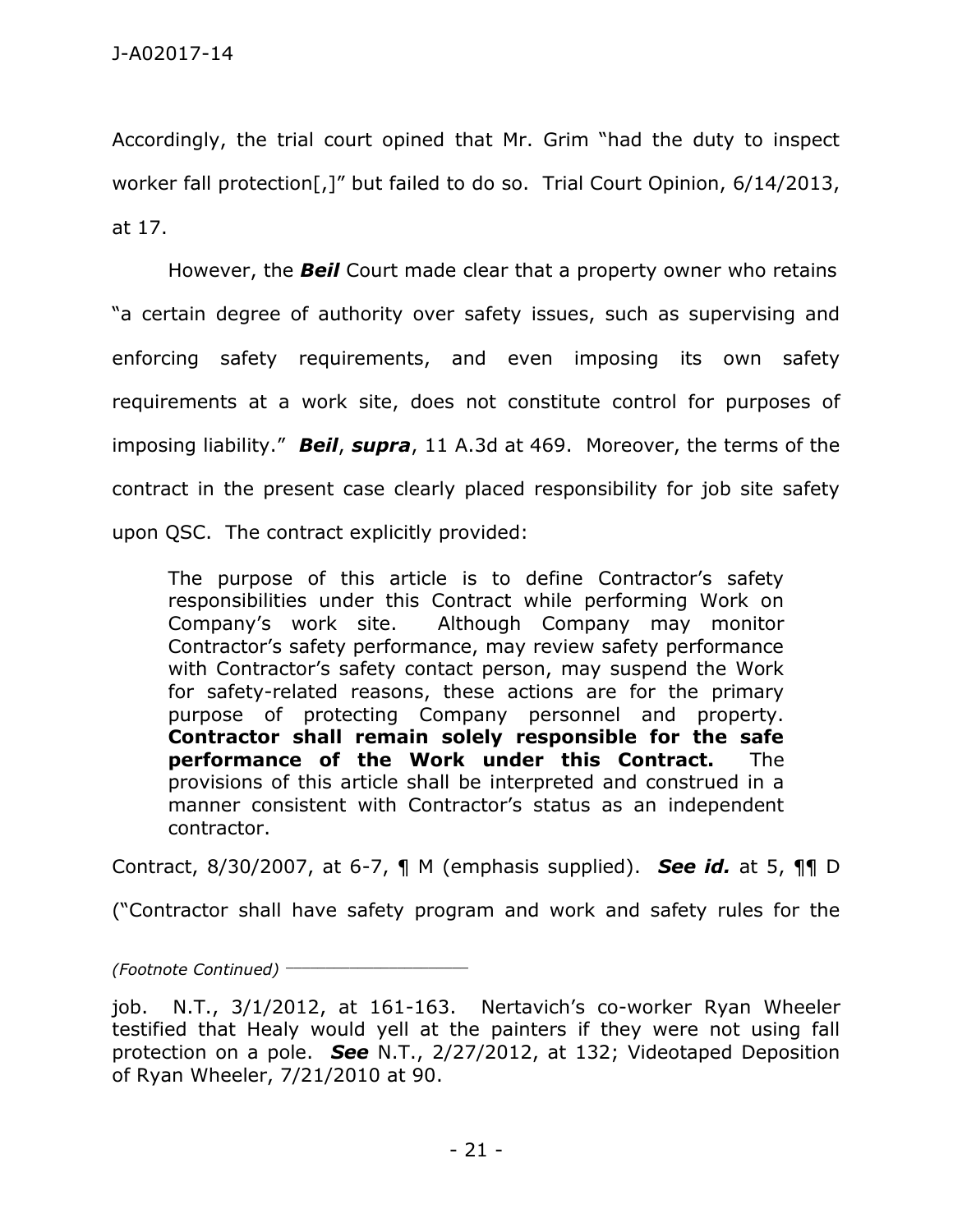Work[.]");<sup>18</sup> E ("Contractor shall take all reasonable precautions for the safety of all Contractor personnel engaged in the Work and shall continuously maintain adequate protection of all its Work, Company's work site, and persons to prevent damage, injury or loss."). *See also id.* at Attachment A, at 2, ¶ 12 ("Contractor must identify which structures can not be safely painted in [their] entirety prior to start of work on that structure."); Attachment A at 3, ¶ 26 ("The Contractor shall be responsible to provide all personal protective equipment for all contractor personnel.").

Furthermore, although the contract did give PPL "the right, from time to time, to undertake a safety performance audit of [QSC's] services," as well as the authority to suspend work for "safety-related reasons[ $J''^{19}$  that type of safety oversight was the same which the Supreme Court found permissible in *Beil*. *See Beil*, *supra*, 11 A.3d at 469 ("[W]e hold that a property owner retaining a certain degree of authority over safety issues, such as supervising and enforcing safety requirements, and even imposing its own safety requirements at a work site, does not constitute control for purposes of imposing liability."). *See also LaChance*, *supra*, 869 A.2d at 1060-1061 (stating that landowner's "inspection rights, exercised to assure itself that [independent contractor] performed its work safely, as [it] had

<sup>&</sup>lt;sup>18</sup> The contract listed the "Work Description" as "Transmission Structure Painting – Lehigh Region." Contract, 8/30/2007, at 1.

<sup>19</sup> *See* Contract, 8/30/2007, at 5-6, ¶ F.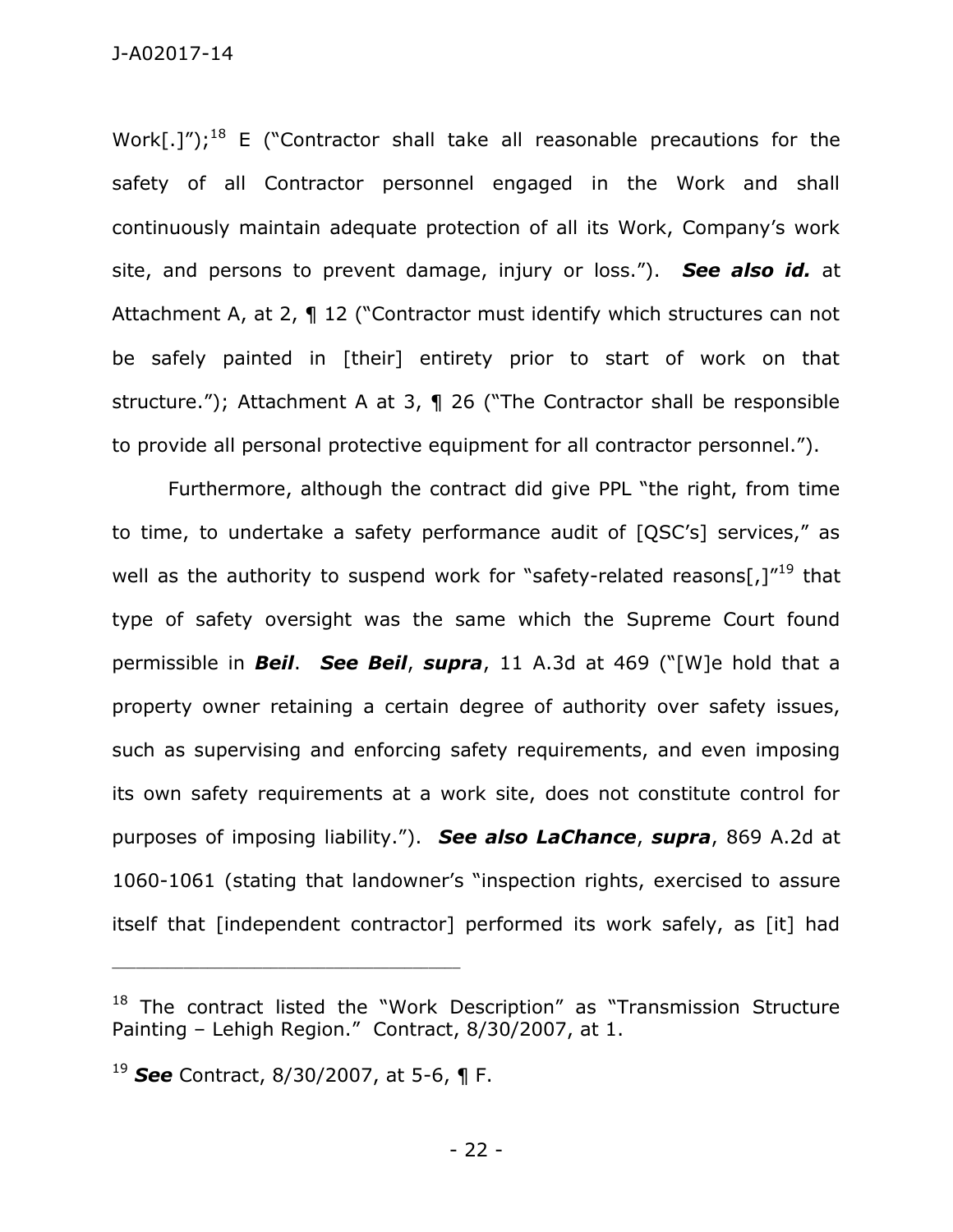agreed in its contract, did not make [landowner] the guarantor of the safety of [independent contractor's] employees[;]" parties' contract made safety the "contractual responsibility" of independent contractor).

 Moreover, with respect to the contract, the trial court also found PPL "retained control" over safety issues through its specific designation of a contract field representative. The parties' contract specified that this representative would be "the daily source of contact to the Contractor in the areas of any questions, materials, quality assurance, general safety, work procedures and schedule." Contract, 8/30/2007, Attachment A at 2, ¶ 6. Moreover, the trial court reviewed PPL's internal safety guidelines, referred to as GSP-19, which stated that the contract field representative was to "monitor the contractor to ensure that safety requirements of the contract are adhered to." General Health & Safety Procedures, Section 19 (Revised-January 2005) at ¶ 7.2. Therefore, the trial court found that the PPL's establishment of the position of contract field representative demonstrated that it "retained control" over safety issues on the job site, including Nertavich's failure to use proper fall protection.

 However, in *Farabaugh v. Pennsylvania Turnpike Com'n*, 911 A.2d 1264 (Pa. 2006), the Supreme Court rejected a similar claim that a landowner's hiring of an on-site safety supervisor established that the landowner retained control over the worksite.

In that case, the Pennsylvania Turnpike Commission ("PTC") hired New Enterprise Stone & Lime ("NESL") as general contractor for the construction

- 23 -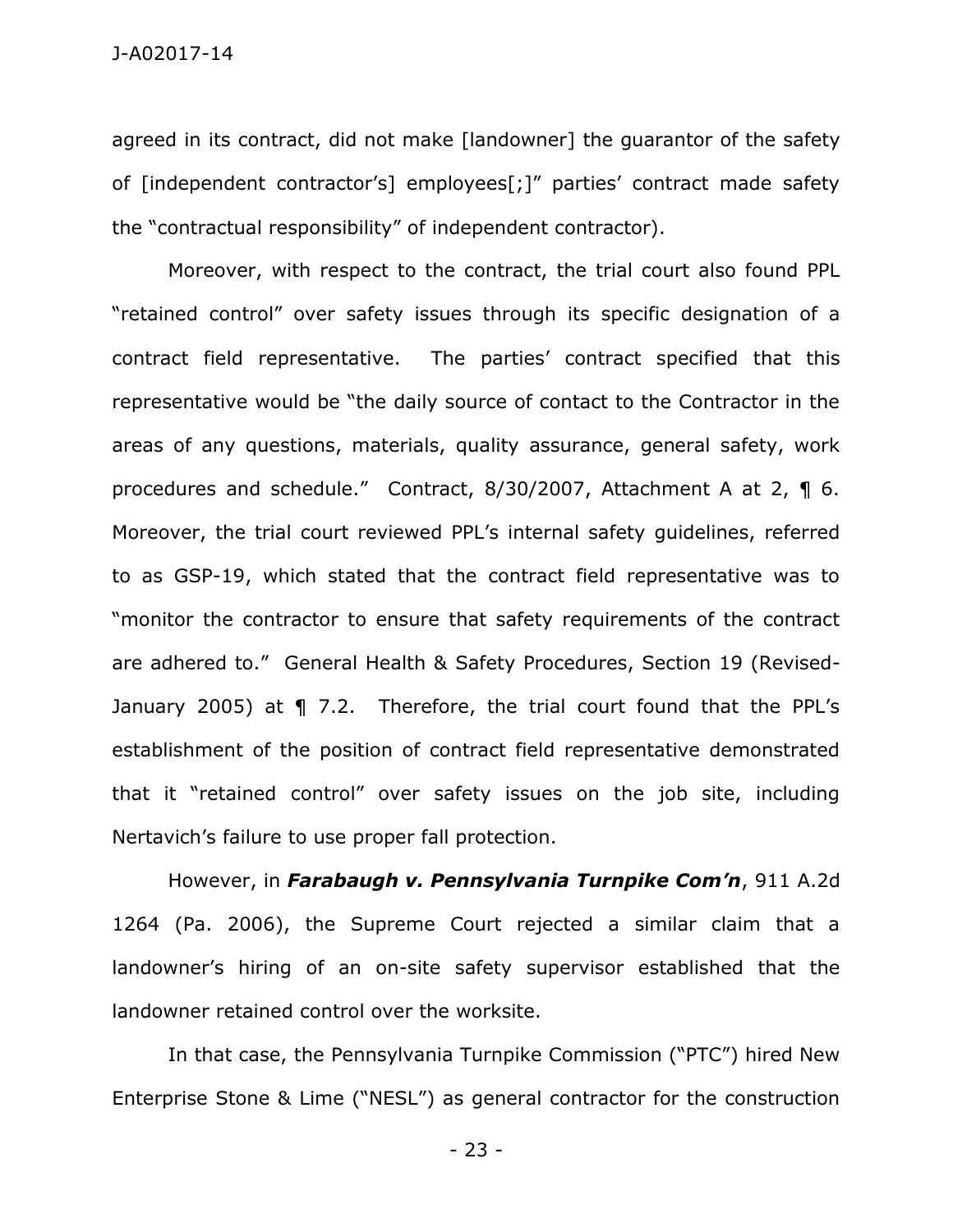of a section of an expressway in western Pennsylvania. PTC also hired Trumbull Corporation ("Trumbull") as the "construction manager," responsible to administer and oversee several projects, as well as monitor the safety procedures of the other contractors. *Id.* at 1268. Farabaugh, an employee of NESL, was fatally injured when he drove a loaded, off-highway dump truck up a hill and the haul road he was traveling on collapsed due to instability in the hill. His Estate argued at trial that the haul road did not comply with safety measures. *Id.* at 1269. The trial court granted summary judgment in favor of PTC and Trumbull, and the Commonwealth Court reversed. *Id.* at 1270-1271.

On appeal, the Supreme Court reversed the Commonwealth Court's decision with respect to PTC's liability.<sup>20</sup> Farabaugh's Estate argued that PTC "retained control" over safety at the jobsite in three ways: (1) by showing a safety orientation videotape to all those employed on the jobsite, (2) by

\_\_\_\_\_\_\_\_\_\_\_\_\_\_\_\_\_\_\_\_\_\_\_\_\_\_\_\_\_\_\_\_\_\_\_\_\_\_\_\_\_\_\_\_

Id. at 1267. Unlike in the present case, Trumbull was contractually obligated to monitor safety on the job site.

<sup>&</sup>lt;sup>20</sup> The Supreme Court, however, affirmed the Commonwealth Court's reversal of summary judgment with respect to Trumbull, concluding:

<sup>[</sup>u]nder the relevant contract language, ... Trumbull owed a duty of care to Decedent based upon its contractual obligation to perform safety inspections and other monitoring functions. A determination of the scope of the duty and whether this duty was breached, however, requires further development of the record regarding Trumbull's role on the jobsite and the proximate cause of the accident.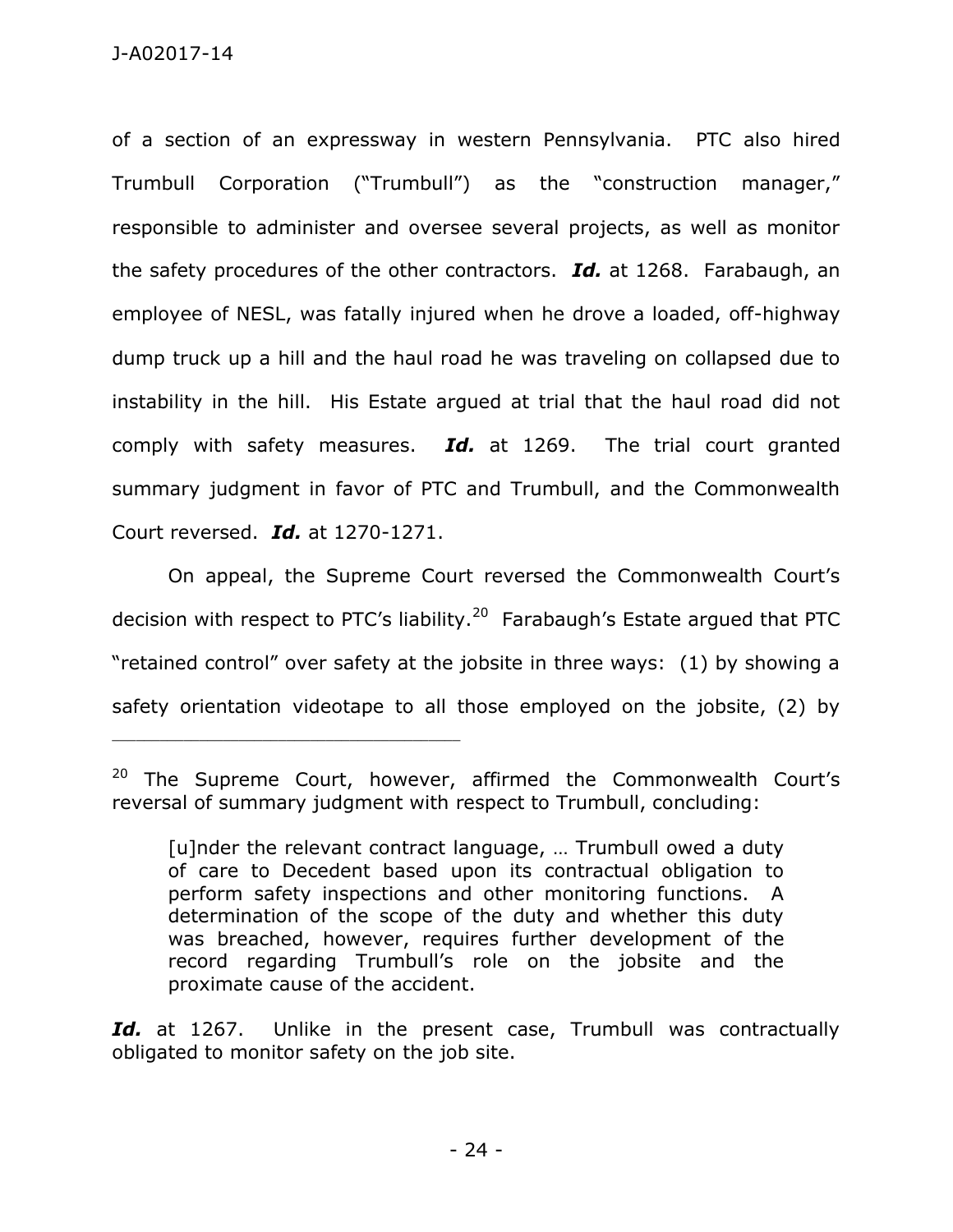employing an on-site safety inspector, and (3) by contracting with Trumbull to provide construction management services. *Id.* at 1273-1274. However, the Supreme Court rejected the Estate's claims, relying primarily on the Commonwealth Court's language in *LaChance*, that "[s]ound public policy … dictates that [a landowner] monitor the safety of its highway construction projects and continue to pay its contractors to conduct safe job sites." *Id.* at 1275, *quoting LaChance*, 869 A.2d at 1064. Furthermore, the *Farabaugh* Court held:

**It would likewise disserve public policy to impose liability on PTC for going one step further and hiring a contractor specifically to supervise safety issues on site in addition to requiring its general contractor to be responsible for safety under its own contract with PTC.** Instead, we conclude that under NESL's contract with PTC, PTC turned over control of the worksite to its general contractor, NESL, and did not retain control over NESL's means and methods for purposes of a Section 414 analysis.

#### *Id.* at 1275.

The same logic applies here. PPL's designation of a contract field representative, responsible for, *inter alia*, monitoring the contractor's safety practices, did not evidence its retention of control over all matters of work site safety. As clearly specified in the contract, QSC was "solely responsible for the safe performance of the Work under [the] Contract." Contract,  $8/30/2007$ , at 7 ¶ M.

Further, we find the trial court's reliance on PPL's internal safety guidelines, or GSP's, to establish its retention of control of safety issues is misplaced. The GSP's are **internal** company documents that set forth safety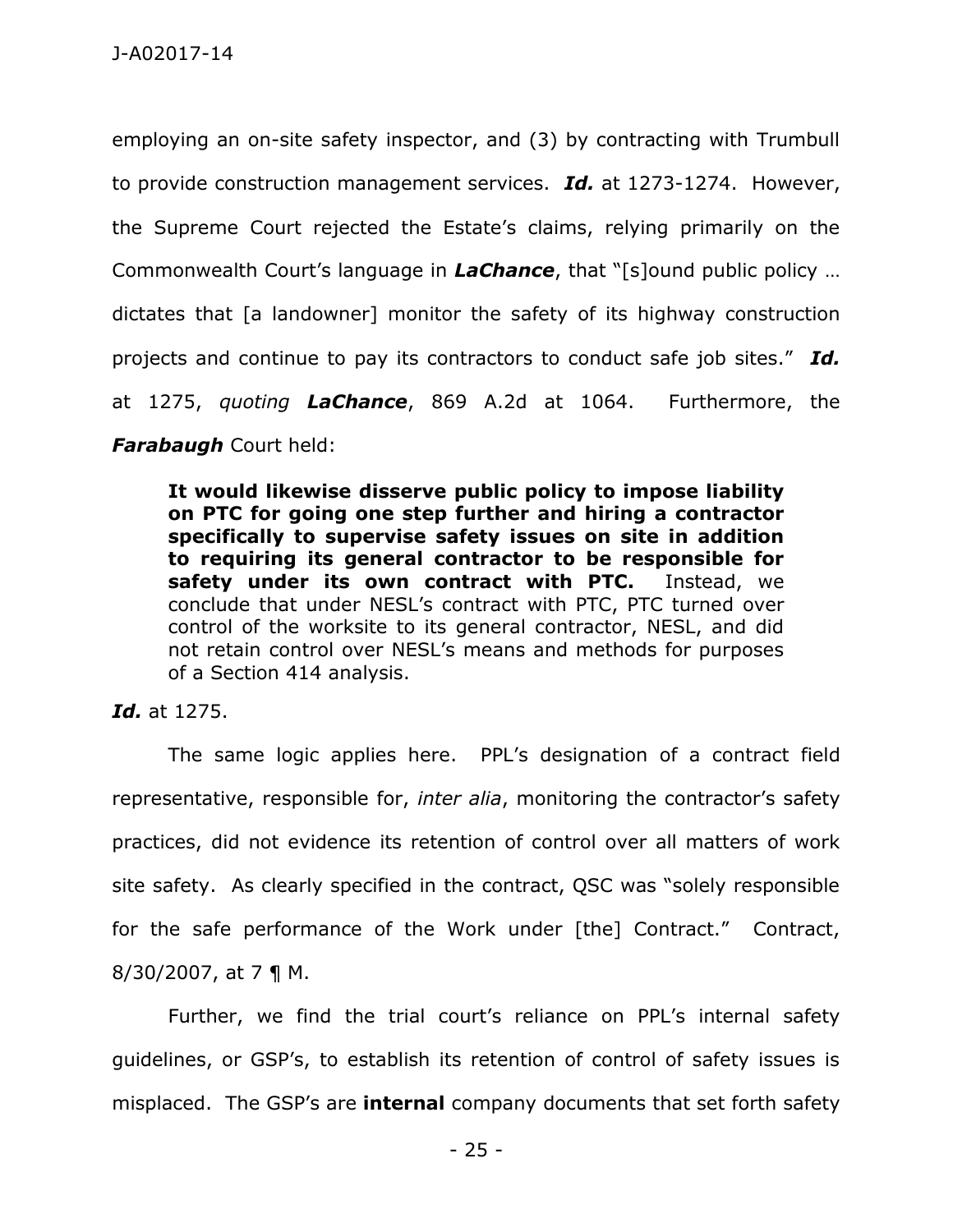guidelines for PPL's employees to follow. N.T., 2/28/2012, at 50-51. In particular, while GSP 19, which governs contractor safety, states that the contract field representative "[w]ill monitor the contractor to ensure that safety requirements of a contract are adhered to[,]" the document also unequivocally states that "[t]he contractor is ultimately responsible for the safe performance of their employees[.]" General Safety & Health Procedures Section 19 (Revised–January 2005) at ¶¶ 5.4, 7.2. *See also id.* at ¶ 7.1. Therefore, although GSP 19 encourages PPL employees to monitor the safety of its independent contractors, it does not require PPL's control over all safety matters on the job site. Moreover, as stated above, the GSP's are internal documents, which are not provided to the independent contractors or their employees. N.T., 2/29/2012, at 136. Accordingly, we conclude that the evidence failed to establish PPL "retained control" of the job site based upon the "contractual provisions" between the parties. *See Beil*, *supra*, 11 A.3d at 467.

Turning to the second part of the *Beil* control test, PPL may still be found liable for Nertavich's injuries if it "retained control" over the job site based on its actual conduct. *Id.* While the trial court found PPL "exerted great control over access to the property, $n^2$  sufficient to find it liable for Nertavich's injuries, we again disagree.

 $21$  Trial Court Opinion, 6/14/2013, at 17.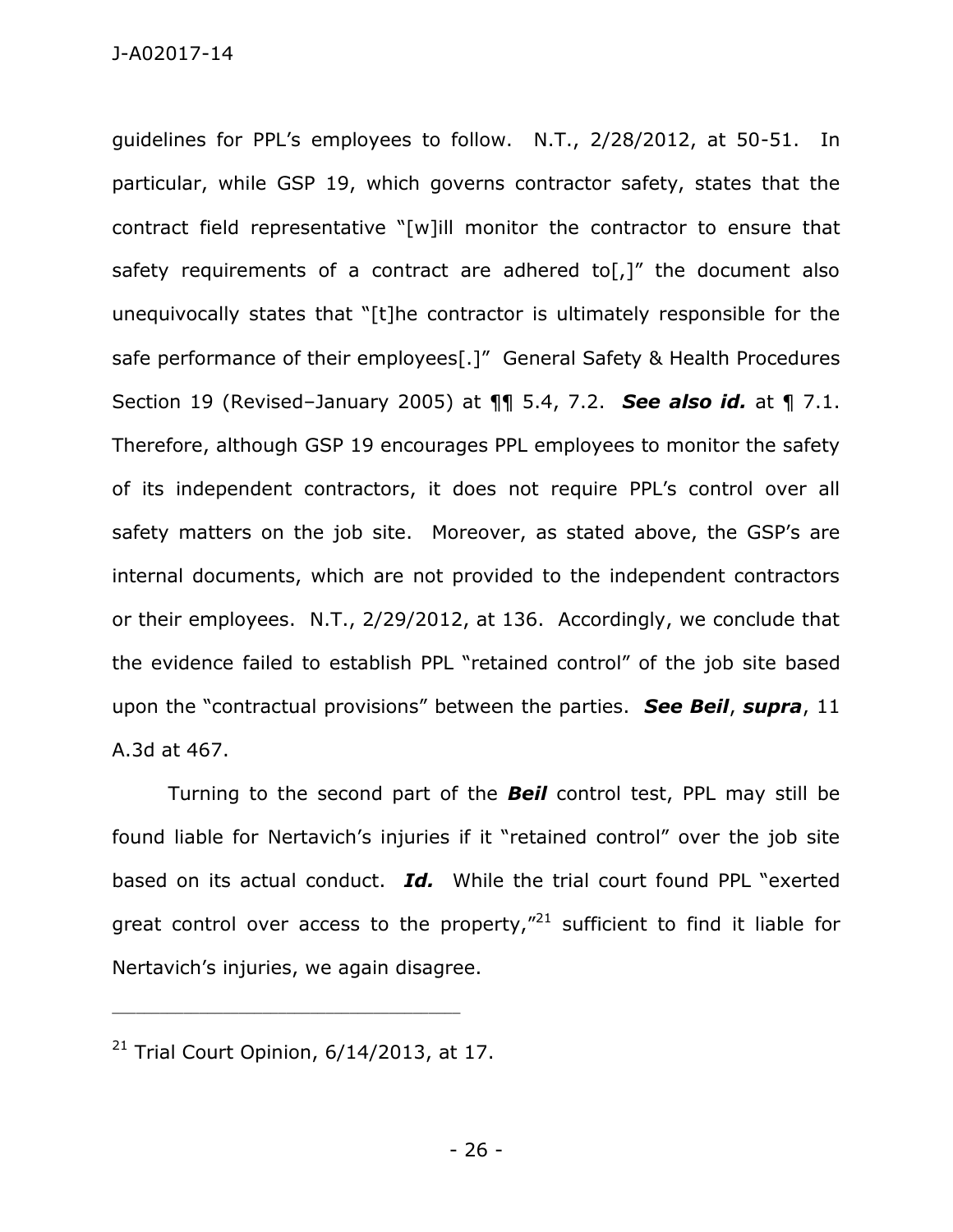Here, the trial court determined PPL "retained control" over access to the property in three ways: (1) by implementation of its "green tag" procedure; (2) by limiting QSC's access to the poles to the use of single-rail ladders; and (3) by providing these ladders to QSC without the necessary bolts to secure them to the transmission poles. *See* Trial Court Opinion, 6/14/2013, at 17, 21. PPL argues, conversely, that none of this evidence demonstrated its retention of control over the job site.

First, with respect to the implementation of the "green tag" procedure,

it was PPL's method to ensure that QSC's workers would not come in contact

with live electrical lines while painting the transmission poles. PPL's senior

engineer, Wukitsch described the procedure as follows:

Green tag procedure allows us to work on facilities. And what happens with the electric grid is when there's lightning or a bird contacts a line or some other thing, the lines trip out and automatically reclose.

So if you're in your house, maybe occasionally over your lifetime you've seen your lights flicker real fast. Lines trip and reclose. They're designed to trip and reclose multiple times before there's a permanent fault on the line and they lock out.

 With a green tag permit, we actually go to the end points at the substations, at the circuit breakers. We change the condition of those circuit breakers so that if at any time those electrical lines would trip for any reason, they would automatically go to lockout and they wouldn't reclose.

N.T., 2/29/2012, at 14-15. Nertavich's expert witness, Stephen Estrin,

testified that the procedure was necessary to ensure that QSC workers were

painting a pole that was "no longer energized." N.T. 3/6/2012, at 104.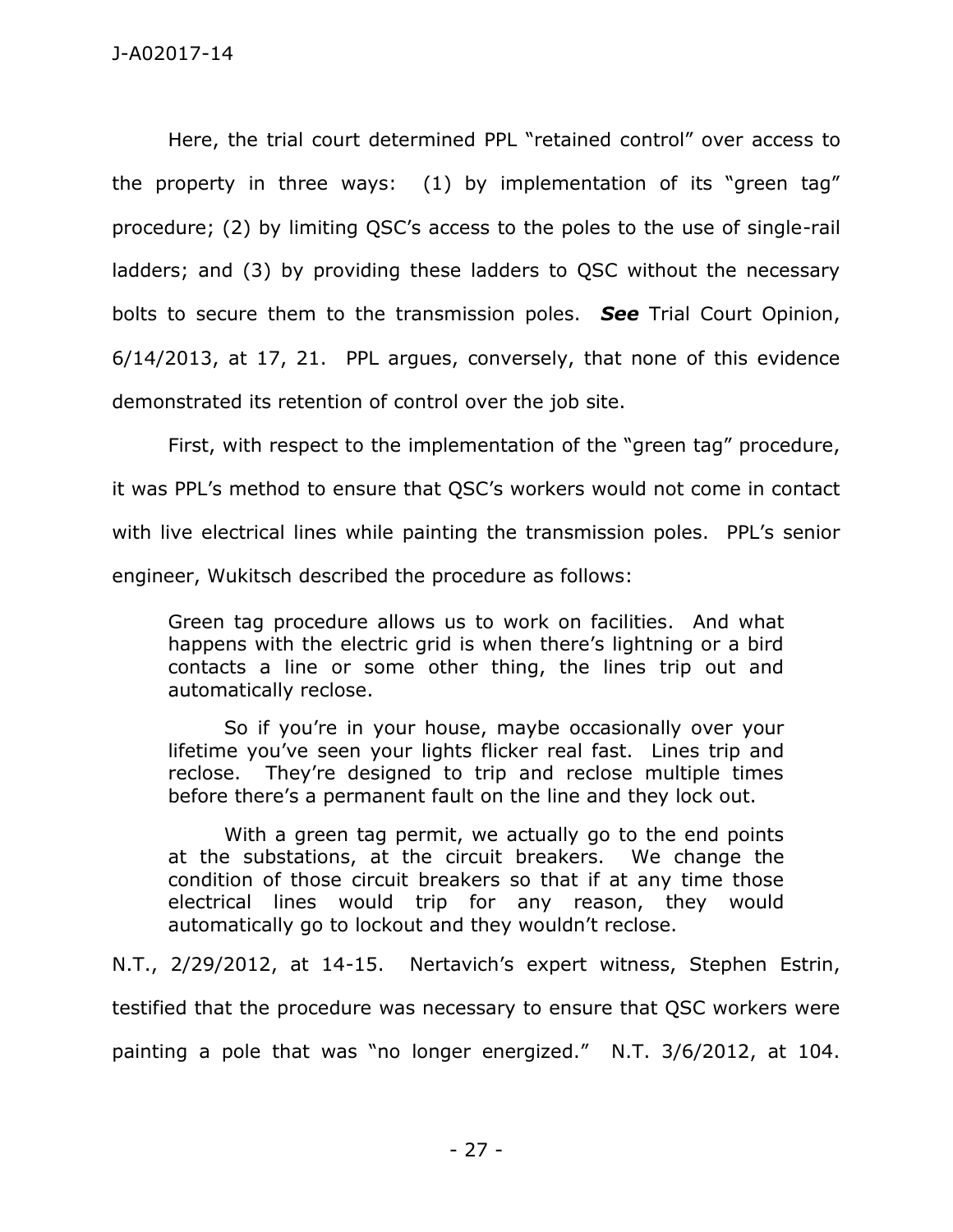However, he opined that this procedure necessarily limited QSC's access to the job site:

QSC was not given unfettered discretion of when, where and how to work. They had to get this tag before they could work. So if they arrived on the job site at 0700 and PPL had not issued the green tag, they could not access the pole and perform work. They would have to wait till [PPL] issued them the tag.

*Id.* at 105.

 PPL contends, however, that this argument is similar to the controlled access claim rejected by the Supreme Court in *Beil*. In *Beil*, the College limited Beil's access to the building, and consulted with MPS as to where to erect its scaffolding, which Beil later used to access the roof. Nonetheless, the *Beil* Court held that the College's actions in regulating the use of, and access to, the building were not "qualitatively, conduct which evinces control over the manner, method, means, or operative detail in which the work is performed." *Beil*, 11 A.3d at 471. The Court opined:

They are tangential to the substantive work of the contractor, and subcontractor. Simply stated, the College did not control the way the workers did their work.

Moreover, the College's conduct regarding placement of MPS' scaffolding **does not directly relate to the decision of [the subcontractor's] employees to use MPS' ladders and scaffolding instead of [its] own equipment, which [it] contracted to provide, and [the general contractor] contracted to ensure was safe.** While MPS permitted the [subcontractor] roofers to use its scaffolding, [the general contractor] did not anticipate or rely upon the use of MPS scaffolding for access to the roof, and access was for [the subcontractor] to determine.

*Id.* (emphasis supplied and record citation omitted).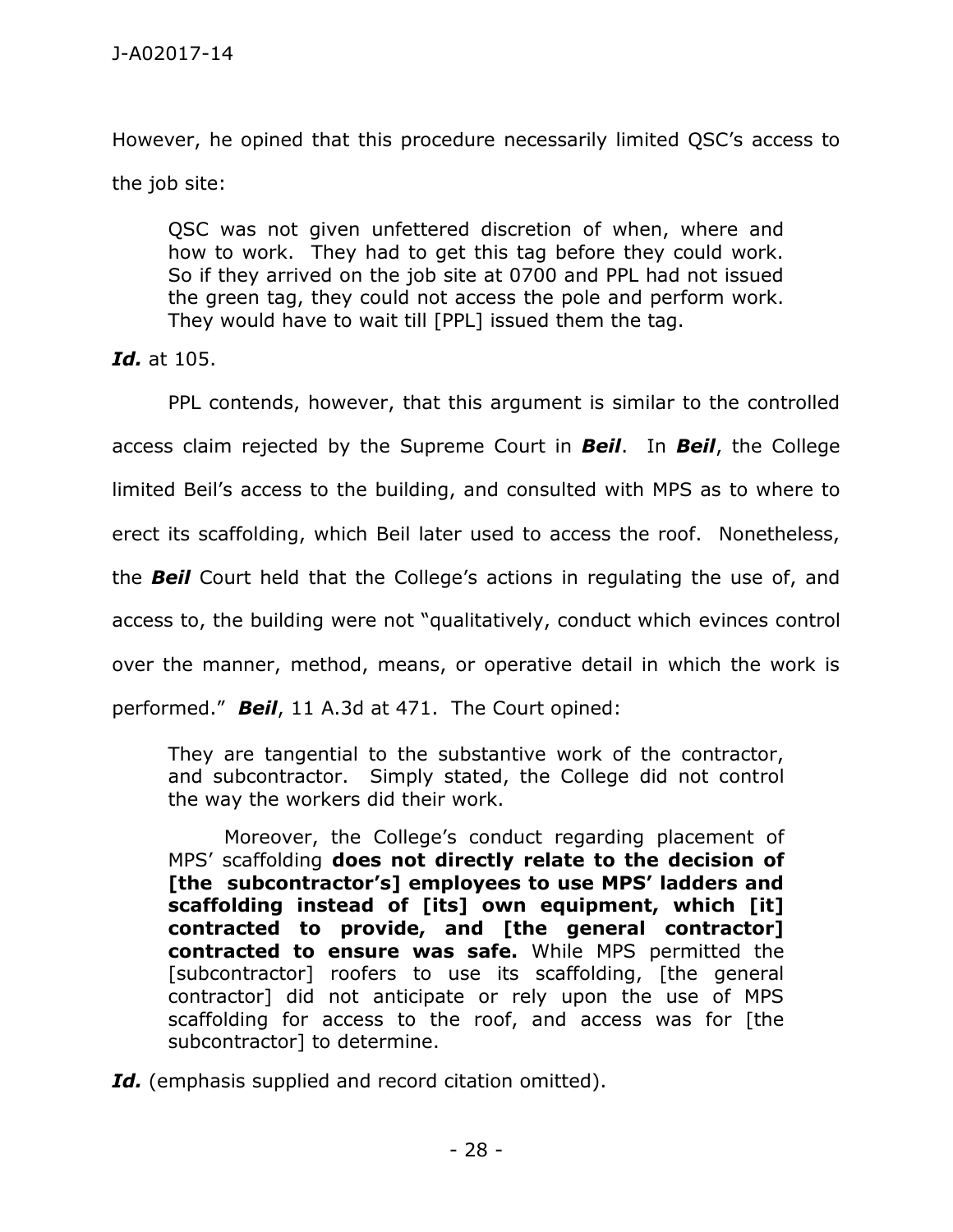Similarly, here, the green tag permit simply indicated to QSC that the pole was not energized, and it was safe for QSC to perform its painting work, pursuant to the contract, by whatever means it saw fit. Indeed, the permit procedure did not directly relate to the decision of QSC concerning how its employees would climb the poles. As the *Beil* Court stated, "it would be a novel, if not absurd, interpretation of Section 414 if an independent contractor … could run amok at the work site without any limitations and without consideration of consequences." *Id.* at 470. Furthermore, the issuance of a green tag permit for the pole had nothing to do with the Nertavich's accident.<sup>22</sup> Accordingly, we find that the green tag permit procedure did not establish that PPL "retained control" over the job site sufficient to assign it liability for Nertavich's accident.

 Second, the trial court also concluded that PPL controlled QSC's access to the poles by limiting the available ways to scale the poles to the use of single rail ladders. Trial Court Opinion, 6/14/2013, at 17. Indeed, Nertavich states that PPL "did not offer, provide, or even suggest any other means for QSC's access to its poles, such as an aerial lift." Nertavich's Brief at 30.

 This finding, however, ignores the specific terms of the contract that QSC "shall provide all supervision, labor, services, materials, tools and

 $22$  Had Nertavich been electrocuted as a result of the improper issuance of a green tag permit, we would be inclined to conclude that PPL maintained control over that aspect of the job site, and was subject to liability.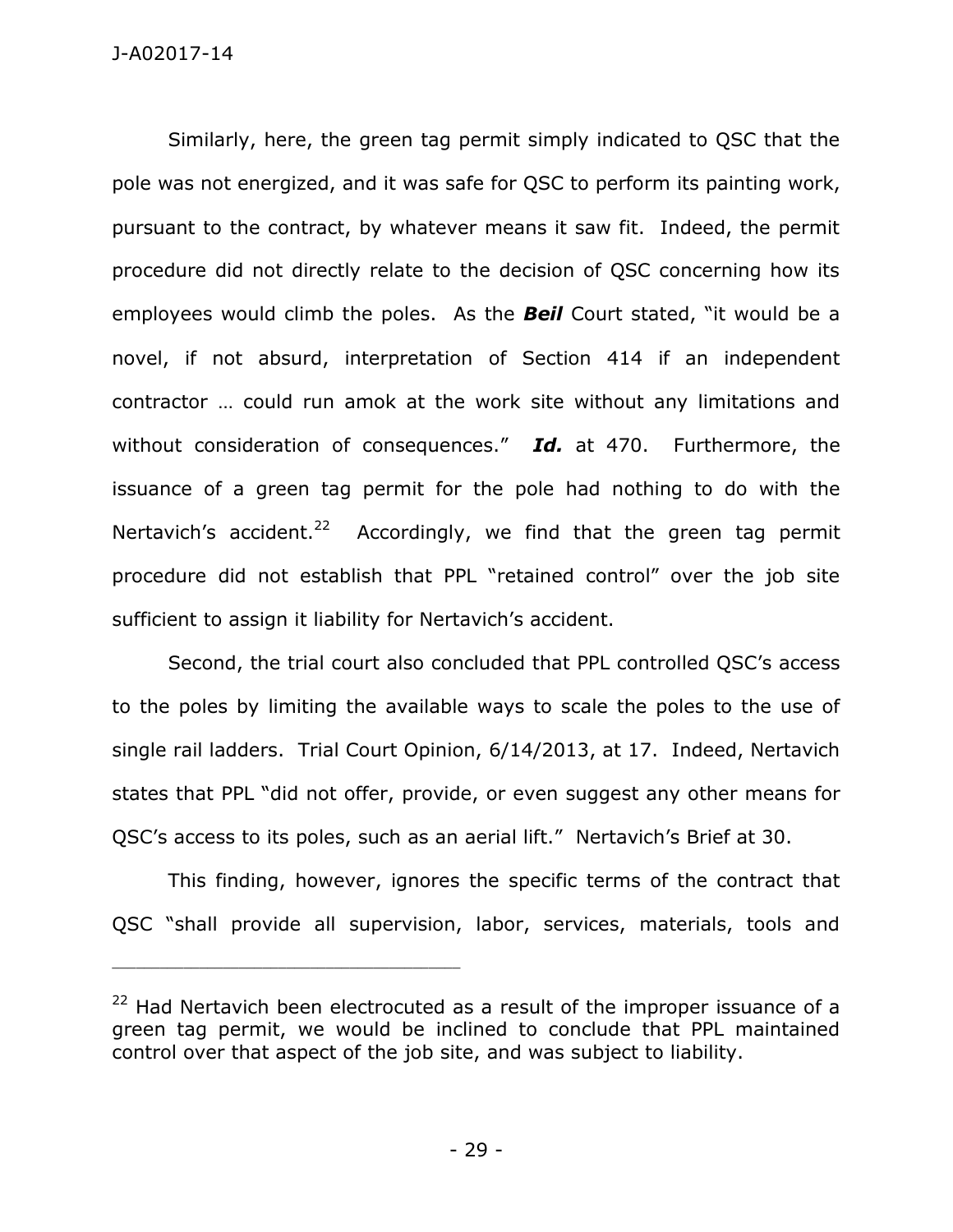equipment" to complete the project, including all necessary "climbing assist and rigging equipment[.]" Contract, 8/30/2007, Attachment A at 1, 3, ¶ 23. Moreover, the contract provided that it was "the responsibility of the Contractor to field locate the structures designated for painting" and gave the bidding contractors the opportunity to "visit each individual structure in order to develop the bid." *Id.* at 1. The contract also stated that the contractor was responsible for identifying "which structures can not be safely painted in [their] entirety prior to the start of work on that structure." *Id.* at 2, ¶ 12. Accordingly, the terms of the contract placed all responsibility for determining how to access the transmission poles upon the knowledgeable independent contractor, QSC.

Furthermore, the testimony at trial supports PPL's contention that QSC, the experienced contractor, not PPL, determined how to climb the transmission poles. Indeed, QSC's owner, John Pateras, testified that the PPL project was "a typical job" for QSC. N.T., 2/28/12, at 146; Videotaped Deposition of John Pateras, 7/22/2010, at 31. He confirmed that the painters' use of "removable climbing assists," or single-rail ladders, to access the poles was a "typical occurrence," and there was nothing "unusual or peculiar about the job for PPL[.]" <sup>23</sup> *Id.* at 32. *See also* N.T., 2/27/2012, at

 $23$  We note that Nertavich argues PPL was negligent for not questioning QSC about a provision in QSC's safety manual that stated, "Single rail ladders must not be used." QSC Painting, Inc. Corporate Worker Safety and Health Program (Revision No. 3), 11/27/1995, at 61. However, the above *(Footnote Continued Next Page)*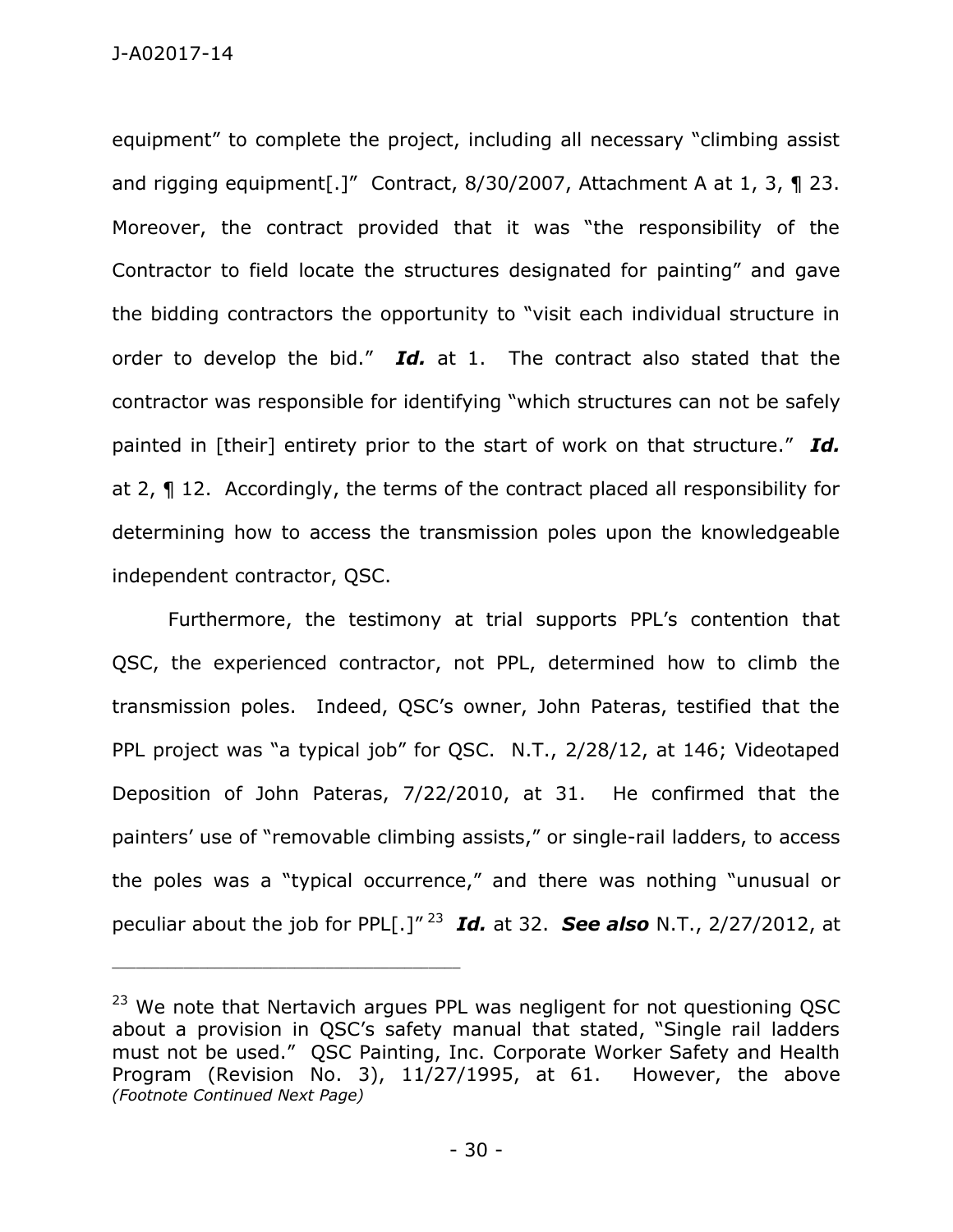132; Videotaped Deposition of Ryan Wheeler, 7/21/2010, at 97 (Nertavich's co-worker testfying that the use of "removable climbing devices" was not an "uncommon or unusual way to access that type of pole[.]").

Nertavich argues, however, that PPL "retained control" because it did not "offer, provide or even suggest any other means for QSC's access to its poles, such as an aerial lift." Nertavich's Brief at 30. However, this argument ignores the reality that QSC was the expert painting contractor, with 16 years of experience in industrial painting, and most of its experience working for power companies, such as PPL. N.T., 2/28/12, at 146; Videotaped Deposition of John Pateras, 7/22/2010, at 14-15. In fact, Wukitsch testified that all of the contractors who attended the pre-bid meeting, including QSC, understood that they would be accessing the transmission poles using "climbing ladders," and all the contractors told him they had used them before. N.T., 2/29/2012, at 110-111. PPL provided the job specifications, and deferred to the specialized expertise of the contractor to determine how to safely complete the work. Accordingly, we conclude PPL's failure to suggest or provide alternative means to access the transmission poles is not evidence of its retention of control over the job site.

*(Footnote Continued)* \_\_\_\_\_\_\_\_\_\_\_\_\_\_\_\_\_\_\_\_\_\_\_

testimony by QSC's owner contradicts that provision, and we find that PPL was entitled to rely on the expertise of the independent contractor it hired to perform this specialized work.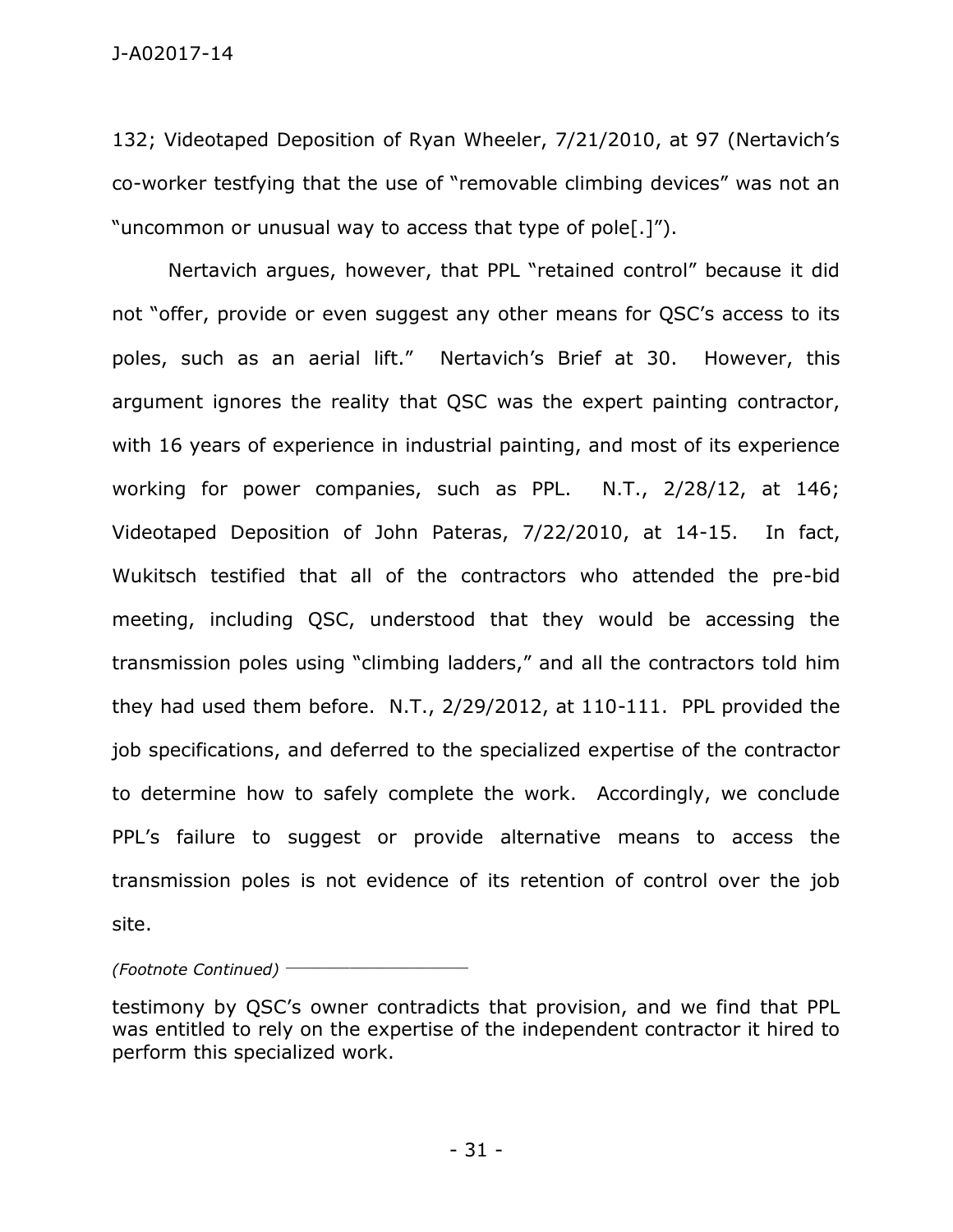Lastly, the trial court found PPL "retained control" of the project by supplying the single-rail ladders to QSC. The court opined that "QSC had to request these ladders from PPL to climb the poles." Trial Court Opinion, 6/14/2013, at 17. However, the trial court's focus on the fact that PPL "supplied" QSC with the ladders, ignores the fact that QSC asked PPL to supply their ladders only after it was unable to obtain them itself. Pateras described the circumstances surrounding QSC's request as follows:

But I do remember in the bidding process that originally we were supposed to furnish the climbing devices. I called the company that we were supposed to buy it off of and they said they can't furnish it. Then I believe I had spoke[n] to PP&L and told them about the problem. And PP&L furnished some climbing devices.

N.T., 2/28/12, at 146; Videotaped Deposition of John Pateras, 7/22/2010, at

71. Pateras testified that he was at the warehouse when his employees picked up PPL's ladders, which he agreed were "appropriate for the work," and described as "perfectly normal." *Id.* at 73. Moreover, Wukitsch testified that after PPL located the single-rail ladders,

[w]e showed [QSC] what we had and said: We would make these available for your use. **But it's your responsibility to look at them, to check them, make sure they're in good working order.** They were the ones who picked them up and took them out to the job site, installed them.

N.T., 2/29/2012, at 35 (emphasis supplied). Indeed, Wukitsch testified that PPL added the provision to the contract that "the contractor was responsible for all climbing assist and rigging equipment" after QSC requested to use PPL's ladders. *Id.* at 114-115. *See also* Contract, 8/30/2007, Attachment A at 3, ¶ 23. He explained that the language was added to make clear that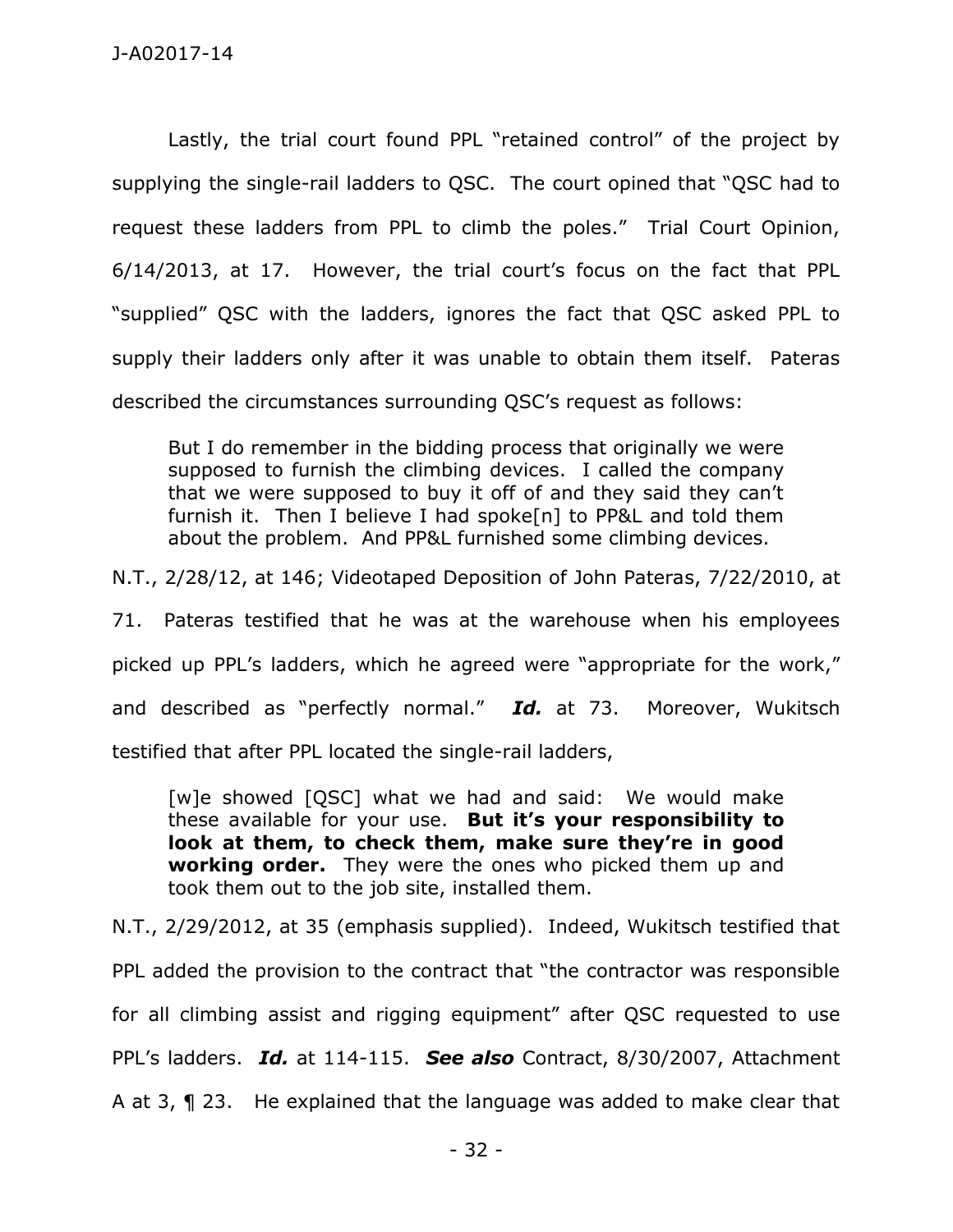it was QSC's "responsibility to inspect the ladders, carry them, put them on, take them off." *Id.* at 115.

 Therefore, while PPL made available to QSC the actual ladders the contractor used to climb the transmission poles, we do not find that, by doing so, PPL "retained control" of the job site. PPL only made the ladders available when QSC was unable to obtain them on its own. Significantly, there was no evidence that PPL **mandated** that QSC use these particular ladders to climb the transmission poles. Indeed, the language of the contract was clear: "Contractor is responsible for all climbing assist and rigging equipment necessary to complete this painting contract in an efficient manner." Contract, 8/30/2007, Attachment A at 3, ¶ 23. QSC, after inspection of the ladders, was free to reject them, or choose a different means to climb the poles. Accordingly, we conclude the trial court erred in finding that PPL's action in supplying the single-rail ladders Nertavich used the climb the transmission poles established its retention of control over the job site.<sup>24</sup>

*(Footnote Continued Next Page)* 

 $24$  We do not find that the decision of the Pennsylvania Supreme Court in *Byrd v. Merwin*, 317 A.2d 280 (Pa. 1974), mandates a different result. In that case, Byrd was an employee of an electrical subcontractor hired to perform renovation work in Olin's building. Merwin was the general contractor on the job. Byrd was injured when one of Merwin's teenaged sons dropped a section of a prefabricated staircase on Byrd's leg while Byrd was installing electrical wiring. The usual procedure in such situations was to install the staircase prior to wiring the house. *Id.* at 518.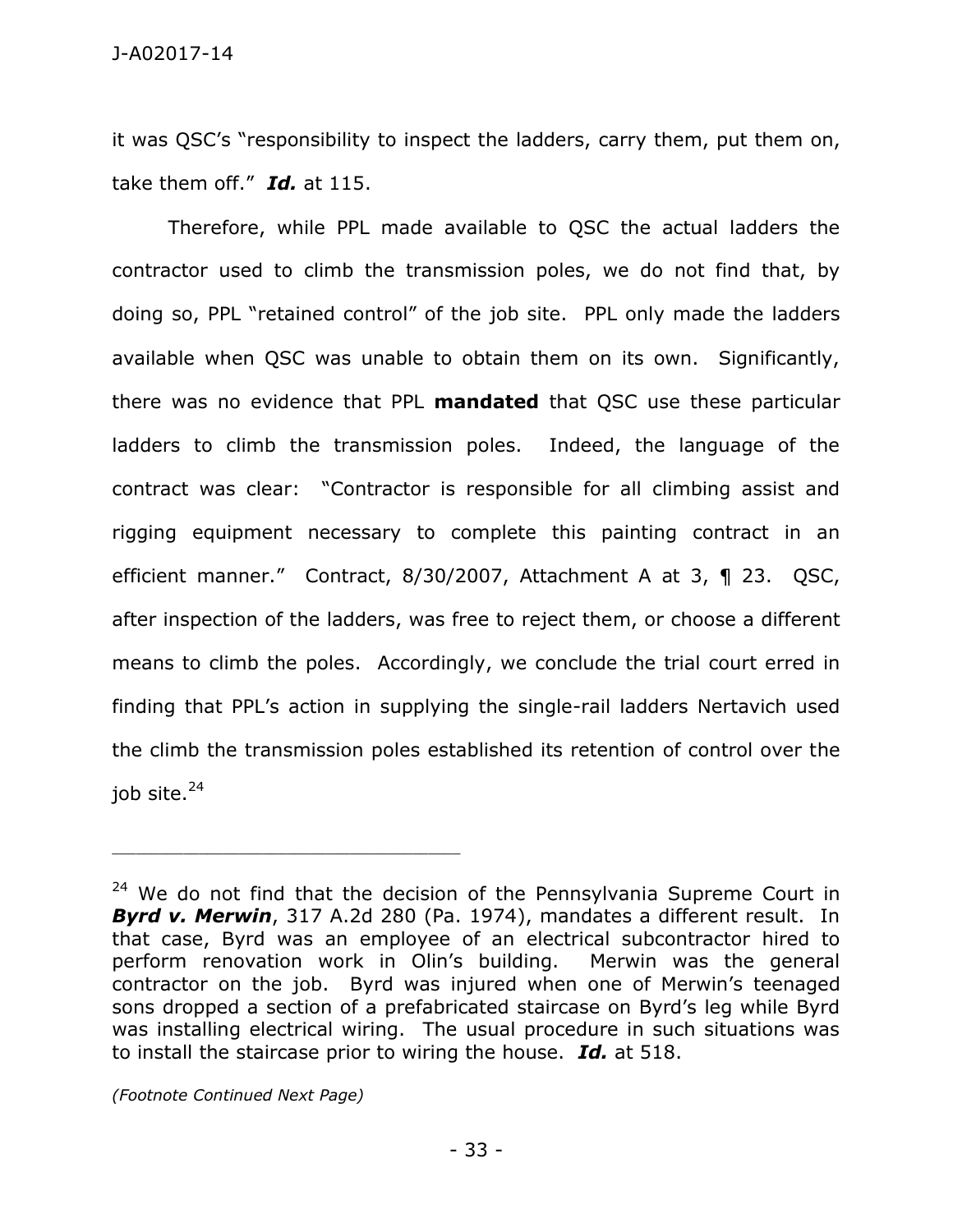Because we conclude that the evidence, viewed in the light most favorable to Nertavich, did not establish that PPL retained sufficient control over the job site, based on the contract provisions and actual control, to subject it to liability for Nertavich's injuries pursuant to Section 414 of the Restatement (Second) of Torts, we find the trial court erred in denying PPL's motion for j.n.o.v.

However, we are compelled to address Nertavich's alternative theories concerning PPL's "direct liability." Specifically, Nertavich contends that, regardless of PPL's liability, or lack thereof, pursuant to Section 414, he also presented evidence that PPL was directly liable for his injuries. He argues "*Beil* did not extinguish a landowner's **direct liability** when the landowner,

*(Footnote Continued)* \_\_\_\_\_\_\_\_\_\_\_\_\_\_\_\_\_\_\_\_\_\_\_

 First, we note that *Byrd* was a plurality decision, with three justices joining the majority, two justices concurring in the result, and one justice dissenting. In addition, the facts in *Byrd* were clear that the owner retained control of the work site and actually instructed the subcontractor when and where to begin his work. There is no such degree of control in the present case.

Byrd sued both Olin and Merwin, and a jury returned a verdict in his favor. However, the trial court granted Olin's motion for j.n.o.v., finding Byrd failed to establish Olin "retained control" of the work site pursuant to Section 414 of the Restatement. On appeal, the Supreme Court reversed, finding that Byrd established that Olin "exercised control as to supervision of the project" by instructing the electrical contractor "when to begin his work … and in what area to begin." *Id.* at 282. Further, Merwin, the general contractor, testified "that he was not in complete control of the project, but rather he was second in command to Olin." *Id.* The Court emphasized "[i]t must be remembered that it was Olin who ordered electrical work started before the staircase was installed." *Id.*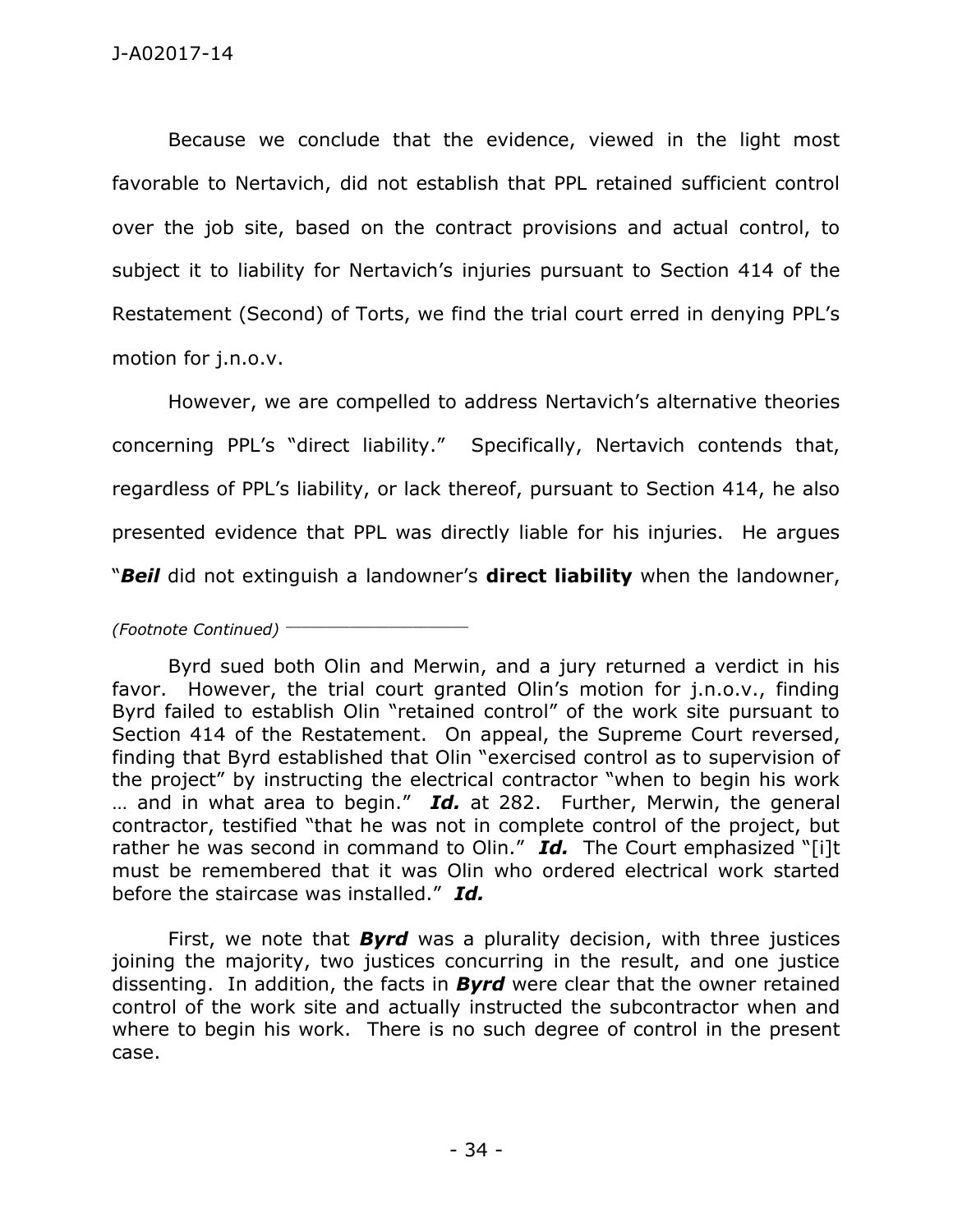\_\_\_\_\_\_\_\_\_\_\_\_\_\_\_\_\_\_\_\_\_\_\_\_\_\_\_\_\_\_\_\_\_\_\_\_\_\_\_\_\_\_\_\_

as here, engages in its own, independent negligent conduct that directly contributes to a worker's injuries." Nertavich's Brief at 32 (emphasis in original). While we agree that Nertavich's argument is a correct statement of law, we conclude that his claims of direct negligence in the present case fail. $25$ 

 Nertavich claims PPL was directly liable for his injuries based on the following theories: (1) "gratuitous undertaking" pursuant to Section 323 of the Restatement (Second) of Torts, because PPL provided single-rail ladders,

 In that case, Chenot was exposed to asbestos dust while working as an employee of Philip Carey, an independent contractor retained by Koppers Company to install new insulation in one of its manufacturing facilities. Chenot later contracted mesothelioma as a result of this exposure. *Chenot*, *supra*, 895 A.2d at 58. In concluding that Koppers owned a duty of care to Chenot, this Court found that an owner who possesses "superior knowledge" of a danger on his premises has a duty to warn an independent contractor of that danger, whether or not the contractor exercises full control over the premises. *Id.* at 64.

 Therefore, rather than stand for the broad proposition that a landowner may be directly liable to the employee of an independent contractor for its own negligence, Chenot applied the limited "peculiar risk" doctrine, a doctrine which the trial court found inapplicable in the present case. *See* N.T., 3/7/2012, at 95 (trial court sustaining objection to "peculiar risk" jury charge).

<sup>25</sup> We note that both the trial court and Nertavich cite *Chenot v. A.P. Green*  **Services, Inc.**, 895 A.2d 55 (Pa. Super. 2006), for the proposition that a land owner may be directly liable to the employee of an independent contractor for its own negligent acts. Trial Court Opinion, 6/14/2013, at 20 n.137; Nertavich's Brief at 32. However, we disagree that *Chenot* stands for such a broad principal of law. Indeed, the *Chenot* Court simply found that the "peculiar risk" doctrine applied.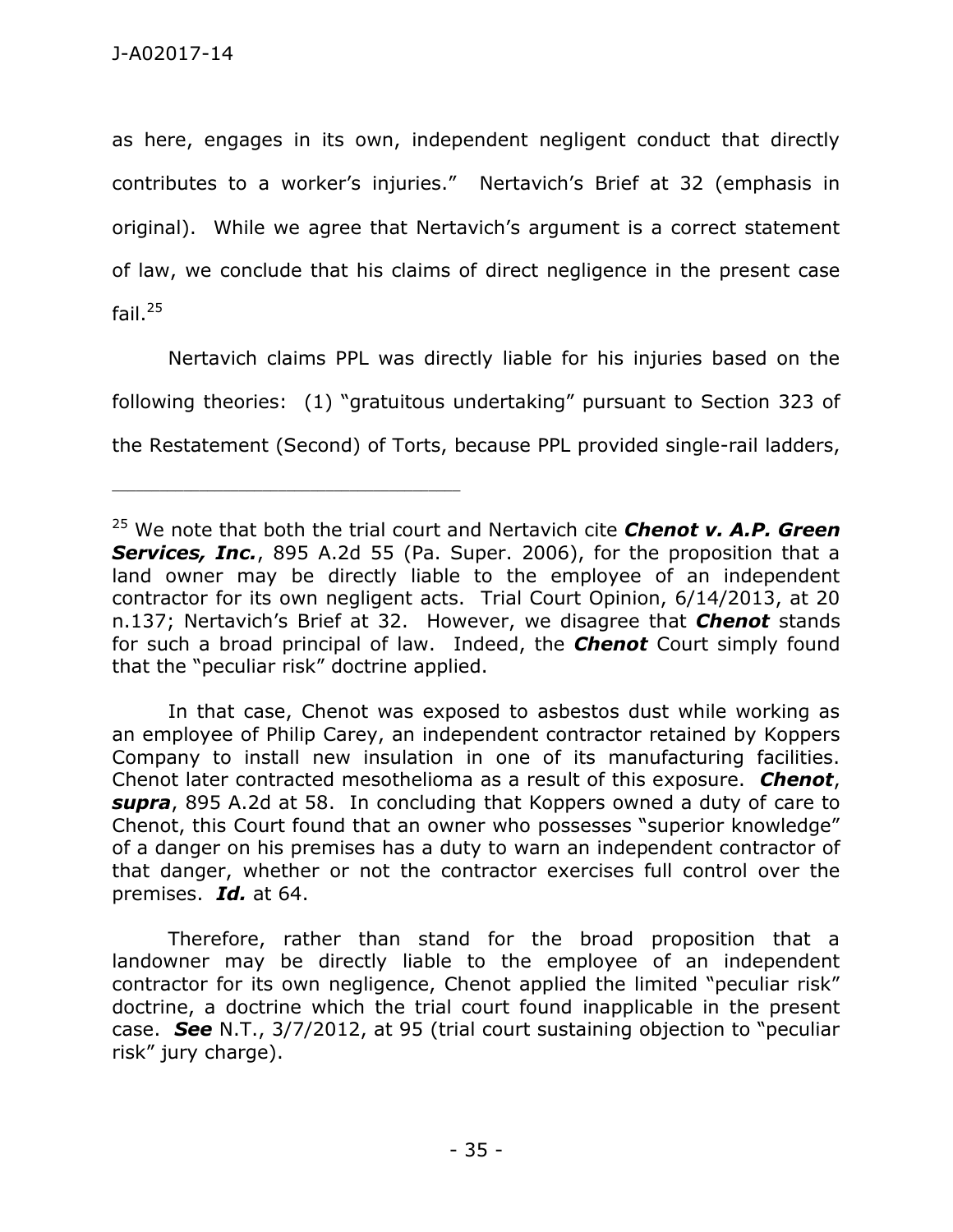without accompanying bolts to secure the ladders to the transmission poles, and provided an unqualified contract field representative to monitor safety practices on the job site; (2) negligent design of the transmission poles, because PPL failed to require the pole manufacturer to include lifeline attachment points on the poles; and  $(3)$  PPL's violations of OSHA $^{26}$  and the National Electric Safety Code (NESC). For the reasons that follow, we conclude that none of these theories should have been presented to the jury.

With respect to Nertavich's claim regarding "gratuitous undertaking,"

Section 323 of the Restatement (Second) of Torts, commonly known as the

"Good Samaritan Law,"<sup>27</sup> imposes liability when one gratuitously undertakes

to perform a service for another:

One who undertakes, gratuitously or for consideration, to render services to another which he should recognize as necessary for the protection of the other's person or things, is subject to liability to the other for physical harm resulting from his failure to exercise reasonable care to perform his undertaking, if

(a) his failure to exercise such care increases the risk of such harm, or

(b) the harm is suffered because of the other's reliance upon the undertaking.

Restatement (Second) of Torts § 323 (1965).

\_\_\_\_\_\_\_\_\_\_\_\_\_\_\_\_\_\_\_\_\_\_\_\_\_\_\_\_\_\_\_\_\_\_\_\_\_\_\_\_\_\_\_\_

<sup>26</sup> Occupational Safety and Health Act, 29 U.S.C. § 651 *et seq*.

<sup>27</sup> *Filter v. McCabe*, 733 A.2d 1274, 1276 (Pa. Super. 1999), *appeal denied*, 758 A.2d 1200 (Pa. 2000).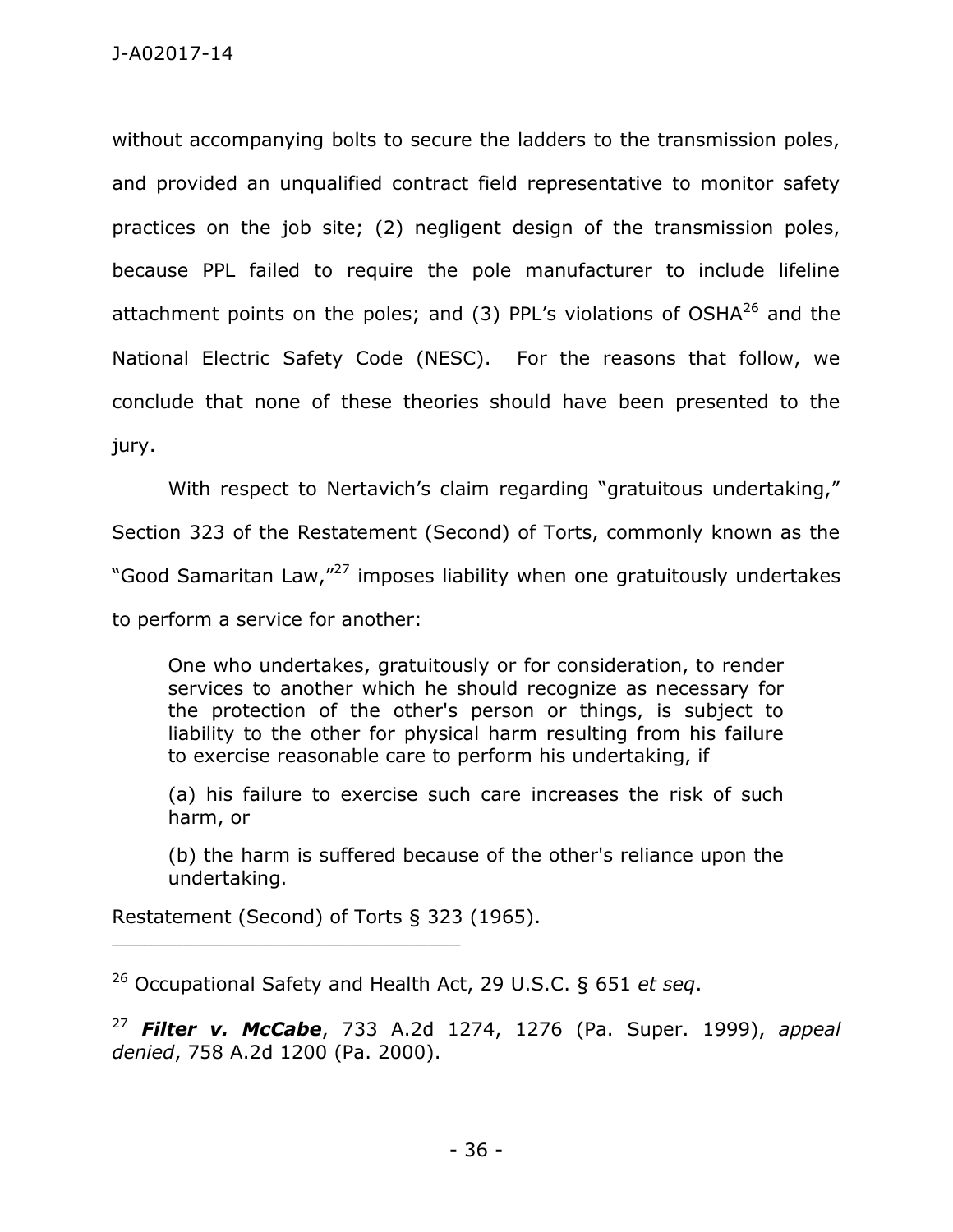First, Nertavich contends that when PPL "gratuitously" chose to supply QSC with the single-rail ladders, it did so negligently when it failed to also provide the bolts to secure the ladders to the transmission poles. We disagree. There is simply no evidence that PPL's failure to supply the bolts increased the risk of harm to Nertavich or that Nertavich, or, in fact, QSC, relied upon PPL's actions to their detriment. QSC was intimately familiar with the single-rail ladders supplied by PPL, and, indeed, had requested them. QSC's employees had used these ladders many times in the past, and were aware that the ladder could be secured to the transmission pole with a bolt. For example, another QSC painter, Donald Thompson, testified that he was involved in the PPL job, and actually "pegged" and "depegged" the ladders in question. N.T., 3/7/2012, at 157. He explained that he had painted more than 5,000 poles, and while some had ladders permanently attached, "most of the time" he would peg the ladders himself. *Id.* at 157- 158. He also testified why he never used bolts when he installed the singlerail ladders:

We wouldn't be able to get them back out because the primer, it gets hard. The red primer was 6000 primer. It sets in there, and you have to sometimes beat them out to get it to come back out.

Id. at 158. He reiterated that he only used the bolts "when it's stationary, where they're not coming off" and "never" in a removable application, such as their use on the PPL job. *Id.* Moreover, Nertavich, himself, testified that prior to the PPL job, he had painted approximately two dozen similar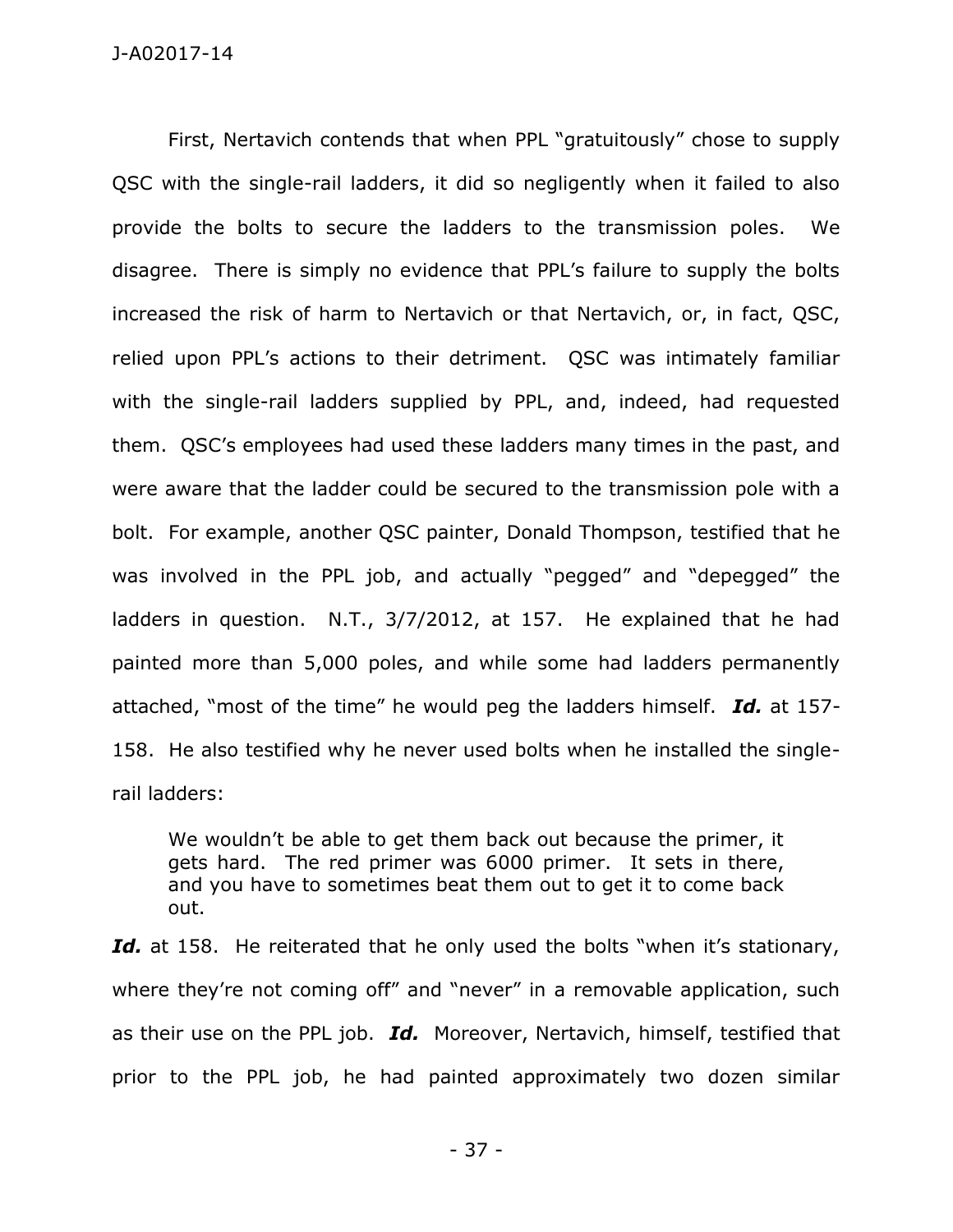transmission poles, and had used "chicken ladders" to climb six poles, including the one in question. N.T., 3/1/2012, at 23, 25-26. He testified he had never seen a bolt attaching the ladder to the poles on any job. *Id.* at 36-37.

Therefore, we fail to see how PPL's failure to supply the bolts with the climbing ladders increased Nertavich's risk of harm, particularly, when his own co-worker acknowledged that QSC **never** used bolts to attach the single-rail ladders to the poles in a temporary application, and Nertavich, himself admitted he never saw a bolt attaching the ladder to the pole on any job. Moreover, because Nertavich's employer was an **industrial painting expert**, he cannot establish that his accident resulted from **QSC's reliance** upon PPL's failure to supply the bolts.

 Second, Nertavich argues PPL was directly liable for his injuries when it chose to provide an on-site contract field representative to ensure job site safety procedures were being followed, but then negligently appointed Grim to the position, who had no training or experience on the proper way to climb and tie-off on a transmission pole. We conclude, however, this argument runs counter to the dictates of *Beil*, *Farabaugh*, and *LaChance*, as well as the parties' written contract.

 As our sister court stated in *LaChance*, "[s]ound public policy … dictates that [a landowner] monitor the safety of its … construction projects and continue to pay its contractors to conduct safe job sites." *LaChance*, *supra*, 869 A.2d at 1064. Furthermore, in *Farabaugh*, the Supreme Court

- 38 -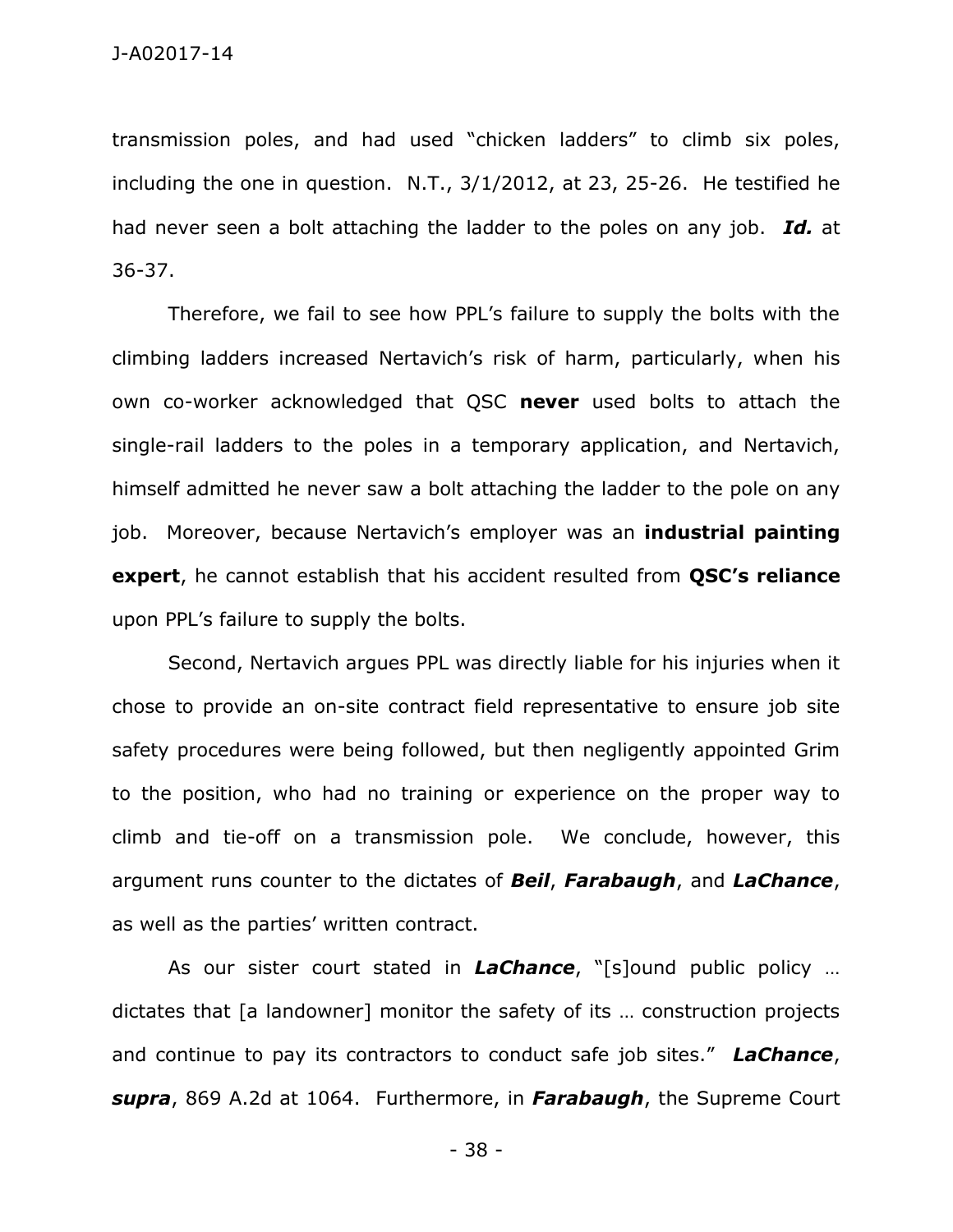concluded that when a landowner goes "one step further and hir[es] a contractor to supervise safety issues on site," the same public policy concerns dictate that such actions do not constitute an owner's control of safety issues at the job site. *Farabaugh*, *supra*, 911 A.2d at 1275. Moreover, in *Beil*, the Supreme Court reiterated that a property owner who maintains "a certain degree of authority over safety issues, such as supervising and enforcing safety requirements, and even imposing its own safety requirements at a work site, does not constitute control for purposes of imposing liability." *Beil*, *supra*, 11 A.3d at 469 (footnote omitted). To hold that an owner who designates an, albeit inexperienced, on-site safety representative may be held liable under Section 323 of the Restatement, would undercut the case law cited above, as well as the general rule that a landowner is generally not responsible for the acts or omissions of his independent contractor.<sup>28</sup> *Id.* at 466.

Furthermore, the imposition of liability under these circumstances would run contrary to the clear terms of the parties' contract. While the contract provided for the designation of a contract field representative, who would be "the daily source of contact to the Contractor in the areas of any

 $28$  Our conclusion might be different if there was any evidence that Grim provided instructions or directions to Nertavich or the other QSC employees. However, the testimony was undisputed that Grim provided no direction at all.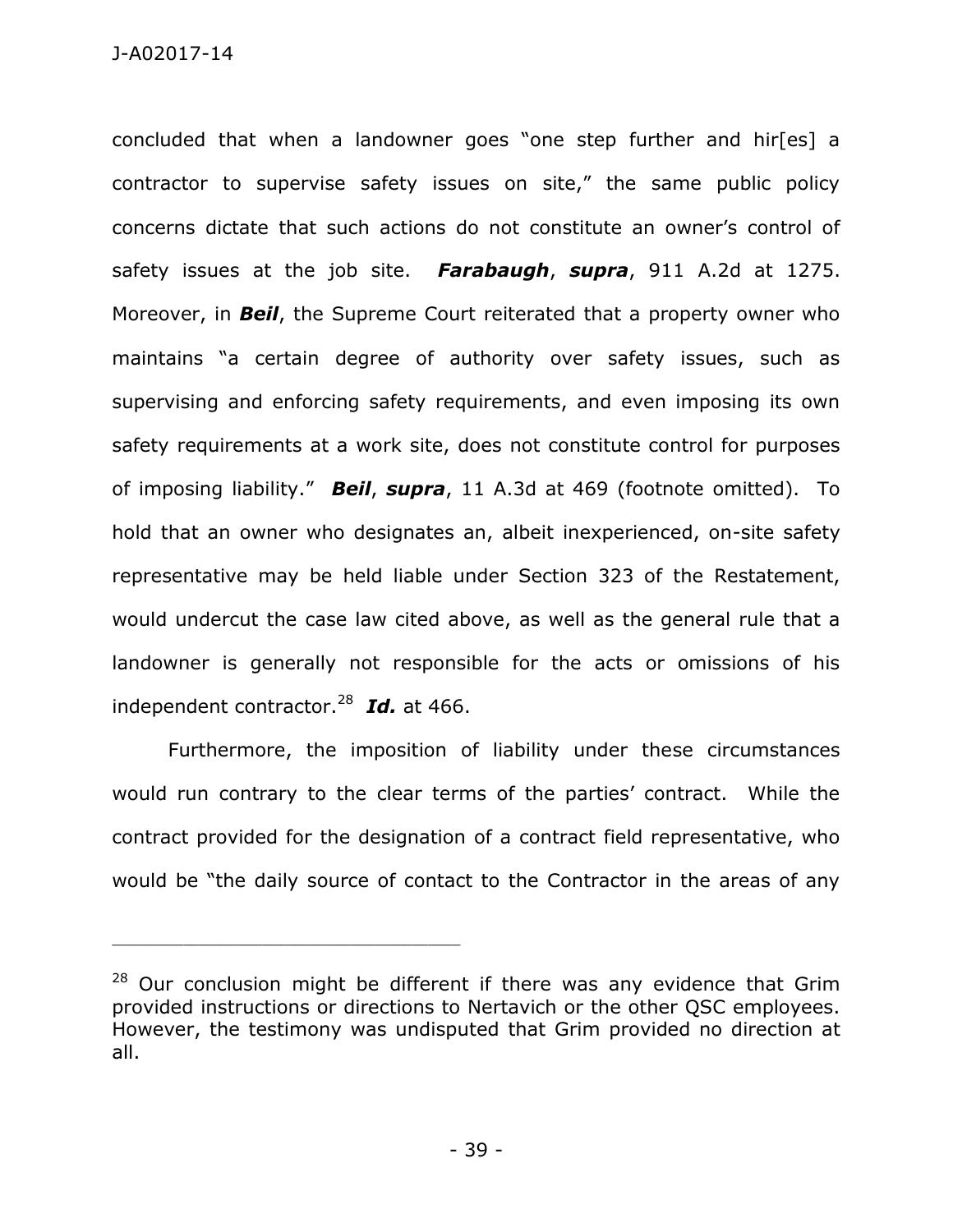questions, materials, quality assurance, general safety, work procedures and schedule[,]"<sup>29</sup> it also clearly stated that the "Contractor shall remain *solely responsible* for the safe performance of the Work under this Contract." Contract, 8/30/2007, at 7, ¶ M (emphasis supplied). Therefore, we conclude PPL could not have been liable under the theory of a "gratuitous undertaking" pursuant to Section 323 of the Restatement (Second) of Torts.

Next, Nertavich claims PPL was directly liable for his injuries because it failed to require the transmission pole manufacturer, Thomas & Betts, to include lifeline attachment points, or vangs, on the poles. He argues:

PPL was responsible to advise Thomas & Betts of any attachment points it wanted on its poles because PPL was in the best position to know what it needed to do on its poles by way of access and maintenance. PPL knew that its poles would need to be repainted. PPL knew that workers would need to access its poles to paint them. PPL, by ordering the ladders to access and work on its poles, knew that workers would need to climb the poles to perform the work. PPL, by reviewing QSC's safety manual submitted as part of QSC's bid to do the work, knew or should have known, that QSC prohibited the use of single rail ladders. PPL knew or should have known that such ladders did not provide adequate safe tie-offs for the lifelines needed by the workers to perform their duties safely and were also proscribed by OSHA.

Nertavich's Brief at 34 (record citations omitted).

Nertavich's argument, which avers PPL's negligent design of the transmission pole, attempts to end-run the trial court's pretrial determination that the statute of repose barred any claim based upon the

<sup>&</sup>lt;sup>29</sup> Contract, 8/30/2007, Attachment A, at 2,  $\P$  6.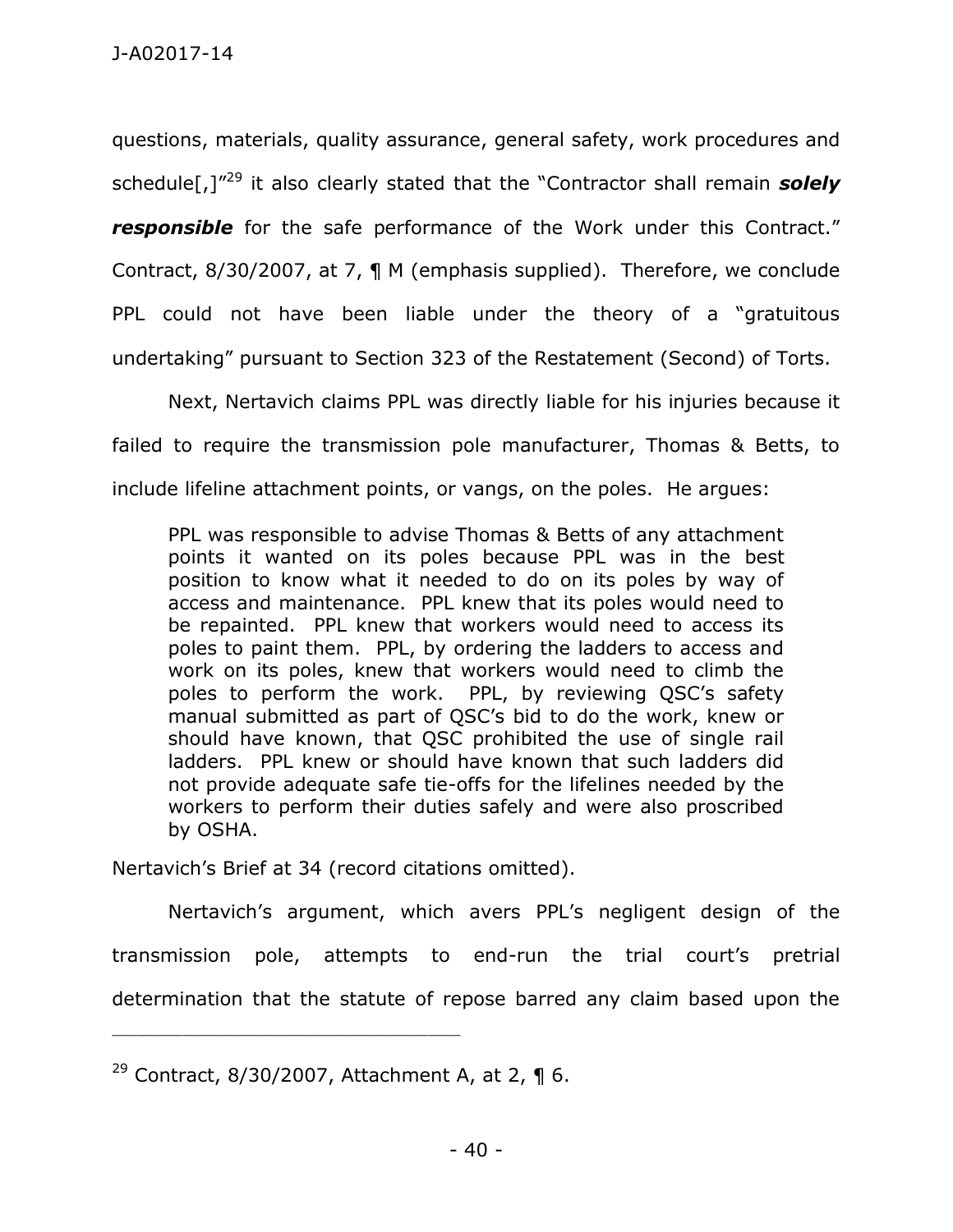pole's manufacture or design. Indeed, prior to trial, the trial court granted pole manufacturer, Thomas & Betts's, motion for partial summary judgment based on Thomas & Betts's contention that any claim challenging the design or manufacture of the transmission pole was barred by the statute of repose, 42 Pa.C.S. § 5536. The statute mandates, in relevant part, that any action brought against a person "furnishing the design, planning, supervision or observation of construction, or construction of any improvement to real property must be commenced within 12 years after completion of construction of such improvement[.] $^{\prime\prime 30}$  42 Pa.C.S. § 5536(a). Therefore, any challenge to **PPL's** design of the pole should be similarly barred.<sup>31</sup>

In fact, during argument at the close of testimony, Nertavich's counsel agreed that the "[t]he pole is not [at issue] in this case." N.T., 3/8/2012, at

 $30$  Wukitsch testified that the transmission pole that Nertavich was painting at the time of the accident was purchased by PPL from Thomas & Betts "in the mid-'80s, '86, '87." N.T., 2/29/2012, at 17. Therefore, it had been in place more than 20 years on September 23, 2007, the date of the accident.

 $31$  In a footnote in his brief, Nertavich addresses PPL's claim that the jury was tainted by hearing evidence of the defective pole, which was not an issue in the case. He claims that the only evidence he produced regarding the pole design was "PPL's negligent failure to specify lifeline attachment points" and that PPL's counterclaim against Thomas & Betts, in which PPL asserted the pole was defective, was not dismissed. Nertavich's Brief at 33 n.7. However, PPL did not assert a claim against Thomas & Betts claiming that the pole was defective. Rather, its counterclaims asserted only allegations of joint and several liability and contribution/indemnification. *See* Answer of Defendant, PPL Electric Utilities Corporation to Plaintiff's Second Amended Complaint, May 11, 2011, at 11 119-120.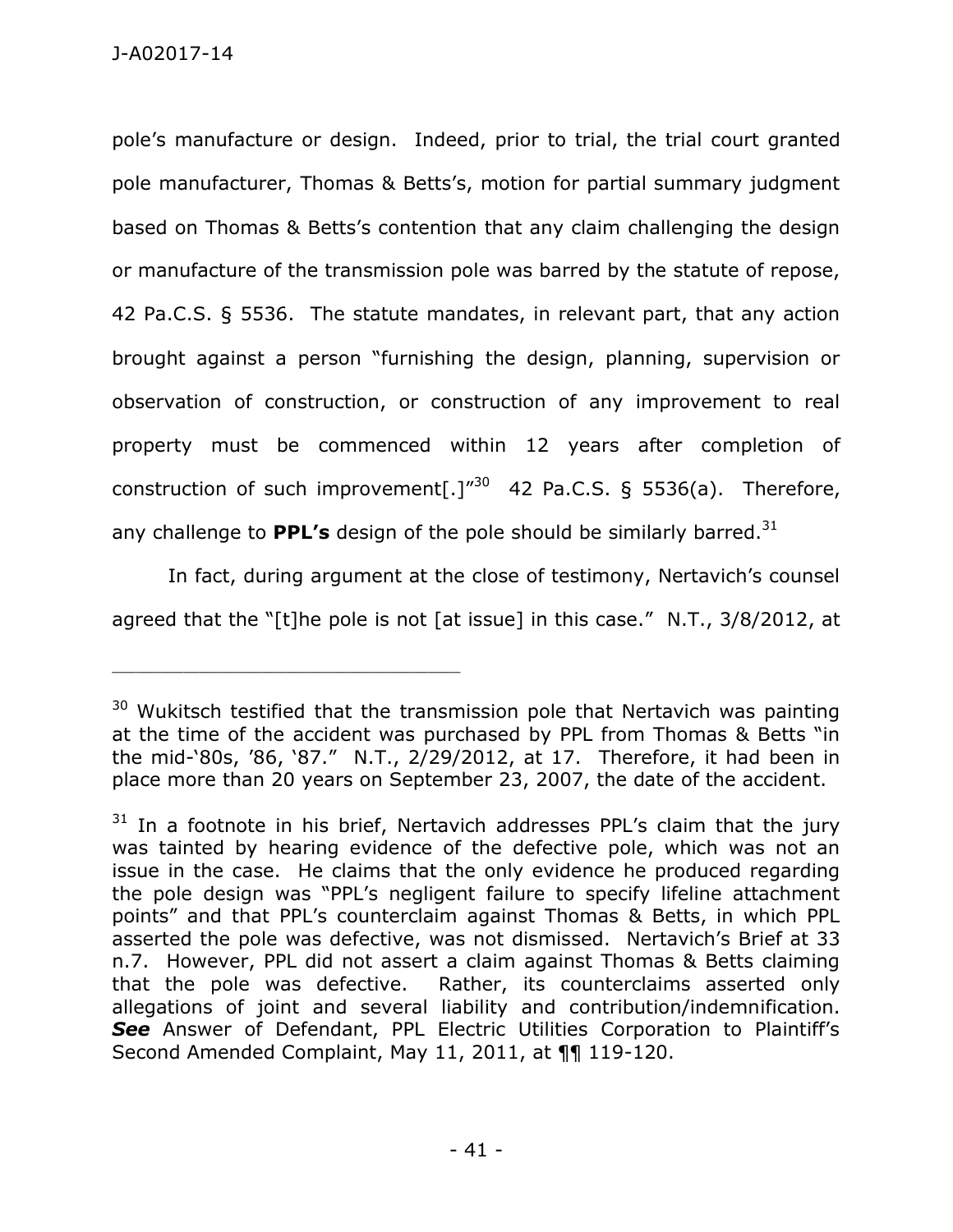190. Counsel explained: "There was summary judgment granted on the pole, on any design defect claims about the pole on the grounds of the statute of repose, Your Honor. So, the pole is not in this case. It's just the ladder." *Id.* Therefore, the jury should not have considered any negligent design claim with regard to PPL's purported direct liability.<sup>32</sup>

 Lastly, Nertavich argues the jury could have found PPL directly liable based upon its alleged violations of OSHA and NESC. Indeed, the trial court opined that Nertavich's expert witnesses, Stephen Estrin and Gregory Booth, "testified that under industry practice, which included OSHA and the NESC, Defendant PPL breached its duties[,]" and this evidence of "PPL's direct negligence was admissible to prove PPL breached a duty owed to [Nertavich]." Trial Court Opinion, 6/14/2013, at 21-22. While we agree that testimony concerning industry standards and regulations may be admissible to determine the standard of care in a particular case, we conclude that, here, the experts improperly opined on the primary question as to whether or not PPL owed a duty to Nertavich.<sup>33</sup>

 At trial, both Estrin and Booth testified that under OSHA and NESC, respectively, PPL had a **duty** to monitor QSC worker safety at the job site.

 $32$  Furthermore, as discussed above, these type of transmission poles were typical of the kind QSC regularly contracted to paint. *See* N.T., 2/28/2012, at 146; Videotaped Deposition of John Pateras, 7/22/2010, at 31-32.

 $33$  It is well-established that "[t]he existence of a duty is a question of law for the court to decide." *R.W. v. Manzek*, 888 A.2d 740, 746 (Pa. 1987).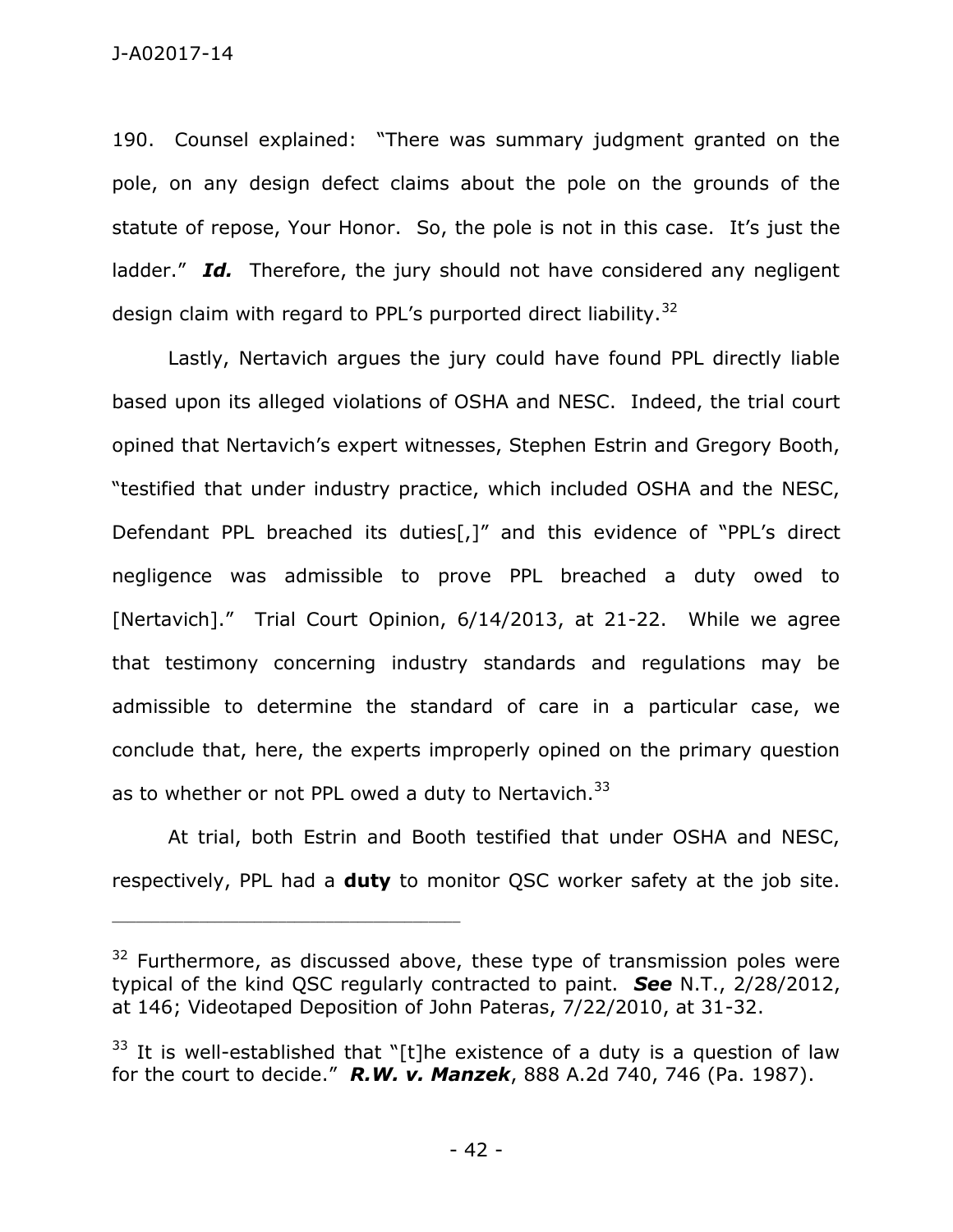N.T., 3/6/2012, at 119; 3/1/2012, at 250. However, as we have already determined, PPL, as a landowner who hired an independent contractor, did not retain sufficient control over the "methods of work, or as to operative detail" to "implicate the exception to the **general rule** against liability[.]" **Beil, supra**, 11 A.3d at 467 (emphasis supplied in part and omitted in part), citing Restatement (Second) of Torts § 414 cmt. c.

 In support of his contention that the expert testimony was admissible in the present case, Nertavich cites a decision of the federal appeals court in *Rolick v. Collins Pine Co.*, 975 F.2d 1009 (3rd Cir. 1992), *cert. denied*, 507 U.S. 973 (1993). In that case, Rolick, an independent contractor, was hired by Kane Hardwood Division to cut and haul timber that Kane had purchased from the United States Forest Service. Rolick sustained serious injuries when a branch from a rotten birch tree struck him from behind as he was measuring another tree that he had just felled. Rolick filed a negligence action against Kane based upon Pennsylvania law. However, the jury returned a verdict for the defendant. *Id.* at 1011.

 On appeal, Rolick argued, *inter alia*, that the trial court erroneously excluded "material evidence of the standard of care owed by defendants to plaintiff[,]" specifically, expert testimony concerning Kane's purported violation of an OSHA regulation. *Id.* at 1012. The Third Circuit Court agreed, concluding:

We can think of no reason under the Federal Rules of Evidence why the OSHA regulation is not relevant evidence of the standard of care **once it is determined, as we have done,**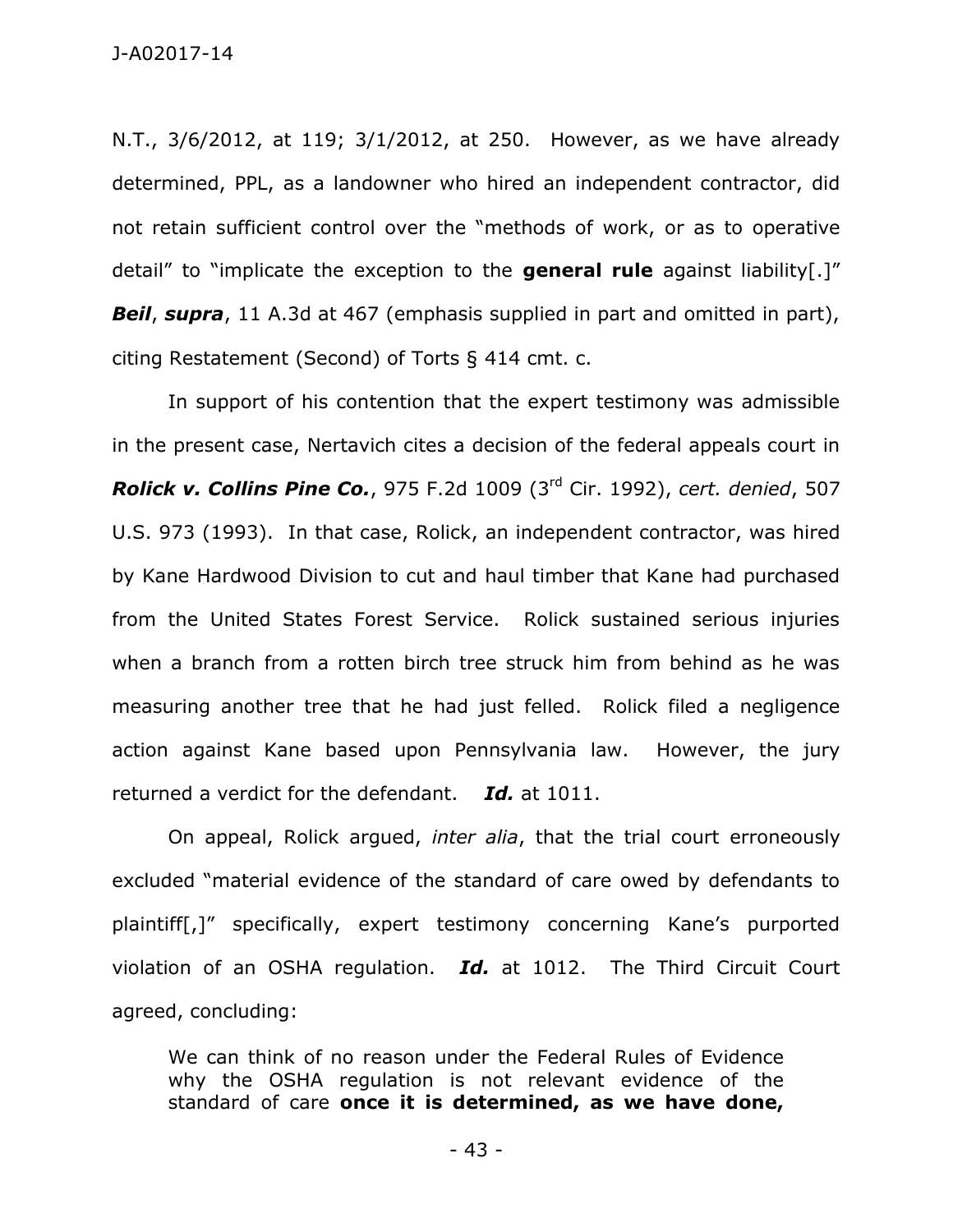**that under Pennsylvania law the defendants could owe plaintiff a duty of care.** It is important to reiterate that to use the OSHA regulation as evidence here is not to apply the OSHA itself to this case. Rather, it is to "borrow" the OSHA regulation for use as evidence of the standard of care owed to plaintiff. This is precisely how the Pennsylvania state courts had employed OSHA regulations. *See e.g. Brogley v. Chambersburg Eng'g Co.*, 306 Pa.Super. 316, 452 A.2d 743, 746 (1982).

Id. at 1014 (emphasis supplied). Therefore, the Third Circuit concluded evidence of the violation of an OSHA regulation was relevant to the issue of the standard of care, **only after** the court first determined that the defendant owed a duty of care to the plaintiff.

In that case, the Court found that Kane owed a duty to Rolick pursuant to Section 343 of the Restatement (Second) of Torts, which provides that "a possessor of land must exercise reasonable care to protect invitees from non-obvious dangerous conditions on the land." *Id.* at 1011. The Court recognized that,

[a]lthough the duty owed to an independent contractor **varies depending upon the control the possessor maintains over the work** … it is a general rule that a possessor of the land must still use reasonable care to make the premises safe or give adequate and timely warning of **dangers known to him but unknown to the contractor**....

Id. (citation omitted and emphasis supplied). Section 343, however, is inapplicable in the present case because none of the purported causes of Nertavich's fall — *i.e.*, the failure to use a second lanyard, the use of a "chicken ladder," — constituted dangers known to PPL, but unknown to Nertavich or his employer, QSC. Moreover, as discussed *supra*, we conclude